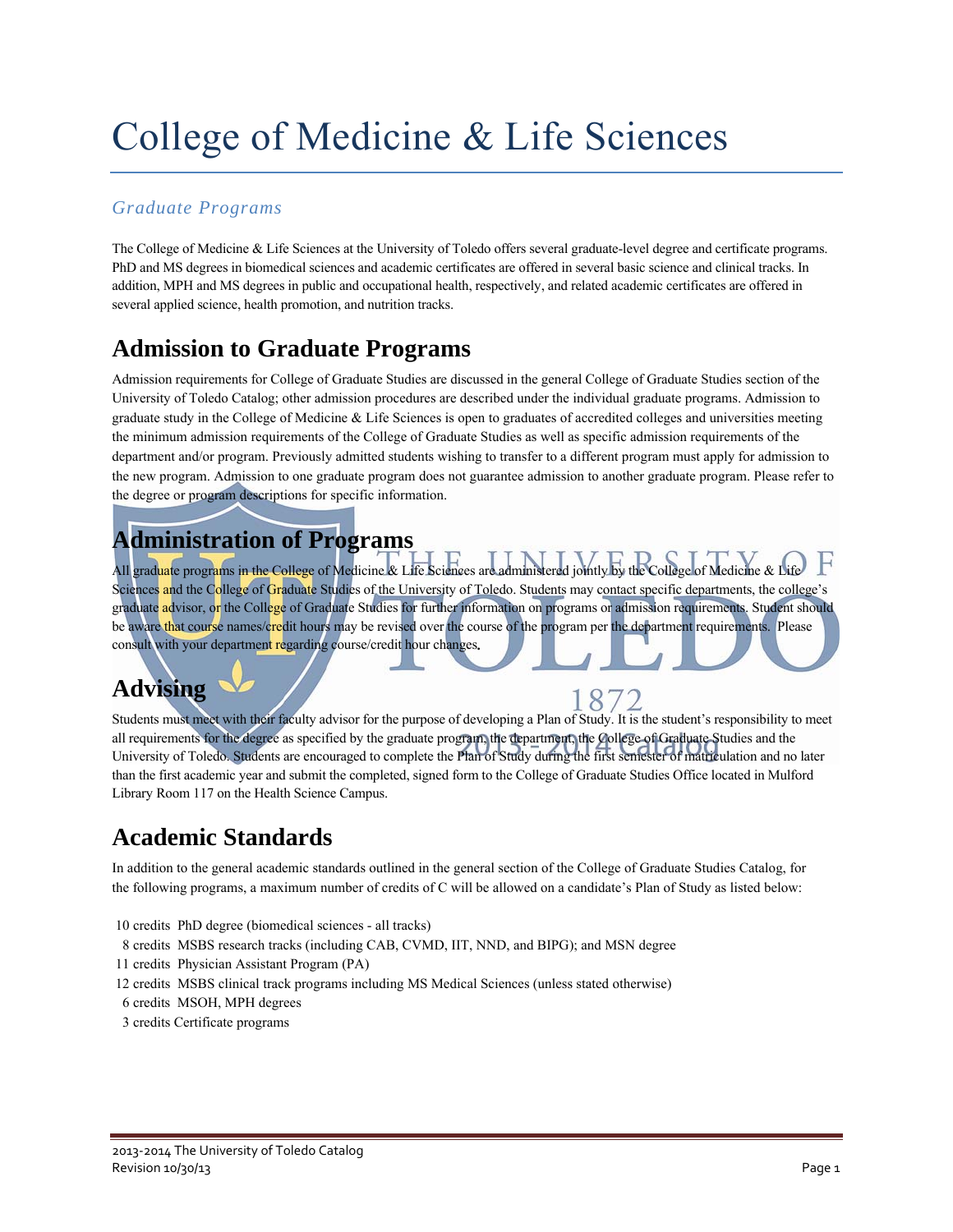### **Graduate Degrees Offered**

#### **Doctor of Philosophy in Biomedical Science**

Neurosciences and Neurological Disorders (Department of Neurosciences)

Cancer Biology (Department of Biochemistry & Cancer Biology) Cardiovascular and Metabolic Diseases (Department of Physiology & Pharmacology) Infection, Immunity, and Transplantation (Department of Medical Microbiology & Immunology)

#### **Doctor of Philosophy in Biomedical Engineering (see College of Engineering catalog)**

#### **Master of Science in Biomedical Sciences**

Assistant in Pathology Bioinformatics and Proteomics/Genomics Biomarkers and Diagnostics (Professional Science Master) Cancer Biology Cardiovascular and Metabolic Diseases Infection, Immunity, and Transplantation Human Donation Sciences Medical Physics Medical Sciences Neurosciences and Neurological Disorders Oral Biology Orthopedic Sciences

Physician Assistant Studies

#### **Master of Public Health**

Environmental and Occupational Health and Safety Health Promotion and Education Public Health Administration Public Health Epidemiology Public Health Nutrition

#### **Master of Science in Occupational Health**

Industrial Hygiene

### **Dual Degrees**

2013 - 2014 Catalog

1872

JNIVERSITY OF

Doctor of Medicine and Doctor of Philosophy in Biomedical Sciences\* Doctor of Medicine and Master of Science in Biomedical Sciences\* Doctor of Medicine and Master of Public Health\* Dual masters degrees are also offered in Public Health (see the program description)

\*Students must be accepted into the MD program first to be eligible for the dual degree \*\*Additional Dual Degrees available in MD/JD (contact Medical School Admissions) and MD/MBA (Refer to the College of Business and Innovation catalog for additional information).

### **Graduate Certificates**

Certificate in Biomarkers and Bioinformatics Certificate in Biostatistics and Epidemiology Certificate in Contemporary Gerontological Practice Certificate in Epidemiology Certificate in Global Public Health Certificate in Medical and Health Science Teaching and Learning Certificate in Occupational Health Certificate in Public Health and Emergency Response Certificate in Pathology for Post Second Year Medical Students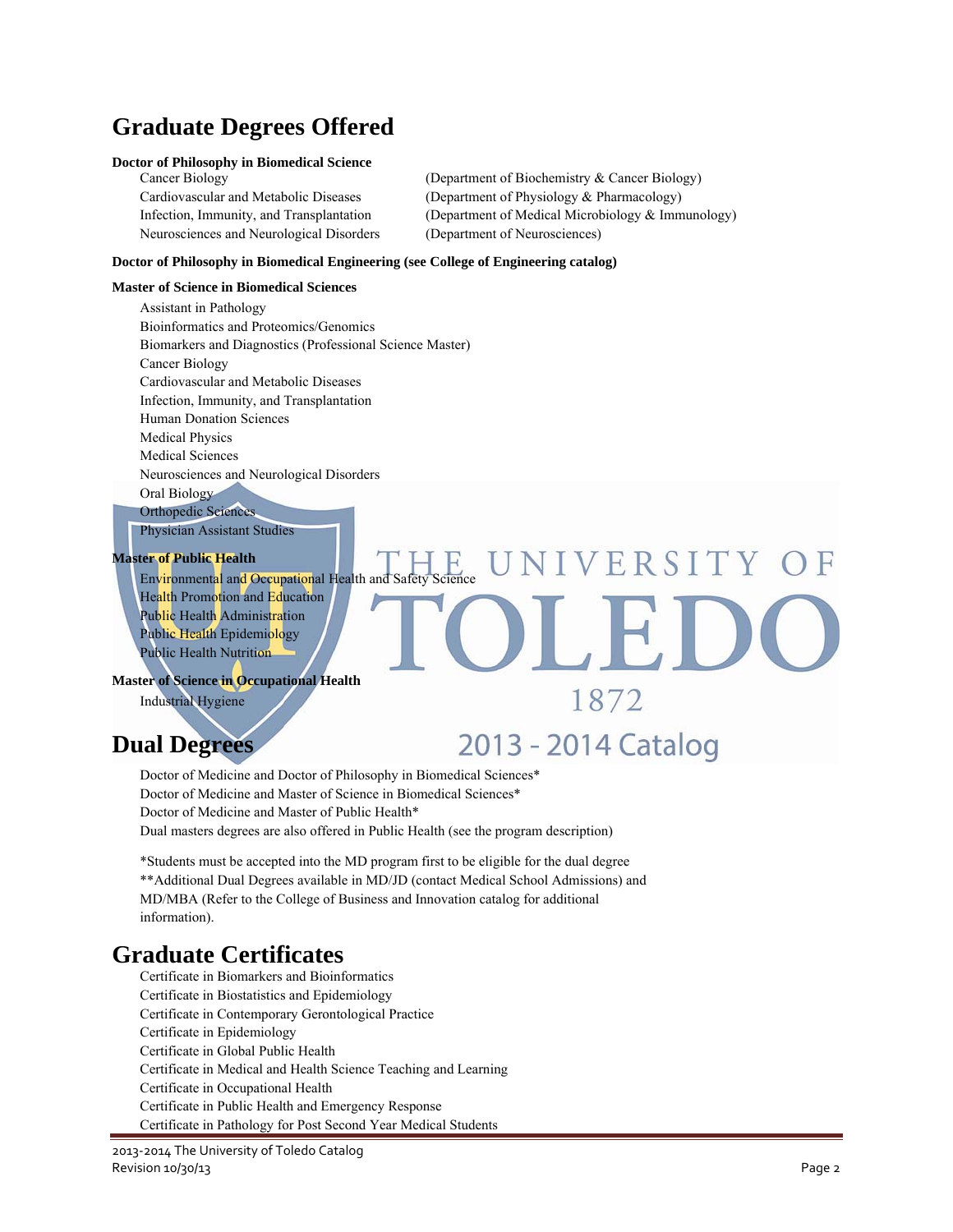# Biomedical Sciences: PhD and Masters Programs

### **Accreditation**

Graduate programs are accredited either by discipline-specific accrediting agencies or by the Higher Learning Commission of the North Central Association.

### **General Admission Standards**

To be admitted to the Ph.D. or Masters in Biomedical Sciences Program with Regular status, applicants must hold an earned baccalaureate (or equivalent) from an accredited college or university, and have a minimum overall GPA of 3.0 on a 4.0 scale. Typically, applicants will have an undergraduate major in Biology or a related discipline. In addition, Graduate Record Examination (GRE) scores are required. Minimum scores of 1100 (combined Verbal and Quantitative scores) and 4.0 (Analytical Writing Test) for the old exam format (through summer 2011) and 50th percentile for the new exam format (beginning fall 2011) are recommended for some programs. For international applicants, the Test of English as a Foreign Language (TOEFL) or the (IELTS) also is required and a score above the 50th percentile is recommended. However, a prior Masters degree is not required to enter the PhD program. At this time, all students accepted without provisions into the PhD in Biomedical Sciences program, and maintaining good academic standing, will receive a full tuition scholarship and a research stipend funded in whole or in part by the College of Graduate Studies and funding from a student's advisor through a grant(s). (Please consult the Health Science Campus College of Graduate Studies Handbook for additional information regarding the terms of support.). There are a limited number of tuition scholarships and stipends available for students in the Masters in Biomedical Sciences programs.



2013 - 2014 Catalog

*Amira Gohara, M.D., Program Director* 

### *Admission Requirements*

- 1. 3.0 GPA (Exceptions can be made if the applicant has a terminal Ph.D., M.D., or M.B.B.C.H degree)
- 2. No GRE requirement
- 3. \$45 application fee
- 4. 3 letters of recommendation
- 5. Passing TOEFL (only international students)

### *Core Courses*

| Course $#$       | Course Title                                 | Credits        |
|------------------|----------------------------------------------|----------------|
| Fall             |                                              |                |
| <b>ANAT-5000</b> | Human Anatomy for Physician Assistant        | 5              |
| PHSL-5050        | Human Physiology                             | 3              |
| PATH-6060        | Surgical Path Techniques                     | $\overline{2}$ |
| <b>PATH-6080</b> | Post Mortem Pathology (Hospital + Forensics) | $\overline{2}$ |
| Spring           |                                              |                |
| PATH-6890*       | Independent Study in Pathology               | 4              |
| <b>PATH-6080</b> | Post Mortem Pathology (Hospital + Forensics) | $\overline{2}$ |
| PATH-713**       | Path Case Studies                            | 6              |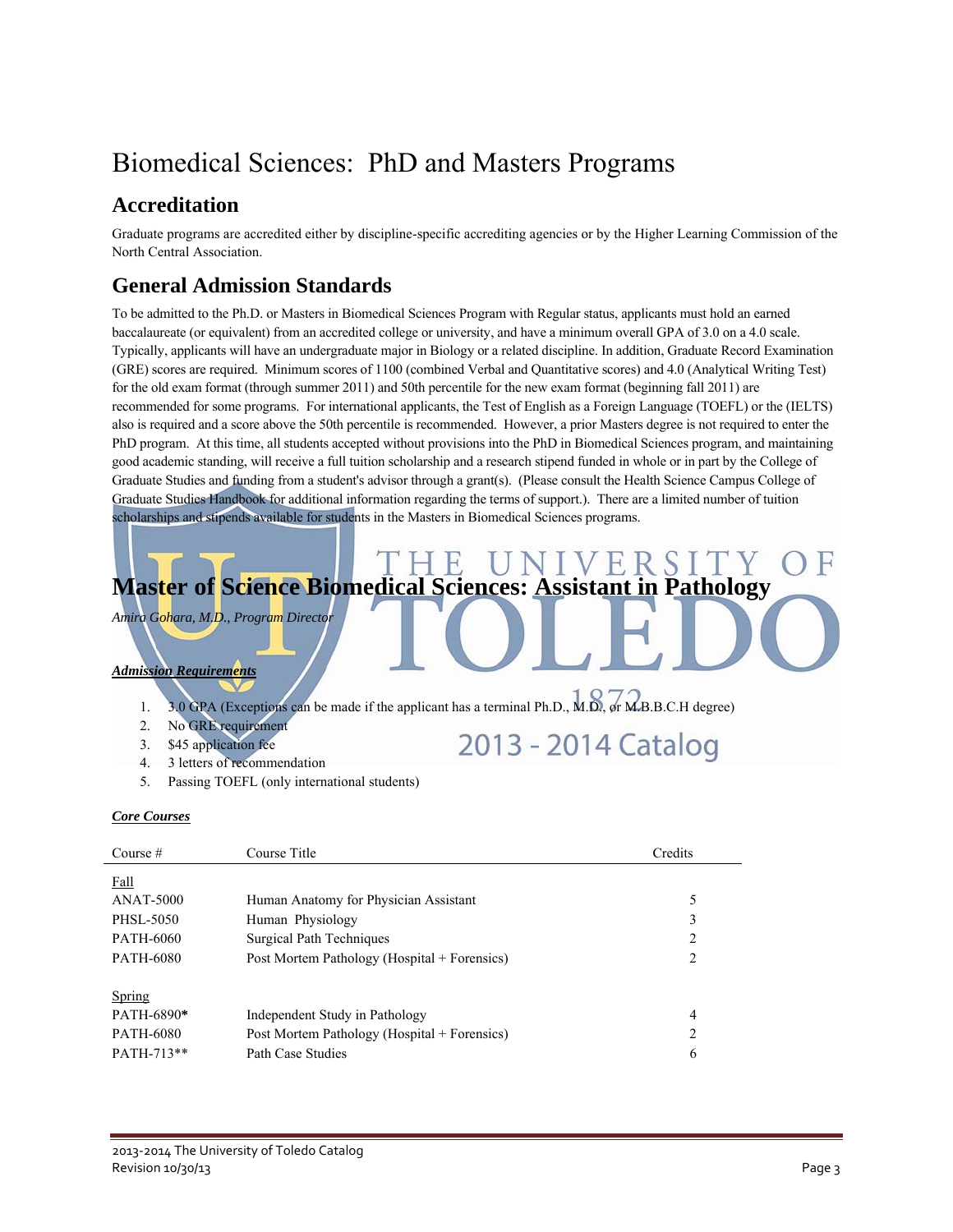| Summer                     |                                                   |           |   |
|----------------------------|---------------------------------------------------|-----------|---|
| PATH 713**                 | Path Case Studies                                 |           | 6 |
| PATH-6060                  | Surgical Path Techniques                          |           | 2 |
| <b>PATH-6080</b>           | Post Mortem Pathology (Hospital + Forensics)      |           | 2 |
| Fall                       |                                                   |           |   |
| $ANAT-679**$               | Micro Anatomy                                     |           | 4 |
| <b>INDI-6980</b>           | <b>Scholarly Project</b>                          |           | 6 |
| PATH-6070                  | Clinical Lab Medicine                             |           | 2 |
| Prerequisites Courses      |                                                   |           |   |
|                            | 3 biology courses with lab including cell biology | 9 credits |   |
| General chemistry with lab |                                                   | 3 credits |   |
| English                    |                                                   | 3 credits |   |
|                            | College algebra or statistics or higher math      | 3 credits |   |

**\***This course is an independent study in microanatomy to reemphasize what the students learned in the fall semester to allow them to recognize on their own the microscopic feature of various tissues.

**\*\***These courses are College of Medicine courses; therefore they are only 3 digits while graduate courses are 4 digits.

| <b>Student Learning Objectives</b>                                                                                                            |  |
|-----------------------------------------------------------------------------------------------------------------------------------------------|--|
| At the end of the fellowship, the students will be able to $E$ $\;\;$ U N I V $\;\!$ R S I T Y $\;\;$ O $\;\!$ F                              |  |
| <b>Autopsy Service</b><br>perform a complete autopsy including evisceration, dissection and examination of the various organs including brain |  |
| describe grossly all organs from a given autopsy<br>$\bullet$<br><b>Surgical Pathology</b>                                                    |  |
| perform gross examinations on surgical specimens                                                                                              |  |
| cut and stain frozen sections<br>1872<br><b>Clinical Pathology</b>                                                                            |  |
| interpret peripheral blood smears<br>provide clinicopathologic correlations for chemistry, microbiology, immunology festsCatalog<br>$\bullet$ |  |
| perform phlebotomies on in- and out-patients<br>٠<br>Electives and Scholarly Activities                                                       |  |
| analyze scientific articles                                                                                                                   |  |

prepare and present scientific papers at annual scientific day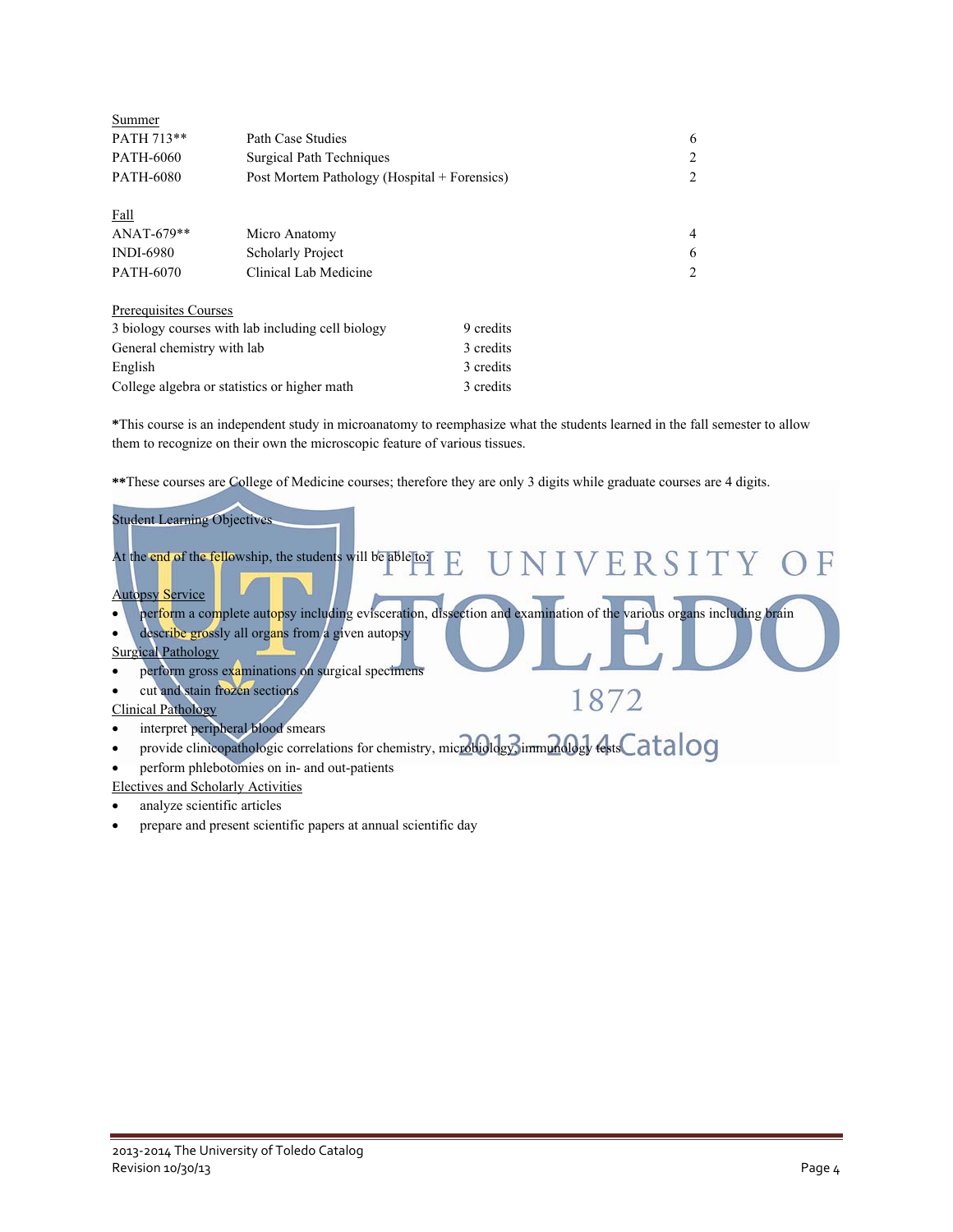### **Bioinformatics and Proteomics/Genomics**

### *Robert Blumenthal, Ph.D., director*

The Bioinformatics and Proteomics/Genomics (BPG) Programs are designed to provide training in the rapidly-developing interface between computer science and life sciences. Graduates with such training are in high demand, whether the BPG studies are for an independent degree or for one of the several dual-degree programs. In addition, students in other programs may take BPG courses as electives.

### **Masters, Certificate and Dual Degree Programs**

The program in Bioinformatics and Proteomics/Genomics, along with the Ohio Center of Excellence for Biomarker Research and Individualized Medicine at the University of Toledo, offers a Certificate that can be earned either alone or in association with the degrees of Doctor of Philosophy (PhD) or Doctor of Medicine (MD). The Certificate program is designed to fit smoothly into the doctoral programs with minimal extra time required. BPG also offers a Master of Science in Biomedical Sciences (MSBS) degree. MSBS students follow a well-defined curriculum that includes core courses, journal club, seminars, independent research, and electives in their area of interest. Both Certificate and MSBS students are trained in the theory, methods and applications of bioinformatics, proteomics, genomics, and biomarker research.

Bioinformatics programs generally place more emphasis on either the computer science or the biomedical aspects of the field. The University of Toledo's program falls into the latter category. However, there are courses in PERL, Java, and SQL programming (for example), and the Program provides biomedical researchers with a solid introduction to the computational aspects, or computer science experts with a rigorous introduction to the biomedical aspects of bioinformatics.

### Master of Science in Biomedical Sciences: Bioinformatics and<br> **THE INIVERSITY Proteomics/Genomics**

To be admitted to the Masters in Biomedical Sciences Program with Regular status, applicants must hold an earned baccalaureate (or equivalent) from an accredited college or university. Students with a GPA below 3.0, but at or above 2.5, may apply for provisional acceptance that would change to regular (non-probationary) status if their first term graduate coursework has a GPA of 3.0 or above. Typically, applicants will have an undergraduate major in Biology or a related discipline such as Biochemistry or Biophysics. Students with other majors are encouraged to apply; however, their coursework should include several semesters in biology. In addition, Graduate Record Examination (GRE) scores are required. Minimum scores of 1100 (combined Verbal and Quantitative scores) and 3.5 (Analytical Writing Test) for the old exam format (through summer  $2011$ ) and  $50th$  percentile for the new exam format (beginning fall 2011) are expected, though lower scores may be acceptable under exceptional circumstances. For international applicants, the Test of English as a Foreign Language (TOEFL) is also required. Scores must be 550 or higher for paper-administered version, 213 or higher for computer-administered version, and 80 or higher for internet-administered version. For all applicants, laboratory research or computer programming experience is favored, but not required.

\*(CPRA = Current Problems & Research Approaches) (BPG = Bioinformatics & Proteomics/Genomics)

 $F_{\rm eff}$ 

| Fall Year I     |                            |                               |             |
|-----------------|----------------------------|-------------------------------|-------------|
| Course          | Course Name                | Credit Hours                  | $# \nWeeks$ |
| <b>BMSP6340</b> | *CPRA Genes & Genomes      | 2.5                           | 8           |
| <b>BIPG5200</b> | Statistical Methods in BPG | 3                             | 8           |
| <b>BIPG5100</b> | Fundamentals in BPG        | 3                             | 16          |
| <b>BMSP6400</b> | Introduction to Methods    |                               |             |
|                 | in Biomedical Sciences     |                               | 8           |
| <b>INDI6020</b> | "On Being A Scientist"     |                               | 12          |
| <b>BMSP6390</b> | **Mentored Research        | $\mathfrak{D}_{\mathfrak{p}}$ | 8           |
|                 | $(2x4)$ wk lab rotations)  |                               |             |
| Total           |                            | 12.5                          |             |
|                 |                            |                               |             |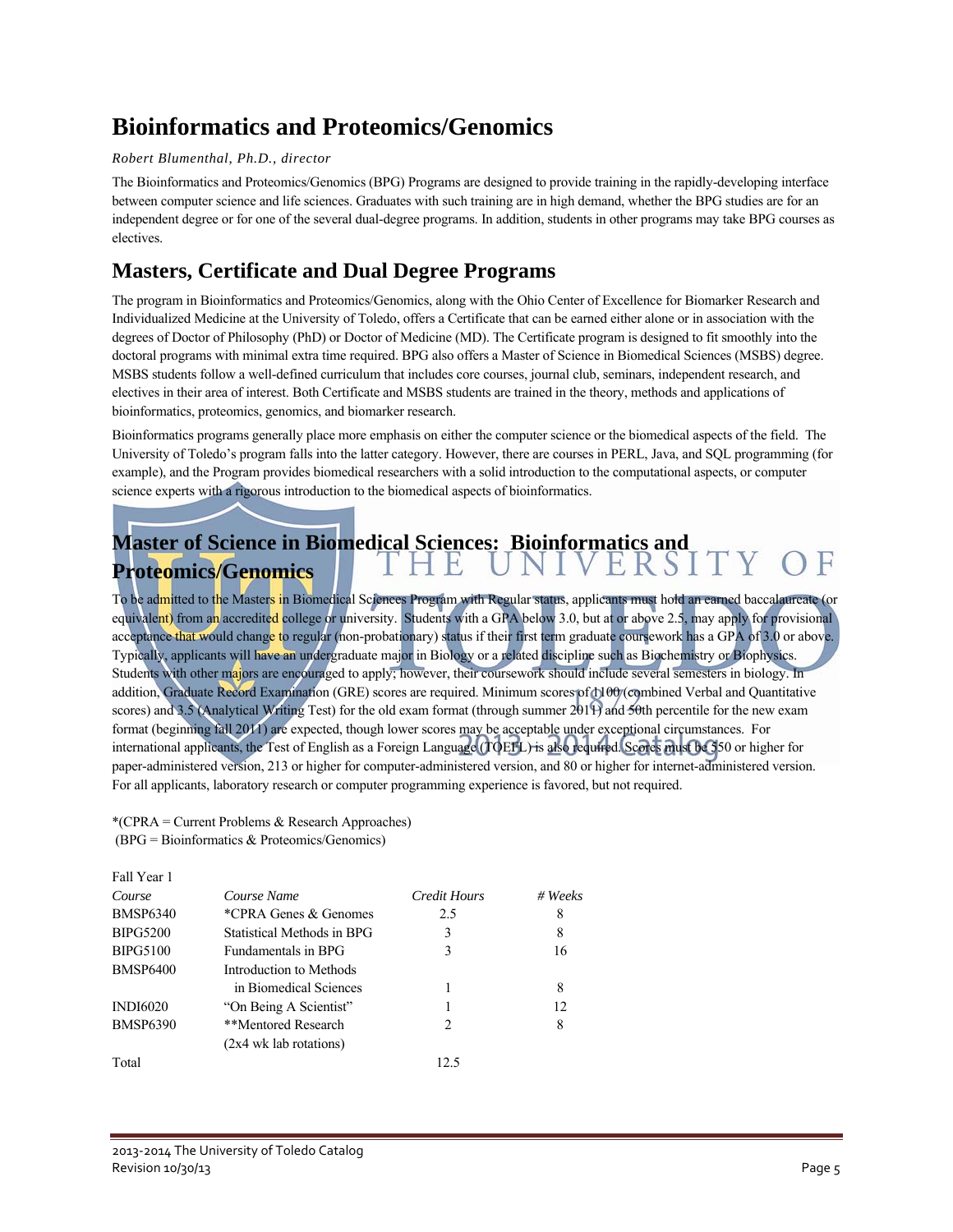\*\*Students must register for a specific 8wk/2cr section of Mentored Research, Course No. 56085. As a prerequisite, students must attend an introductory series of short research presentations, which is associated with another course: BIPG5800 Intro to Biomedical Research, 0 cr/12wk.

\*\*\* In this and other terms, with permission of advisory committee, student may take Scholarly Project in BPG (BIPG5900) in place of Thesis in Bioinformatics

| Spring Year 1                |                                                       |                     |         |                            |  |
|------------------------------|-------------------------------------------------------|---------------------|---------|----------------------------|--|
| Course                       | Course Name                                           | <b>Credit Hours</b> | # Weeks |                            |  |
| <b>BIPG6100</b>              | <b>Bioinformatic Computation</b>                      | 3                   | 16      |                            |  |
| <b>BIPG6400</b><br><b>OR</b> | Applications of BPG                                   | 3                   | 16      |                            |  |
| <b>BRIM6200</b>              | Biomarker Discovery,<br>Validation and Implementation | 3                   | 16      |                            |  |
| <b>BMSP6350</b>              | Cell Biology & Signaling                              | 3                   | 16      |                            |  |
| Elective 1                   |                                                       | 3                   | 16      |                            |  |
| <b>BIPG6990</b>              | ***Thesis in Bioinformatics                           | 1                   | 16      |                            |  |
| Total                        |                                                       | 13                  |         |                            |  |
| <b>Summer Year 1</b>         |                                                       |                     |         |                            |  |
| Course                       | Course Name                                           | <b>Credit Hours</b> | # Weeks |                            |  |
| <b>BIPG5110</b>              | <b>Practical Bioinformatics</b>                       |                     |         | ERSITY OF                  |  |
| <b>BIPG5400</b>              | <b>Biodatabases</b>                                   |                     |         |                            |  |
| <b>BIPG5500</b>              | Microarray Analysis                                   |                     |         |                            |  |
| <b>BIPG6900</b>              | Thesis in Bioinformatics                              |                     | 16      |                            |  |
| Total                        |                                                       |                     |         |                            |  |
|                              | * Journal paper review and presentation               |                     | 1872    |                            |  |
| Fall Year 2                  |                                                       |                     |         |                            |  |
| Course                       | Course Name                                           | <b>Credit Hours</b> |         |                            |  |
| Elective 2                   |                                                       | 3 <sup>1</sup>      |         | $ \frac{4}{46}$ 14 Catalog |  |
| <b>BIPG5300</b>              | *Current Topics in BPG                                | 1                   | 16      |                            |  |
| <b>BIPG6900</b>              | Thesis in Bioinformatics                              | 8                   | 16      |                            |  |
| Total                        |                                                       | 12                  |         |                            |  |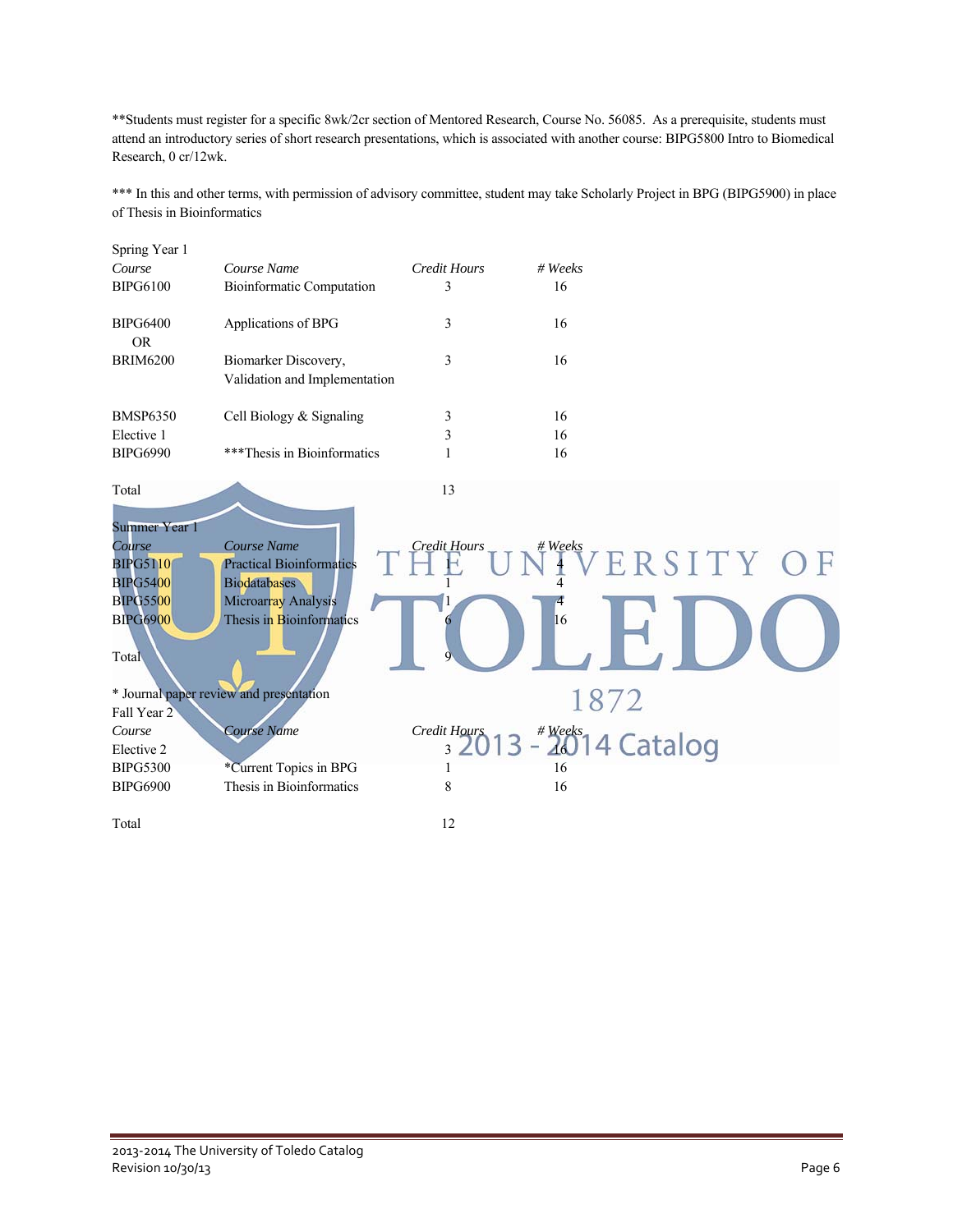### **Master of Science in Biomedical Sciences: Professional Science Master in Biomarkers and Diagnostics**

The primary goal is to offer a Master of Science in Biomedical Science program with a concentration described as Professional Science Master in Biomarkers and Diagnostics (MSBS-PBD) as a terminal degree with immediate employment prospects in industry. The MSBS-PBD degree is a "job ready" degree. This is achieved by a three-pronged approach: 

- To prepare master's students with a strong foundation in the fundamentals of biomarker discovery and development through focused course work.
- To complement their science education through course work in management, orienting them to realities of the business aspects of the pharmaceutical/ diagnostics industry.
- To place them as interns in a pharmaceutical- or diagnostic-oriented company for four months to enhance their practical training and employability.

The MSBS-PBD program is targeted to students completing a B.S. in Chemistry or a Biological or Pharmaceutical Science.



\*(CPRA = Current Problems & Research Approaches)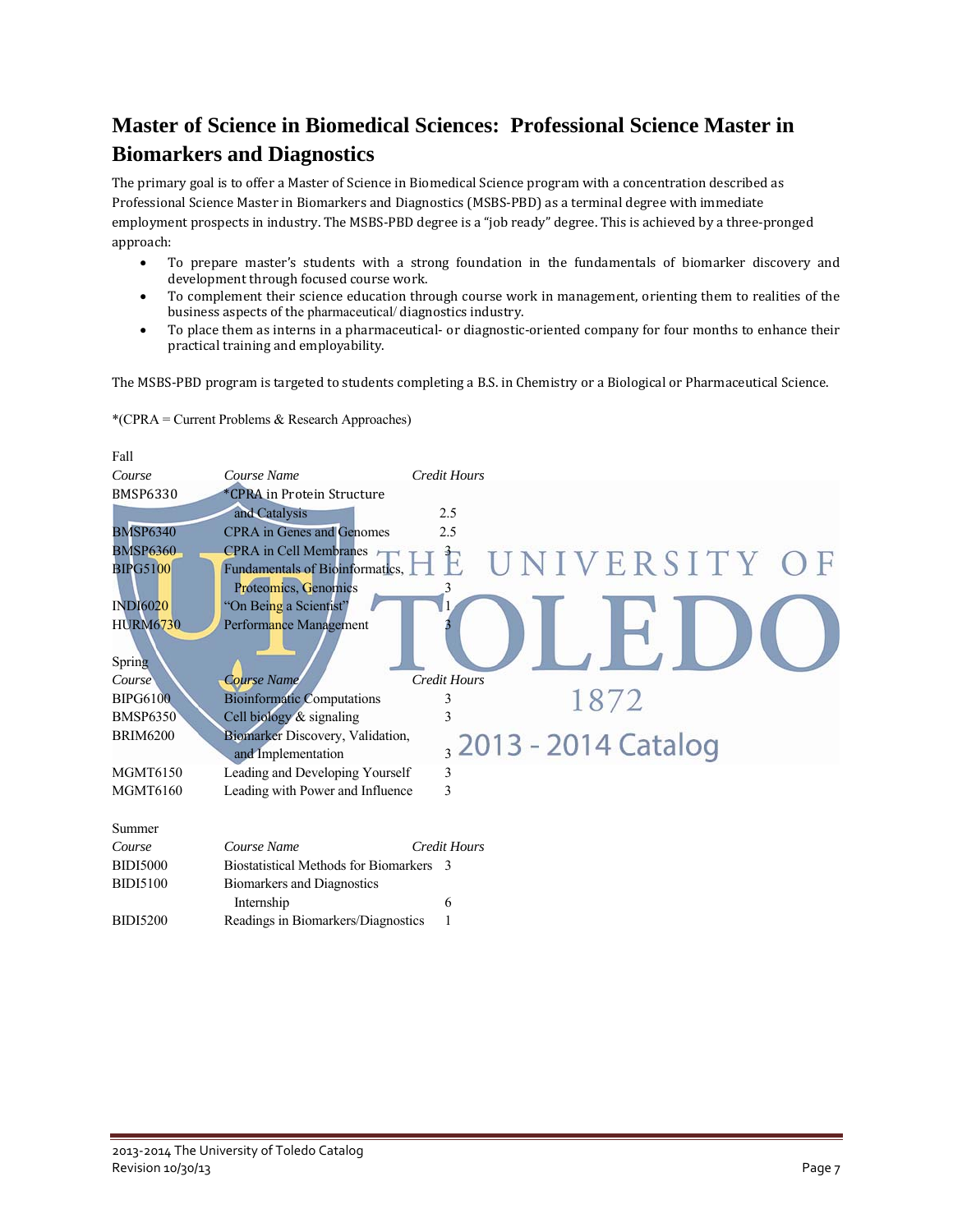### **Biomarkers and Bioinformatics Certificate**

The Biomarkers and Bioinformatics (BRIM) Certificate Program introduces students to the rapidly growing fields of bioinformatics, proteomics and genomics, and provides a core knowledge of analytical approaches used in these fields.

Students enrolled in the BRIM Certificate Program must take four courses covering the following subject areas:

- 1. Introduction to the scope of bioinformatics, proteomics and genomics: "Fundamentals of BPG"
- 2. Training in statistical methods used in biomarker research and bioinformatics: "Statistical Methods in Bioinformatics"
- 3. Handling and manipulation of databases and introduction to computer programming skills needed to analyze large quantities of nucleic acid and protein sequence data: "Introduction to Bioinformatic Computation"
- 4. EITHER "Applications of BPG", in which faculty members using these methods will discuss and demonstrate how these techniques are utilized to solve research problems, OR "Biomarker Discovery, Validation and Implementation", in which faculty will provide an overview of biomedical discovery and validation techniques followed by application in selected aspects of individualized medicine.

Upon completion of the Program, students will be prepared to utilize biomarker research and bioinformatics techniques, and be able to interact with specialists in a range of biomedical sub-disciplines.



\*BMSP6340 Current Problems & Research Approaches in Genes and Genomes, or equivalent course approved by the BRIM/BPG Program, is required for admission into the Biomarkers and Bioinformatics Certificate Program.

NOTE: The University of Toledo PhD or MSBS students may take individual BPG or BRIM courses as electives, with permission of the instructor. To receive a Certificate in Biomarkers and Bioinformatics, however, an **online** application to the program must be submitted and accepted. All applications will be reviewed by the BRIM/BPG Program Admissions Committee. The online application must be filed ONLY for those seeking a certificate and is not required for those requesting these courses as electives.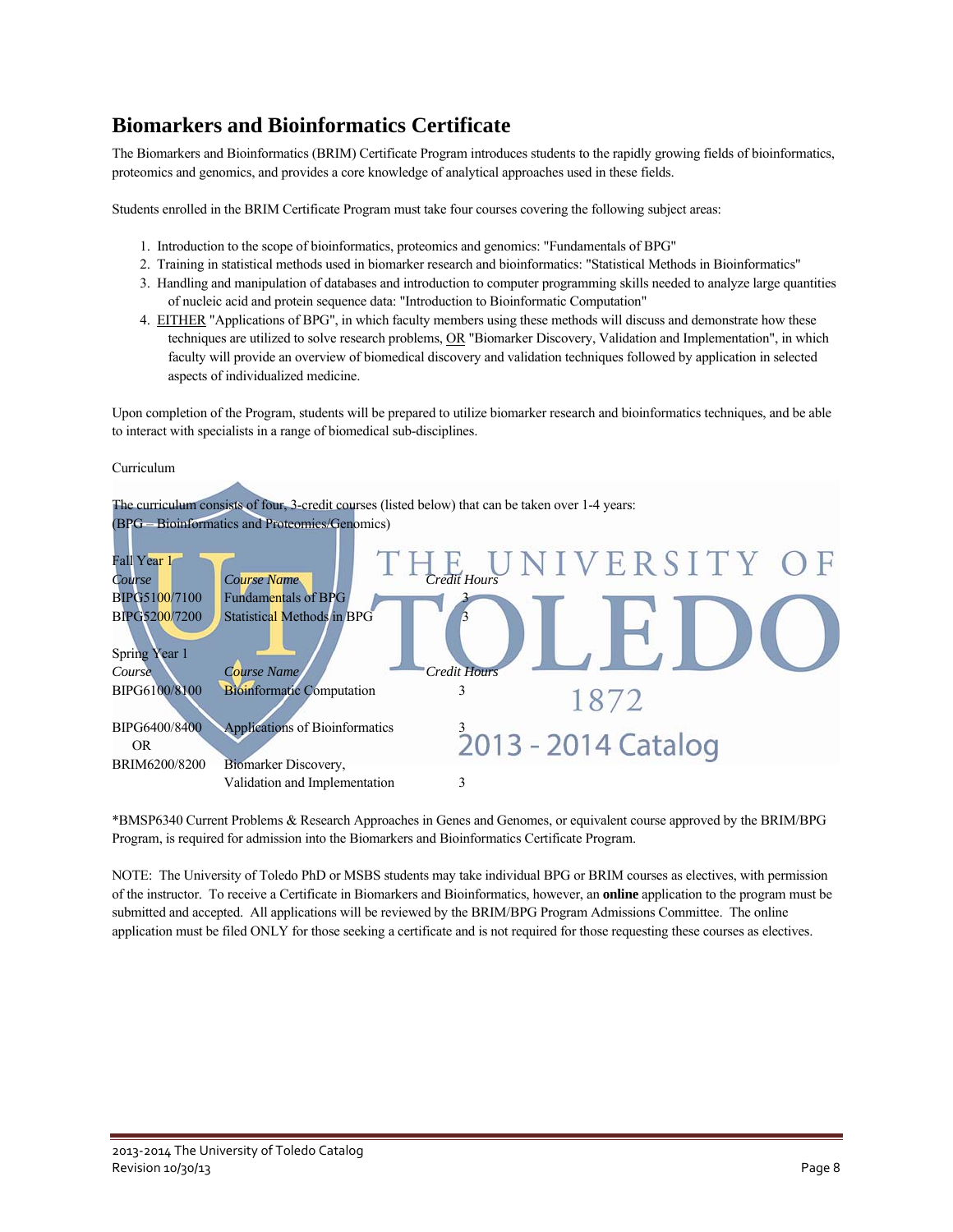#### Applying to the BRIM/BPG Certificate Program:

Applicants must submit the following after applying online:

- 1. Official transcripts
- 2. GRE score
- 3. Statement of Purpose
- 4. Three letters of recommendation are optional. However, in the event that a student decides to pursue the BPG MSBS degree, it will save time to have the letters of recommendation already on file. However, if the student is currently in a degree program at UT (*e.g.*, PhD), a letter of support from the student's major advisor is required (simply to indicate that the advisor approves of the student entering the certificate program).

### **MD/MSBS Bioinformatics Degree**

This is designed for students already in our MD program, who want preparation for clinical research in gene therapy, biomarker discovery, or other aspects of cutting-edge medicine. It involves one year of coursework and research between the 2nd and 3rd years of the standard medical curriculum.

### **BS/MSBS "Pipeline" Program**

This is an integrated program that can be completed in as little as 5.5 years, yielding both a University of Toledo bachelors of sciences in Biological Sciences and an MSBS in Bioinformatics. This reduced time is made possible in part by 9 University of Toledo credit hours being allowed to count towards both degrees. Students (University of Toledo biology majors) typically apply at the end of their sophomore year. Choose Ohio First tuition scholarships may be awarded to Ohio residents with strong academic records, and would cover the junior/senior and graduate years.

## **Doctor of Philosophy in Biomedical Sciences: Cancer Biology Track**

#### **Department of Biochemistry & Cancer Biology**  1872

*William A. Maltese, Ph.D., chair Kandace Williams, Ph.D., track director* 

# 2013 - 2014 Catalog

The Cancer Biology track within the PhD and MSBS. in Biomedical Sciences program at the University of Toledo fosters young scientists to become cutting-edge researchers who understand the molecular genetic basis of cancer and to develop better therapies for the many forms of cancer. Students in the Cancer Biology track develop scientific thinking and laboratory skills to approach cancer research questions in ways that will best lead to success. Graduates of the Cancer Biology program move on to become successful scientists and leaders in academic, government, and industrial research settings.

Cancer Biology PhD and MSBS students enroll in a first-year core curriculum that is designed to provide a foundation of knowledge for cutting edge research. The first-year curriculum provides students with a comprehensive overview of molecular and cellular biology, systems pathophysiology, modern research methodology, and statistical analysis. In addition, students complete laboratory rotations during the first two semesters to identify a Cancer Biology major advisor and laboratory for their thesis or dissertation research project. PhD students complete three rotations and then may join a Cancer Biology laboratory after the spring semester of their first year. MSBS students complete one rotation and may join a lab the beginning of spring semester of the first year. In year two and beyond, students take advanced courses, journal clubs, and seminars in Cancer Biology, but primarily focus on their thesis or dissertation research. Doctoral students in good academic standing may be supported financially by a tuition scholarship and stipend during their academic training. This financial assistance does not require the student to be a Teaching Assistant for undergraduates, thus enabling the student to more fully concentrate on his/her graduate program. However, teaching experiences can be arranged if a student desires that. Cancer Biology PhD students generally complete the degree in approximately five years, whereas MSBS students average about 2.5 years.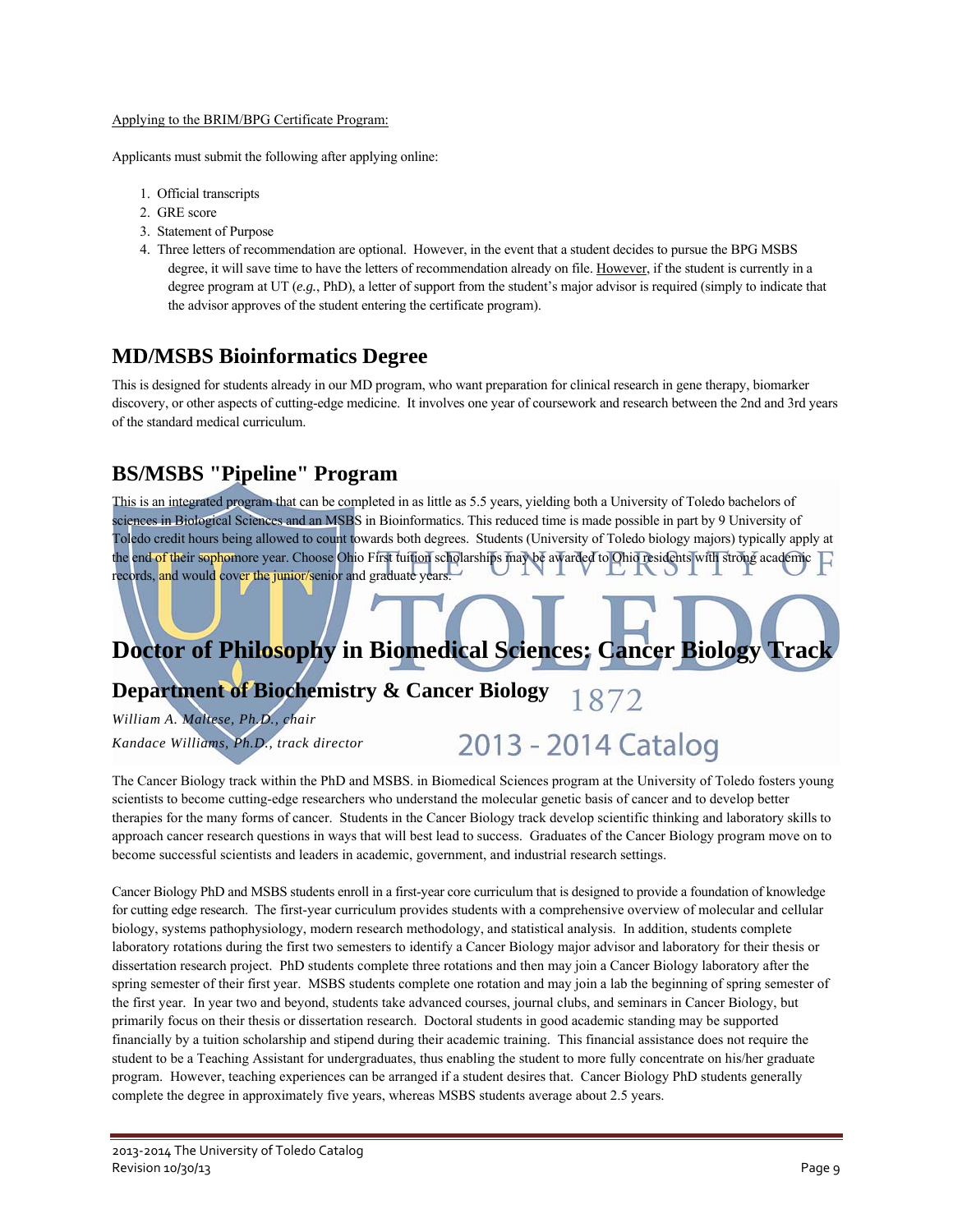Most faculty members in the Cancer Biology track are the Department of Biochemistry and Cancer Biology in the College of Medicine & Life Sciences at the University of Toledo. Other faculty of other departments within the College of Medicine & Life Sciences or other colleges of the University. The laboratory facilities and shared equipment utilized by Cancer Biology faculty are state of the art.

PhD Program Students: Year 1

| Fall Term (all are required)                                     |                                                       |                       |  |
|------------------------------------------------------------------|-------------------------------------------------------|-----------------------|--|
| Course                                                           | Course Name                                           | Credit Hours          |  |
|                                                                  | Introduction to Biomedical Research                   | $\boldsymbol{0}$      |  |
|                                                                  | Current Problems and Research Approaches (CPRA) in    |                       |  |
| BMSP6330/8330                                                    | CPRA in Protein Structure and Catalysis               | 2.5                   |  |
| BMSP6340/8340                                                    | CPRA in Genes and Genomes                             | 2.5                   |  |
| BMSP6360/8360                                                    | <b>CPRA</b> in Cell Membranes                         | 3                     |  |
| BMSP6380/8380                                                    | Methods in Biomedical Sciences                        | 3                     |  |
| INDI6020/8020                                                    | "On Being a Scientist"                                | 1                     |  |
| BMSP6390/8390                                                    | Mentored Research (one 8 week lab rotation)           | 3                     |  |
| Total                                                            |                                                       | 15                    |  |
| Spring Term (all are required)                                   |                                                       |                       |  |
| Course                                                           | Course Name                                           | Credit Hours          |  |
| BMSP6310/8310                                                    | <b>Systems Pathophysiology I</b>                      | 2.5                   |  |
| BMSP6320/8320                                                    | <b>Systems Pathophysiology II</b>                     | 2.5                   |  |
| <b>BMSP6350/8350</b>                                             | CPRA in Cell Biology and Signaling                    | 3                     |  |
| BMSP6390/8390                                                    | Mentored Research (two 8 week lab rotations)          | 6<br>VERSITY O        |  |
| CABP6560/8560                                                    | <b>Readings in Cancer Biology</b>                     |                       |  |
| Total<br>Summer Term $(* = required)$<br>Course<br>PUBH5320/7320 | <b>Course Name</b><br>Statistical Methods I*          | Credit Hours<br>3     |  |
| BIPG5110/7110                                                    | <b>Practical Bioinformatics*</b>                      | $\mathbf{1}$          |  |
| CABP6730/8730                                                    | Research in CABP *                                    | 1872<br>$0 - 8$       |  |
| CABP6890/8890                                                    | Independent Study in Cancer Biology*                  |                       |  |
| BMSP6390/8390                                                    | Mentored Research (additional rotations possible) 0-8 | 0-8<br>- 2014 Catalog |  |
|                                                                  |                                                       | 11                    |  |
| Total                                                            |                                                       |                       |  |
| PhD Program Students: Year 2                                     |                                                       |                       |  |
| Fall Term ( $* =$ required)                                      |                                                       |                       |  |
| Course                                                           | Course Name                                           | Credit Hours          |  |
| CABP6270/8270                                                    | Advanced Cancer Biology *                             |                       |  |
|                                                                  | (or take this course in third year)                   | $0 - 3$               |  |
| CABP6730/8730                                                    | Research in CABP*<br>and/or                           | $0 - 15$              |  |
| CABP6890/8890                                                    | Independent Study in Cancer Biology                   | $0 - 15$              |  |
|                                                                  | Electives                                             | $0 - 15$              |  |
| Total                                                            |                                                       | 15                    |  |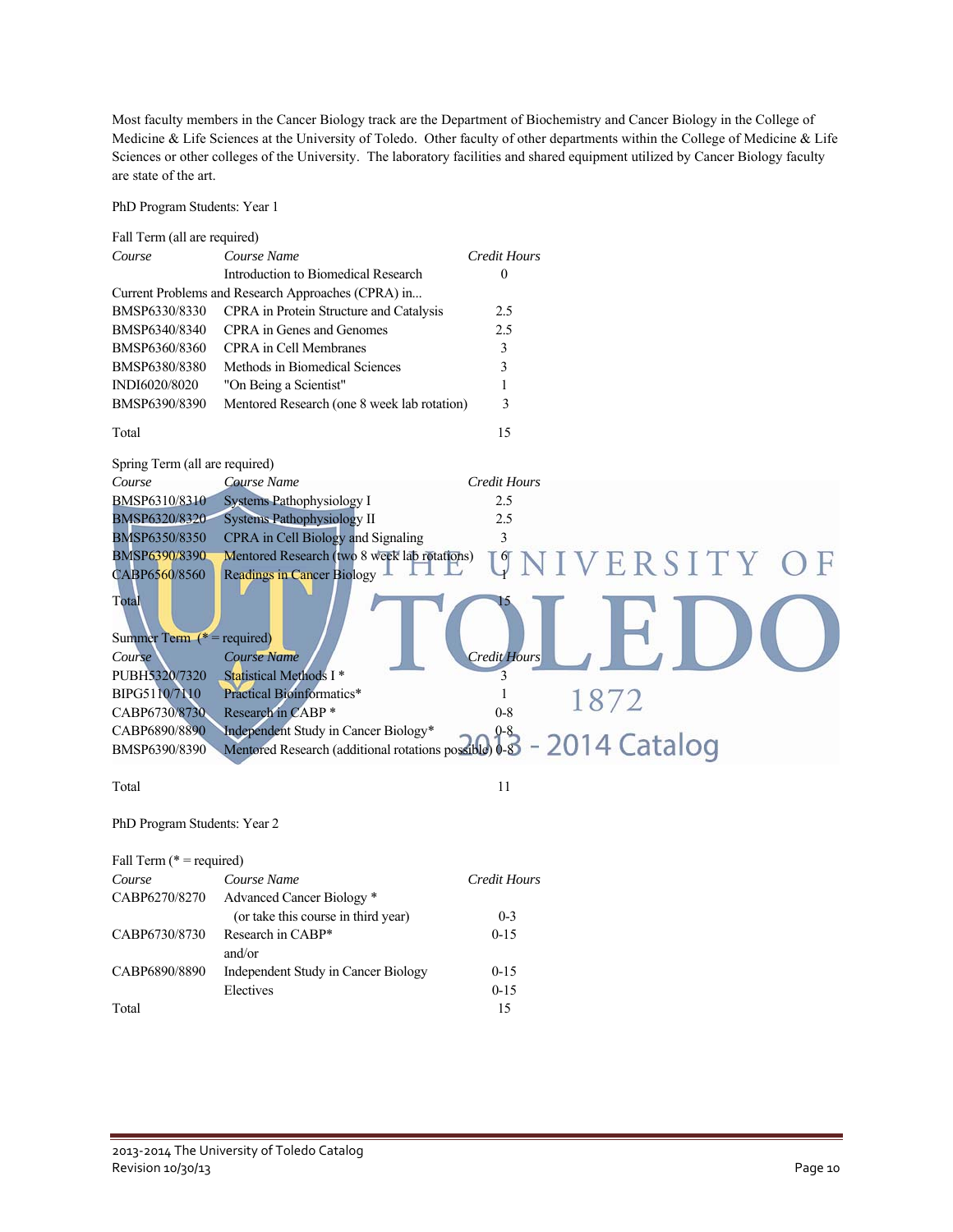#### Spring Term (\* = required)

| Course                        | Course Name                         | Credit Hours |
|-------------------------------|-------------------------------------|--------------|
| <b>CABP8560</b>               | Readings in Cancer Biology *        |              |
| CABP6730/8730                 | Research in CABP*<br>and/or         | $0 - 14$     |
| <b>CABP8890</b>               | Independent Study in Cancer Biology | $0 - 14$     |
|                               | Electives                           | $0 - 14$     |
| Total                         |                                     | 15           |
| Summer Term $(*)$ = required) |                                     |              |
| Course                        | Course Name                         | Credit Hours |
| CABP6730/8730                 | Research in CABP*                   | $0 - 11$     |
|                               | and/or                              |              |
| <b>CABP8890</b>               | Independent Study in Cancer Biology | $0 - 11$     |
|                               | Electives                           | $0 - 11$     |
| Total                         |                                     | 11           |

Second Year PhD Qualifying Examination (successful completion required in spring or summer semester of second year)



Third Year Student Seminar (required in fall or spring semester)

PhD Program Students: Year 4 and beyond

Fall, Spring and Summer Terms All Dissertation Research (CABP9990)

The PhD Qualifying Exam is taken in the spring semester or summer term of the second year. Prior to completing the exam, students should carry out their dissertation research under the course Research in CABP (6730/8730) or in some cases, Independent Study in CABP (6890/8890). After passing the Qualifying Exam, students conduct their research under the course Dissertation Research (CABP9990). A minimum of 30 credits of Dissertation Research is required to graduate.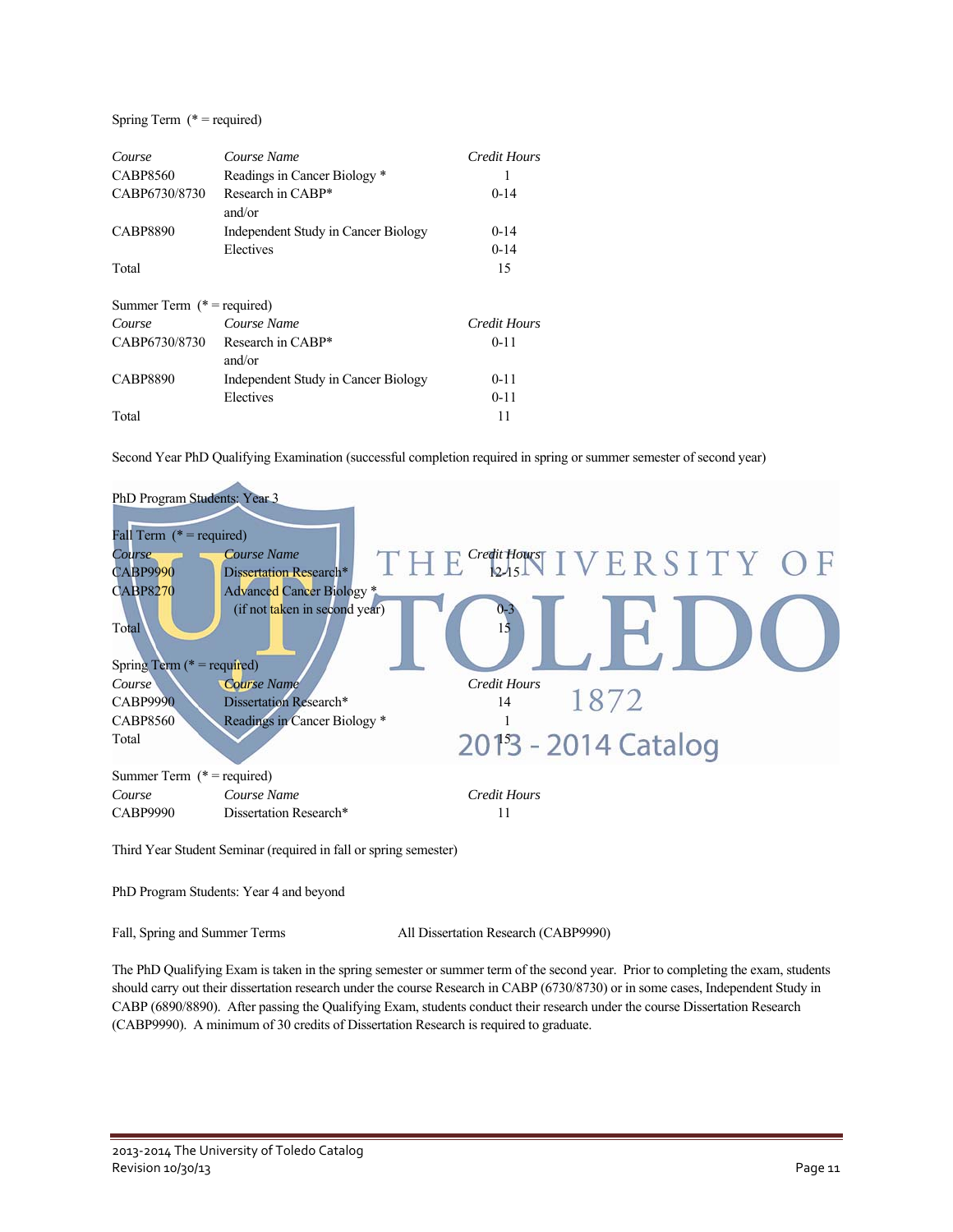All PhD students are also required to present a seminar on their research in the third year. They are also required to present posters in the annual UTHSC Graduate Student Research Forums and oral presentations in the annual Larry Gentry Research Symposia beginning in their second year.

### **Master of Science in Biomedical Sciences: Cancer Biology Track**

Masters Program Students: Year 1

| Fall Term (all are required)                                                                                                                    |                                                                                                                                                                                                                                        |                                   |
|-------------------------------------------------------------------------------------------------------------------------------------------------|----------------------------------------------------------------------------------------------------------------------------------------------------------------------------------------------------------------------------------------|-----------------------------------|
| Course                                                                                                                                          | Course Name                                                                                                                                                                                                                            | <b>Credit Hours</b>               |
|                                                                                                                                                 | Introduction to Biomedical Research                                                                                                                                                                                                    | $\theta$                          |
|                                                                                                                                                 | Current Problems and Research Approaches (CPRA) in                                                                                                                                                                                     |                                   |
| <b>BMSP6330</b>                                                                                                                                 | CPRA in Protein Structure and Catalysis                                                                                                                                                                                                | 2.5                               |
| <b>BMSP6340</b>                                                                                                                                 | CPRA in Genes and Genomes                                                                                                                                                                                                              | 2.5                               |
| <b>BMSP6360</b>                                                                                                                                 | <b>CPRA</b> in Cell Membranes                                                                                                                                                                                                          | 3                                 |
| <b>BMSP6380</b>                                                                                                                                 | Methods in Biomedical Sciences                                                                                                                                                                                                         | 3                                 |
| <b>INDI6020</b>                                                                                                                                 | "On Being a Scientist"                                                                                                                                                                                                                 | $\mathbf{1}$                      |
| <b>BMSP6390</b>                                                                                                                                 | Mentored Research (one 8 week lab rotation)                                                                                                                                                                                            | 3                                 |
| Total                                                                                                                                           |                                                                                                                                                                                                                                        | 15                                |
| Spring Term $(* = required)$<br>Course<br><b>BMSP6350</b><br><b>CABP6560</b><br><b>BMSP6390</b><br>and/or<br><b>BMSP6310</b><br><b>BMSP6320</b> | Course Name<br>CPRA in Cell Biology and Signaling<br>Readings in Cancer Biology *<br>Mentored Research<br>(2 additional rotations possible)<br>Systems Pathophysiology I (optional)<br>and/or<br>Systems Pathophysiology II (optional) | VERSITY OF<br>Credit Hours<br>2.5 |
|                                                                                                                                                 | and/or                                                                                                                                                                                                                                 | 1872                              |
| <b>CABP6730</b>                                                                                                                                 | Research in CABP<br>and/or                                                                                                                                                                                                             | $0 - 11$<br>3 - 2014 Catalog      |
| <b>CABP6890</b>                                                                                                                                 | Independent Study in Cancer Biology (optional) 0-11                                                                                                                                                                                    |                                   |
|                                                                                                                                                 | Electives (optional)                                                                                                                                                                                                                   | $0 - 11$                          |
| Total                                                                                                                                           |                                                                                                                                                                                                                                        | 15                                |
| Summer Term $(* = required)$                                                                                                                    |                                                                                                                                                                                                                                        |                                   |
| Course                                                                                                                                          | Course Name                                                                                                                                                                                                                            | <b>Credit Hours</b>               |
| <b>PUBH5320</b>                                                                                                                                 | Statistical Methods I*                                                                                                                                                                                                                 | $0 - 3$                           |
| <b>BIPG5110</b>                                                                                                                                 | Practical Bioinformatics*                                                                                                                                                                                                              | 1                                 |
| <b>BMSP6390</b>                                                                                                                                 | <b>Mentored Research</b><br>(2 additional rotations possible)<br>and/or                                                                                                                                                                | 6                                 |
| CABP6730                                                                                                                                        | Research in CABP*<br>and/or                                                                                                                                                                                                            | $0 - 6$                           |
| <b>CABP6890</b>                                                                                                                                 | Independent Study in Cancer Biology (optional)                                                                                                                                                                                         | $0-6$                             |
|                                                                                                                                                 | Electives (optional)                                                                                                                                                                                                                   | $0 - 6$                           |
| Total                                                                                                                                           |                                                                                                                                                                                                                                        | 9                                 |

First Year Qualifying Examination (successful completion required in summer term)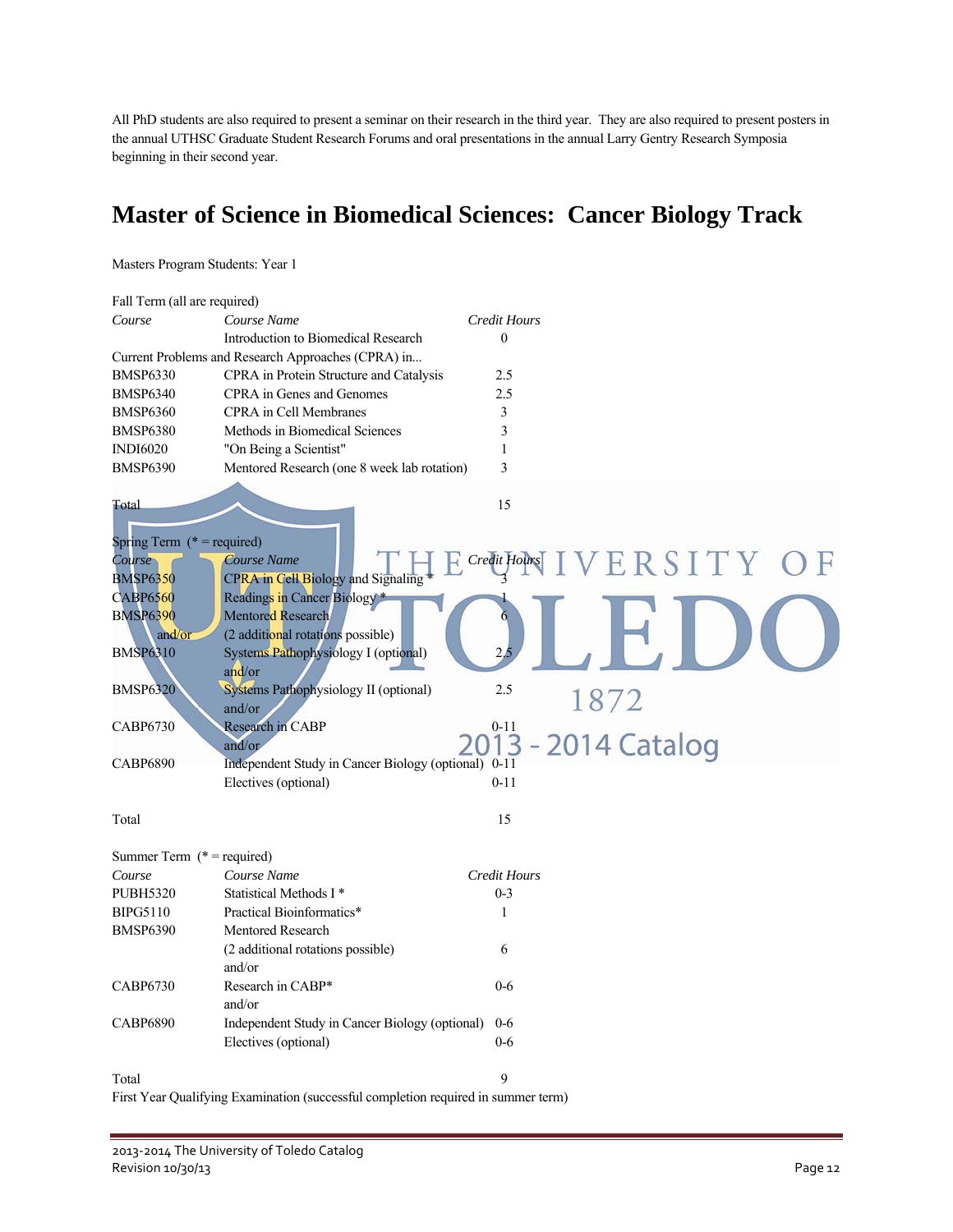Masters Program Students: Year 2

| Fall Term $(* = required)$   |                                                 |                     |                     |
|------------------------------|-------------------------------------------------|---------------------|---------------------|
| Course                       | Course Name                                     | Credit Hours        |                     |
| <b>CABP6270</b>              | Advanced Cancer Biology <sup>*</sup>            |                     |                     |
|                              | (or take this course in third year)             | 3                   |                     |
| <b>CABP6990</b>              | Thesis Research*                                | $0 - 15$            |                     |
|                              | Electives                                       | $0 - 15$            |                     |
| Total                        |                                                 | 15                  |                     |
| Spring Term $(* = required)$ |                                                 |                     |                     |
| Course                       | Course Name                                     | <b>Credit Hours</b> |                     |
| <b>CABP6560</b>              | Readings in Cancer Biology *                    | $\mathbf{1}$        |                     |
| <b>CABP6990</b>              | Thesis Research*                                | $0 - 14$            |                     |
|                              | Electives                                       | $0 - 14$            |                     |
| Total                        |                                                 | 15                  |                     |
| Summer Term $(* = required)$ |                                                 |                     |                     |
| Course                       | Course Name                                     | <b>Credit Hours</b> |                     |
| <b>CABP6990</b>              | Thesis Research*                                | $0 - 9$             |                     |
|                              | Electives                                       | $0 - 9$             |                     |
| Total                        | Masters Program Students: Year 3 (if necessary) | 9                   | UNIVERSITY OF       |
| Fall Term $(* = required)$   |                                                 |                     |                     |
| Course                       | Course Name                                     | <b>Credit Hours</b> |                     |
| <b>CABP6270</b>              | <b>Advanced Cancer Biology *</b>                |                     |                     |
|                              | (if not taken in second year)                   | 0 <sup>2</sup>      |                     |
| <b>CABP6990</b>              | Thesis Research*                                | $0 - 15$            |                     |
|                              | Electives                                       | $0 - 15$            |                     |
| Total                        |                                                 | 15                  | 1872                |
| Spring Term $(* = required)$ |                                                 |                     | 2013 - 2014 Catalog |
| <b>CABP6990</b>              | Thesis Research*                                | $0 - 15$            |                     |
|                              | Electives                                       | $0 - 15$            |                     |
| Total                        |                                                 | 15                  |                     |
| Summer Term $(* = required)$ |                                                 |                     |                     |
| <b>CABP6990</b>              | Thesis Research*                                | 9                   |                     |

The MSBS Qualifying Exam is taken in the summer term of the first year. Prior to completing the exam, students should carry out their thesis research under the course Research in CABP (6730) or in some cases, Independent Study in CABP (6890). After passing the Qualifying Exam, students conduct their research under the course Thesis Research (CABP6990). A minimum of 10 credits of Thesis Research is required to graduate.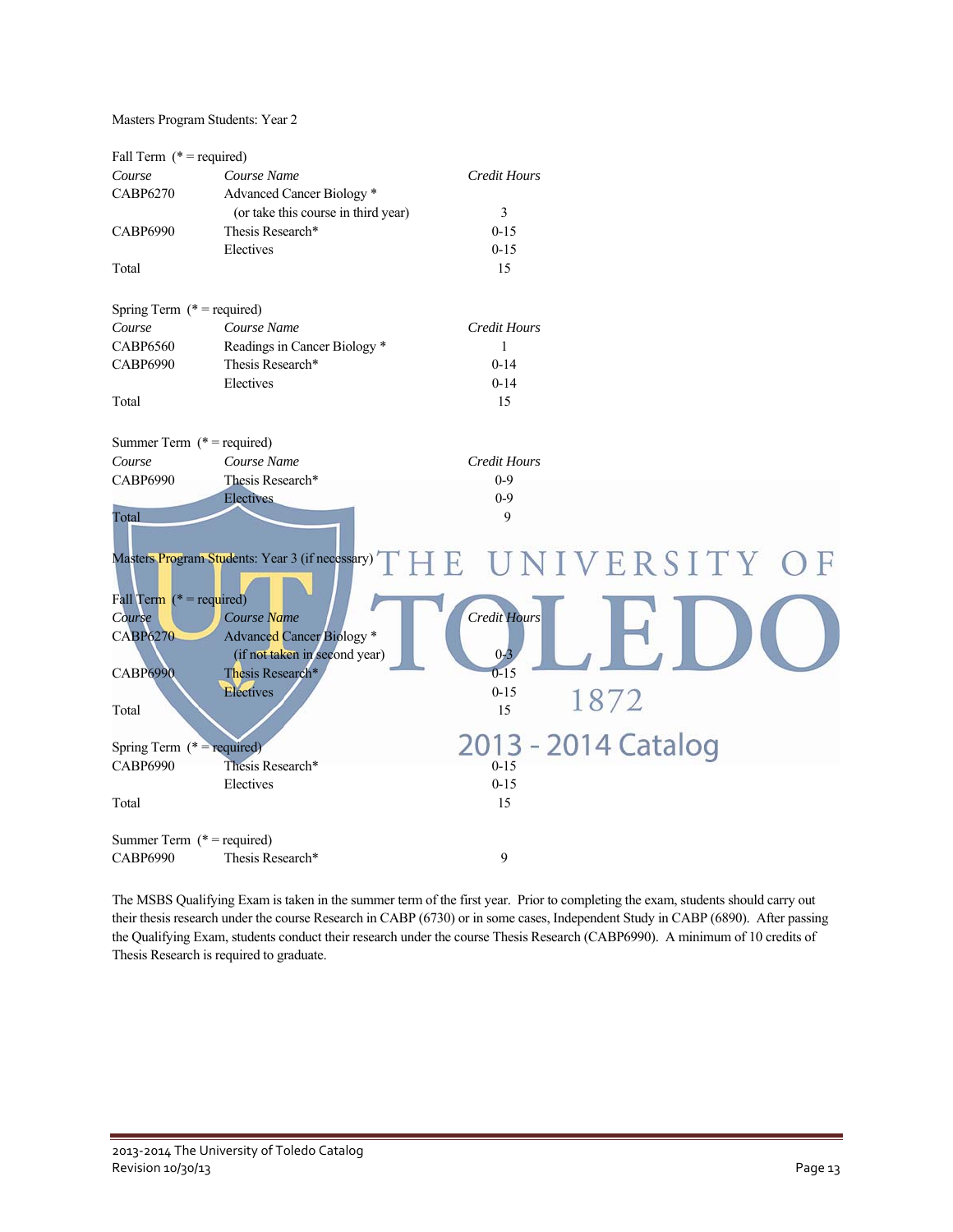All Masters students are also required to present posters in the annual UTHSC Graduate Student Research Forum and oral presentations in the annual Larry Gentry Research Symposia beginning in their second year.

Advanced Courses in the Cancer Biology Track

#### Advanced Cancer Biology

A comprehensive examination of the cellular and molecular foundation of cancer. Topics to be covered include: neoplasia; epidemiology and etiology; the role of causative agents such as chemicals, radiation, and viruses; cell proliferation, injury, and death; oncogenes; tumor suppressor genes; cancer therapies, and overviews of several major types of cancer.

#### Readings in Cancer Biology

A readings and discussion course that will examine classic and current research publications from within the broad realm of cancer biology.

#### Independent Study in Cancer Biology

In-depth study of research areas chosen by individual faculty. Examples of such topics may be: drug therapy and resistance, hormonal carcinogenesis, and epigenetic mechanisms of oncogenesis.

# **Doctor of Philosophy in Biomedical Sciences: Cardiovascular and Metabolic Diseases Track HE UNIVERSITY**

### **Department of Physiology and Pharmacology**

*Howard Rosenberg, M.D., Ph.D., chair* 

### *Andrew Beavis, Ph.D., track director*

The Cardiovascular and Metabolic Diseases (CVMD) track in the Biomedical Sciences Graduate program at The University of Toledo College of Medicine & Life Sciences on the Health Science Campus nurtures students and provides them with the necessary tools to pursue an independent career in biomedical sciences. The program encompasses a unique interdisciplinary approach to train students to conduct research in the underlying molecular mechanisms of diseases that have profound impact on human health.

The program draws on faculty research strengths in signal transduction, genetics, molecular and cellular biology, gene microarrays, genomics, proteomics, gene knockout and transgenics, tissue culture, and protein and carbohydrate biochemistry. The CVMD faculty members are not only drawn from its associated department, the Department of Physiology and Pharmacology, and from the Center for Diabetes and Endocrine Research (CeDER), but also from other departments including the Departments of Medicine, Biochemistry and Cancer Biology, Medical Microbiology and Immunology, Orthopedics, Neurosciences and Urology. Modern, well-equipped research facilities are available through the participating departments. The CVMD program offers degrees of Doctor of Philosophy (PhD) and Masters in biomedical sciences (MSBS). The program also offers these graduate degrees in combination with the Medical Degree (MD) that is offered by the medical school. Students from the four programs, PhD, MSBS, MD/PhD and MD/MSBS, follow a well-defined program that includes core courses, journal clubs, seminars, laboratory rotations, independent research, and electives in the area of interest. Students select faculty advisors and begin their independent dissertation research following the laboratory rotations in the biomedical science core curriculum. The curriculum is designed to enable students, guided by their advisors, to develop the expertise that prepares them for a successful career in research and education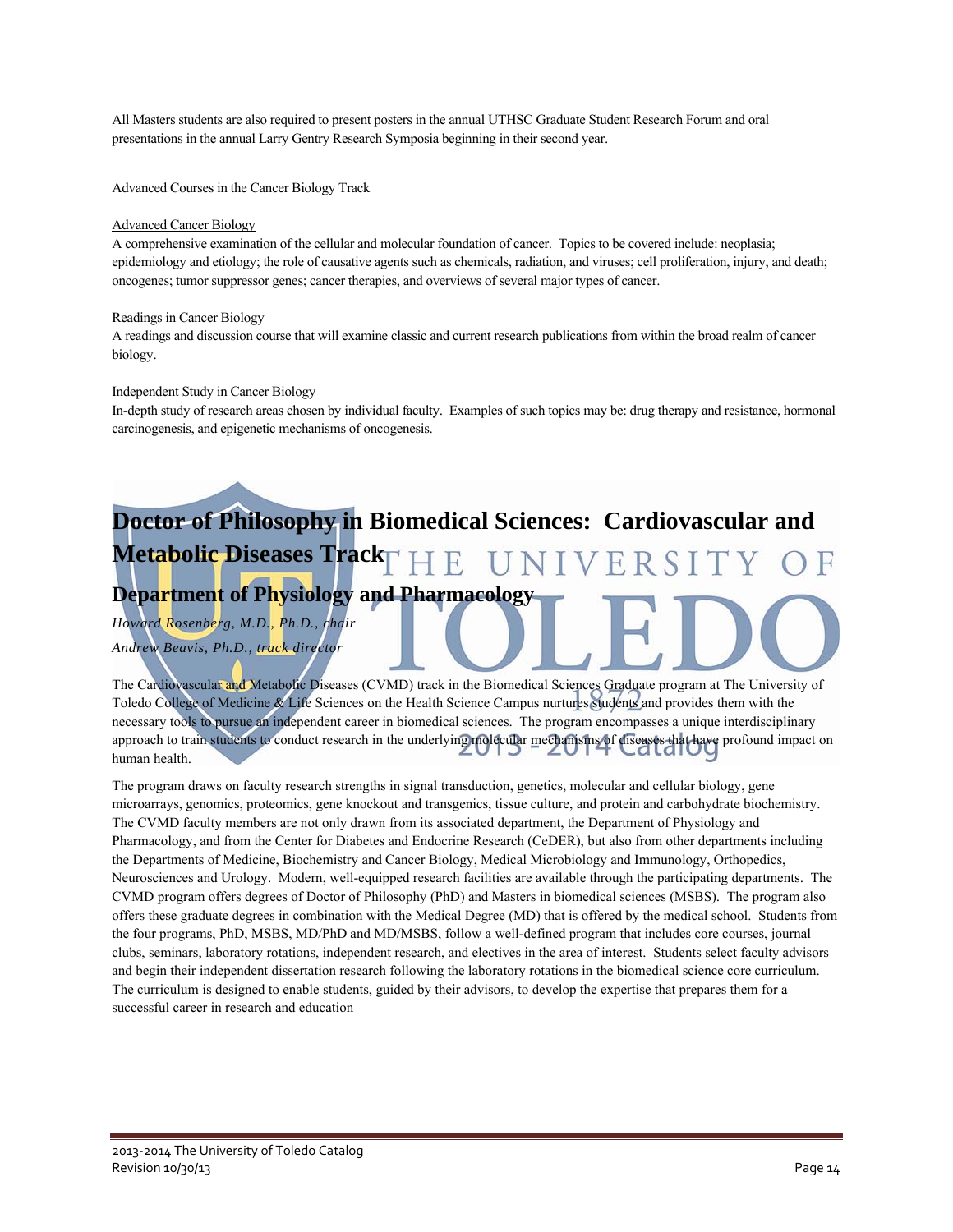PhD Program Students: Year 1

| Fall Term (all are required)                   |                                                                       |                                                |
|------------------------------------------------|-----------------------------------------------------------------------|------------------------------------------------|
| Course                                         | Course Name                                                           | <b>Credit Hours</b>                            |
|                                                | Introduction to Biomedical Research                                   | $\theta$                                       |
|                                                | Current Problems and Research Approaches (CPRA) in                    |                                                |
| <b>BMSP6330</b>                                | CPRA in Protein Structure and Catalysis                               | 2.5                                            |
| <b>BMSP6340</b>                                | CPRA in Genes and Genomes                                             | 2.5                                            |
| <b>BMSP6360</b>                                | <b>CPRA</b> in Cell Membranes                                         | 3                                              |
| <b>BMSP6380</b>                                | Methods in Biomedical Sciences                                        | 3                                              |
| <b>INDI6020</b>                                | On Being a Scientist                                                  | 1                                              |
| <b>BMSP6390</b>                                | Mentored Research (one 8 week lab rotation)                           | 3                                              |
| Total                                          |                                                                       | 15                                             |
| Spring Term (all are required)                 |                                                                       |                                                |
| Course                                         | Course Name                                                           | <b>Credit Hours</b>                            |
| <b>BMSP6310</b>                                | Systems Pathophysiology I                                             | 2.5                                            |
| <b>BMSP6320</b>                                | Systems Pathophysiology II                                            | 2.5                                            |
| <b>BMSP6350</b>                                | CPRA in Cell Biology and Signaling                                    | 3                                              |
| <b>BMSP6390</b>                                | Mentored Research (two 8 week lab rotations)                          | 6                                              |
| <b>CVMD6600</b><br>Total<br><b>Summer Term</b> | Journal Paper Review in CVMD                                          | $\mathbf{1}$<br>THE UNIVERSITY OF              |
| Course<br><b>PUBH5320</b>                      | Course Name<br>Statistical Methods I,<br>(required BMS core course)   | <b>Credit Hours</b><br>$\overline{\mathbf{3}}$ |
| <b>CVMD6730</b>                                | <b>Research in CVMD</b>                                               |                                                |
| <b>BMSP6390</b>                                | <b>Mentored Research</b><br>(if additional rotation(s) are necessary) | $0 - 8$<br>1872                                |
| Total                                          |                                                                       | 2013 - 2014 Catalog                            |
|                                                | PhD Program Students: Year 2 And Beyond                               |                                                |

In addition to the BMS core requirements, PhD students in the CVMD track will be required to take the following courses to graduate:

| Course        | Course Name                                                           | Credit Hours |
|---------------|-----------------------------------------------------------------------|--------------|
| CVMD6300/8300 | Seminars in CVMD (fall and spring)                                    |              |
|               | (required in fall and spring semesters of the 2nd, 3rd and 4th years) |              |
|               | CVMD6500/8500 Advanced Topics in CVMD (fall)                          |              |
| CVMD6600/8600 | Journal Paper Review in CVMD (fall and spring) 1                      |              |
|               | (required in fall and spring semesters of the 2nd and 3rd years)      |              |
| BMSP6250/8250 | Grant Writing Workshop (spring)                                       |              |

Curriculum to include advanced electives in CVMD or other areas to make up the required number of didactic credit hours.

The PhD Qualifying Exam is taken at the end of the second year.

Prior to passing this exam, the student carries out their research under the course Research in CVMD (CVMD 6730/8730, 1-15 credit hours) or in some cases Independent Study in CVMD (CVMD 6890/8890). After passing the PhD Qualifying Exam, the student carries out their research under the course Dissertation Research (CVMD 9990). A minimum of 30 credits of Dissertation Research is required for graduation.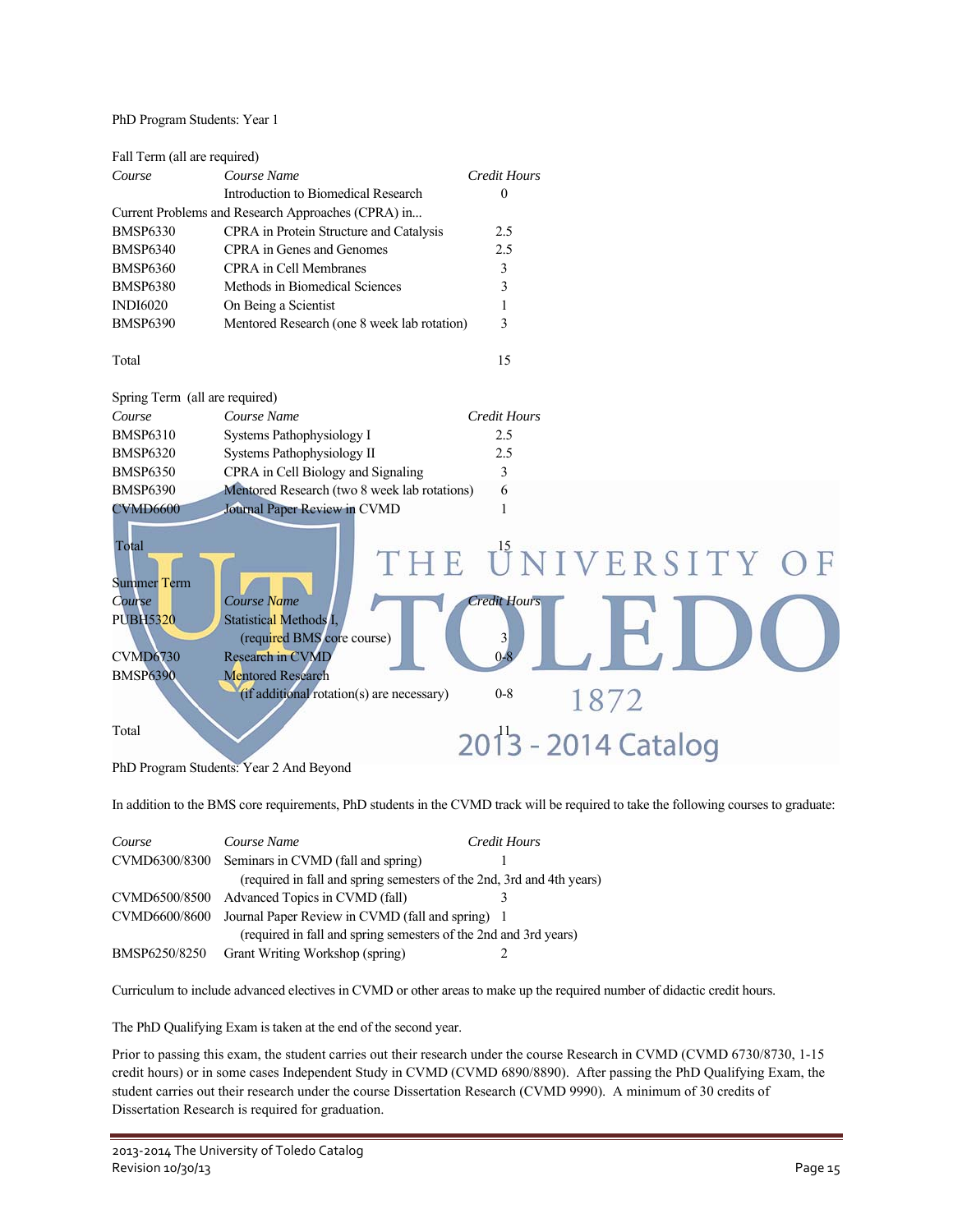Senior students will also be required to present a seminar describing their work as part of the CVMD track seminar series. All students will also be expected to present a poster or oral presentation in the annual UT Health Science Campus Research Forum and present a poster or oral presentation at the CVMD Student Research Forum and the Pharmacology Research Colloquium. The Pharmacology Research Colloquium is held on a rotating basis at UTHSC, Michigan State University, the University of Michigan and Wayne State University. It is an annual event in which the students of "pharmacology" departments at the respective Medical Schools have participated in since 1973. These events provide students with excellent opportunities for developing skills in organizing, presenting and discussing their work.

Typical course schedules for years 2-4 PhD Program Students: Year 2

| Fall Term                             |                                                               |                                    |
|---------------------------------------|---------------------------------------------------------------|------------------------------------|
| Course                                | Course Name                                                   | <b>Credit Hours</b>                |
| CVMD6500/8500                         | Advanced Topics in CVMD (fall)                                | 3                                  |
| CVMD6300/8300                         | Seminars in CVMD (fall and spring)                            |                                    |
| CVMD6600/8600                         | Journal Paper Review in CVMD (fall and spring) 1              |                                    |
| CVMD6730/8730                         | Research in CVMD<br>and/or                                    | $0 - 10$                           |
| CVMD6890/8890                         | Independent Study in CVMD<br>and/or                           | $0 - 10$                           |
|                                       | Electives                                                     | $0 - 10$                           |
| Total<br><b>Spring Term</b>           |                                                               | 15<br>THE Credit Hours IVERSITY OF |
| Course<br>CVMD6300/8300               | <b>Course Name</b><br>Seminars in CVMD (fall and spring)      |                                    |
| CVMD6600/8600                         | Journal Paper Review in CVMD (fall and spring)                |                                    |
| <b>BMSP6250/8250</b><br>CVMD6730/8730 | Grant Writing Workshop (spring)<br>Research in CVMD<br>and/or | 2<br>$0 - 11$                      |
| CVMD6890/8890                         | Independent Study in CVMD                                     | $0 - 11$                           |
|                                       | and/or<br>Electives                                           | 1872<br>$0 - 11$                   |
| Total                                 |                                                               | 2013 - 2014 Catalog                |
| <b>Summer Term</b>                    |                                                               |                                    |
| Course                                | Course Name                                                   | <b>Credit Hours</b>                |
| CVMD6730/8730                         | Research in CVMD<br>and/or                                    | $0 - 11$                           |
| CVMD6890/8890                         | Independent Study in CVMD<br>and/or                           | $0 - 11$                           |
|                                       | Electives                                                     | $0 - 11$                           |
| Total                                 |                                                               | 11                                 |

Second Year Qualifying Examination (successful completion required in spring or summer semester)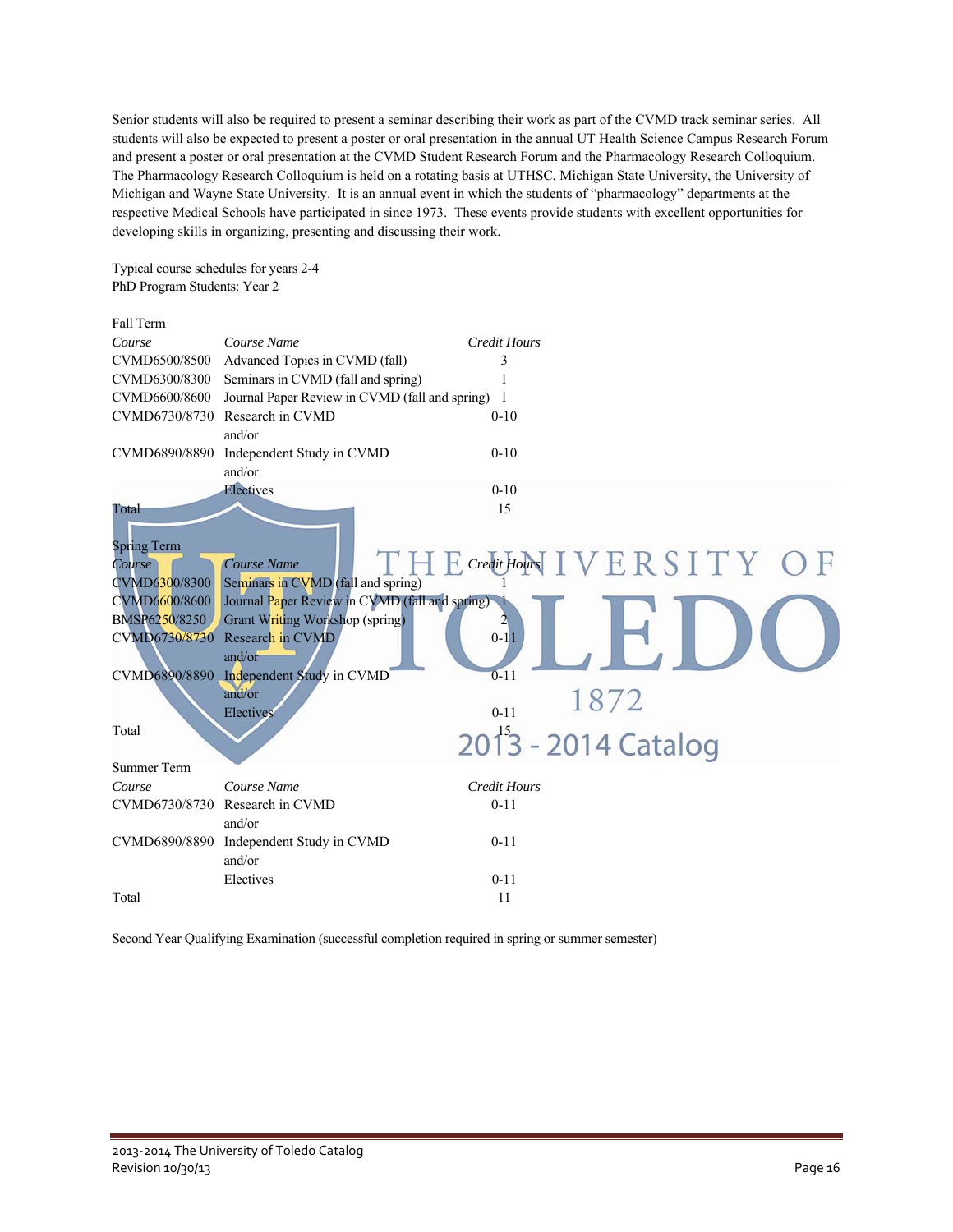PhD Program Students: Year 3

| Fall Term                                    |                                                                                                                                                                                            |                     |                                                |
|----------------------------------------------|--------------------------------------------------------------------------------------------------------------------------------------------------------------------------------------------|---------------------|------------------------------------------------|
| Course                                       | Course Name                                                                                                                                                                                | <b>Credit Hours</b> |                                                |
| CVMD6300/8300                                | Seminars in CVMD (fall and spring)                                                                                                                                                         |                     |                                                |
| CVMD6600/8600                                | Journal Paper Review in CVMD (fall and spring)                                                                                                                                             | - 1                 |                                                |
| <b>CVMD9990</b>                              | <b>Dissertation Research</b>                                                                                                                                                               | 13                  |                                                |
| Total                                        |                                                                                                                                                                                            | 15                  |                                                |
| Spring Term                                  |                                                                                                                                                                                            |                     |                                                |
| Course                                       | Course Name                                                                                                                                                                                | <b>Credit Hours</b> |                                                |
| CVMD6300/8300                                | Seminars in CVMD (fall and spring)                                                                                                                                                         |                     |                                                |
| CVMD6600/8600                                | Journal Paper Review in CVMD (fall and spring) 1                                                                                                                                           |                     |                                                |
| CVMD9990                                     | <b>Dissertation Research</b>                                                                                                                                                               | 13                  |                                                |
| Total                                        |                                                                                                                                                                                            | 15                  |                                                |
| <b>Summer Term</b>                           |                                                                                                                                                                                            |                     |                                                |
| Course                                       | Course Name                                                                                                                                                                                | <b>Credit Hours</b> |                                                |
| CVMD9990                                     | <b>Dissertation Research</b>                                                                                                                                                               | 11                  |                                                |
| Fall, Spring and Summer<br>CVMD9990<br>Total | CVMD6300/8300 Seminars in CVMD (fall and spring)<br><b>Dissertation Research</b><br><b>Master of Science in Biomedical Sciences: Cardiovascular and</b><br><b>Metabolic Diseases Track</b> | $11$ or $15$        | $\frac{1}{10\text{ eV}}$ INIVERSITY OF<br>1872 |
| Masters Program Students: Year 1             |                                                                                                                                                                                            |                     | 2013 - 2014 Catalog                            |
| Fall Term (all are required)                 |                                                                                                                                                                                            |                     |                                                |
| Course                                       | Course Name                                                                                                                                                                                | Credit Hours        |                                                |
|                                              | Introduction to Biomedical Research                                                                                                                                                        | $\boldsymbol{0}$    |                                                |
|                                              | Current Problems and Research Approaches (CPRA) in                                                                                                                                         |                     |                                                |
| <b>BMSP6330</b>                              | CPRA in Protein Structure and Catalysis                                                                                                                                                    | 2.5                 |                                                |
| <b>BMSP6340</b>                              | CPRA in Genes and Genomes                                                                                                                                                                  | 2.5                 |                                                |
| <b>BMSP6360</b>                              | CPRA in Cell Membranes                                                                                                                                                                     | 3                   |                                                |
| <b>BMSP6380</b>                              | Methods in Biomedical Sciences                                                                                                                                                             | 3                   |                                                |
| <b>INDI6020</b>                              | On Being a Scientist                                                                                                                                                                       | 1                   |                                                |
| <b>BMSP6390</b>                              | Mentored Research (one 8 week lab rotation)                                                                                                                                                | 3                   |                                                |

Total 15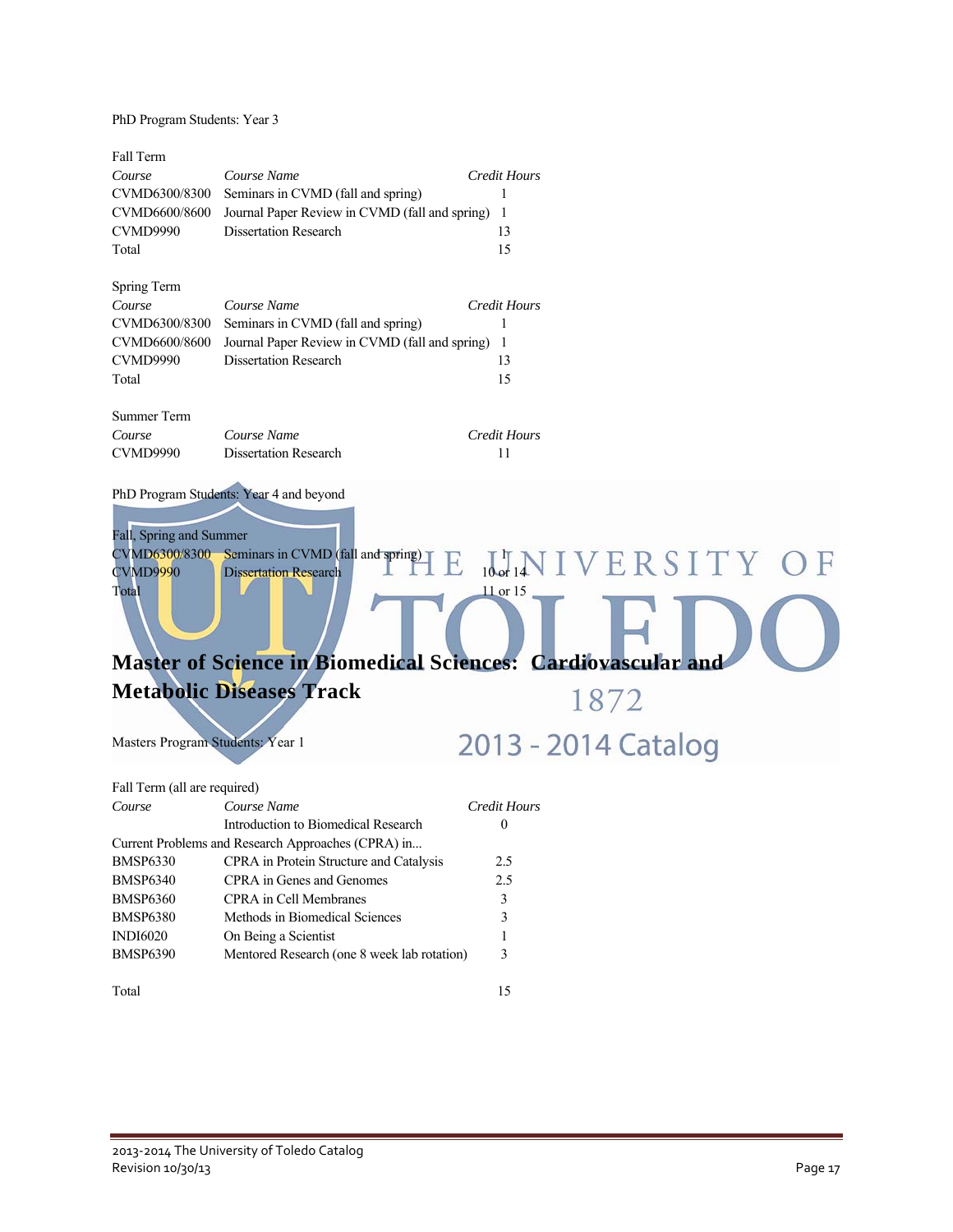| Spring Term (*= required)                                             |                                                                                                                                                                                                                                            |                                      |                             |
|-----------------------------------------------------------------------|--------------------------------------------------------------------------------------------------------------------------------------------------------------------------------------------------------------------------------------------|--------------------------------------|-----------------------------|
| Course                                                                | Course Name                                                                                                                                                                                                                                | <b>Credit Hours</b>                  |                             |
| CVMD6600                                                              | Journal Paper Review in CVMD*                                                                                                                                                                                                              | 1                                    |                             |
| <b>BMSP6310</b>                                                       | Systems Pathophysiology I*<br>or                                                                                                                                                                                                           | 2.5                                  |                             |
| <b>BMSP6350</b>                                                       | CPRA in Cell Biology and Signaling*                                                                                                                                                                                                        | 3                                    |                             |
|                                                                       | Electives                                                                                                                                                                                                                                  | $0-12$                               |                             |
| CVMD6730                                                              | Research in CVMD                                                                                                                                                                                                                           | $0 - 12$                             |                             |
| <b>BMSP6390</b>                                                       | <b>Mentored Research</b>                                                                                                                                                                                                                   | $0 - 6$                              |                             |
|                                                                       | (1 or 2 rotations if needed)                                                                                                                                                                                                               |                                      |                             |
| Total                                                                 |                                                                                                                                                                                                                                            | 15                                   |                             |
| <b>Summer Term</b>                                                    |                                                                                                                                                                                                                                            |                                      |                             |
| Course                                                                | Course Name                                                                                                                                                                                                                                | <b>Credit Hours</b>                  |                             |
| <b>PUBH5320</b>                                                       | Statistical Methods I,                                                                                                                                                                                                                     | 3                                    |                             |
|                                                                       | (required BMS core course)                                                                                                                                                                                                                 |                                      |                             |
| <b>CVMD6730</b>                                                       | Research in CVMD                                                                                                                                                                                                                           | $0-6$                                |                             |
| <b>BMSP6390</b>                                                       | <b>Mentored Research</b>                                                                                                                                                                                                                   | $0 - 6$                              |                             |
|                                                                       | (if additional rotations are necessary)                                                                                                                                                                                                    |                                      |                             |
| Total                                                                 |                                                                                                                                                                                                                                            | 9                                    |                             |
| Fall Term<br>Course<br><b>CVMD6300</b><br><b>CVMD6600</b><br>CVMD6990 | A minimum of 10 credits of Thesis Research (CVMD 6990) is required for graduation.<br>Masters Program Students: Year 2<br>Course Name<br>Seminars in CVMD<br>Journal Paper Review in CVMD<br><b>Thesis Research</b><br>and/or<br>Electives | <b>Credit Hours</b><br>1<br>$0 - 13$ | 1872<br>2013 - 2014 Catalog |
| Total                                                                 |                                                                                                                                                                                                                                            | 15                                   |                             |
| Spring Term                                                           |                                                                                                                                                                                                                                            |                                      |                             |
| Course                                                                | Course Name                                                                                                                                                                                                                                | <b>Credit Hours</b>                  |                             |
| <b>BMSP6310</b>                                                       | Systems Pathophysiology I<br>(if not taken in year 1) or                                                                                                                                                                                   | 2.5                                  |                             |
| BMSP6350                                                              | CPRA in Cell Biology and Signaling<br>(if not taken in year 1)                                                                                                                                                                             | 3                                    |                             |
| CVMD6300                                                              | Seminars in CVMD<br>(required for students in their 2nd year)                                                                                                                                                                              | 1                                    |                             |
| CVMD6600                                                              | Journal Paper Review in CVMD<br>(required by students in their 2nd year)                                                                                                                                                                   | 1                                    |                             |
| CVMD6990                                                              | Thesis Research                                                                                                                                                                                                                            | $0 - 10$                             |                             |
|                                                                       | and/or Electives                                                                                                                                                                                                                           | $0 - 10$                             |                             |
| Total                                                                 |                                                                                                                                                                                                                                            | 15                                   |                             |
|                                                                       |                                                                                                                                                                                                                                            |                                      |                             |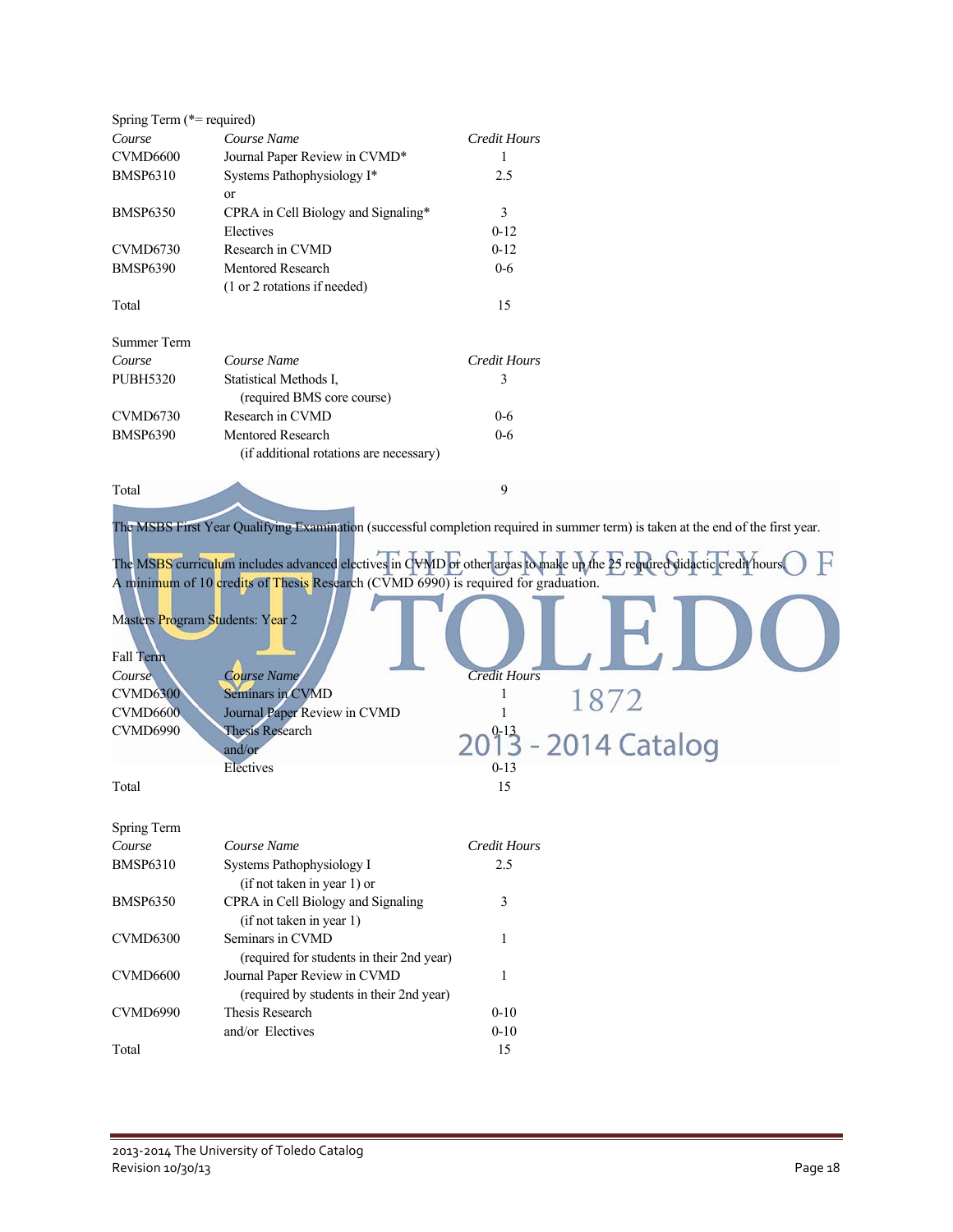| Summer Term     |                                                         |              |
|-----------------|---------------------------------------------------------|--------------|
| Course          | Course Name                                             | Credit Hours |
| <b>CVMD6990</b> | Thesis Research                                         | $0 - 9$      |
|                 | and/or                                                  |              |
|                 | Electives                                               | $0-9$        |
| Total           |                                                         | 9            |
|                 | Masters Program Students: Year 3 (if necessary)         |              |
|                 | Fall/Spring Terms (15 credits each), Summer (9 credits) |              |
| Course          | Course Name                                             | Credit Hours |
| <b>CVMD6990</b> | Thesis Research                                         | $0 - 15$     |
|                 | and/or                                                  |              |
|                 | Electives                                               | $0 - 15$     |
| Total           |                                                         | 15           |

### **Doctor of Philosophy in Biomedical Sciences: Infection, Immunity, and Transplantation Track**

#### **Department of Medical Microbiology and Immunology**  RSITY

*Akira Takashima, Ph.D., M.D., chair Z. Kevin Pan, Ph.D., Track Director* 

The Infection, Immunity and Transplantation training program at the University of Toledo on the Health Science Campus offers the PhD, MD/PhD, and MSBS degrees through the interdisciplinary degree programs in Medical Sciences. The primary goal of the doctoral program in Infection, Immunity and Transplantation is to train students for independent, creative careers in research and/or teaching. The curriculum for the PhD degree consists of a core of concentrated course work in the first year, followed by specialized elective courses and an emphasis on laboratory research. Elective courses are offered in advanced immunity, microbiology of human infections, advanced virology and cellular and molecular biology of pathogenic bacteria. Other training activities include an annual combined journal club and seminar course (current topics in IIT), participation in annual IIT student research forums and graduate school student poster forums, presentation of formal third-year seminars and above to track faculty and students, and the completion of a written dissertation or thesis and its oral defense. Students also are encouraged to present their findings at local, national and international meetings in their fields.

During the first two semesters, each student rotates through three research laboratories, conducting short-term projects, gaining exposure to techniques and identifying potential areas for further investigation. At the end of the second semester, each student selects a major advisor who directs the student's doctoral or masters research. A faculty advisory committee is also jointly chosen by the student and advisor to supervise academic progress toward completion of the PhD or MSBS degree.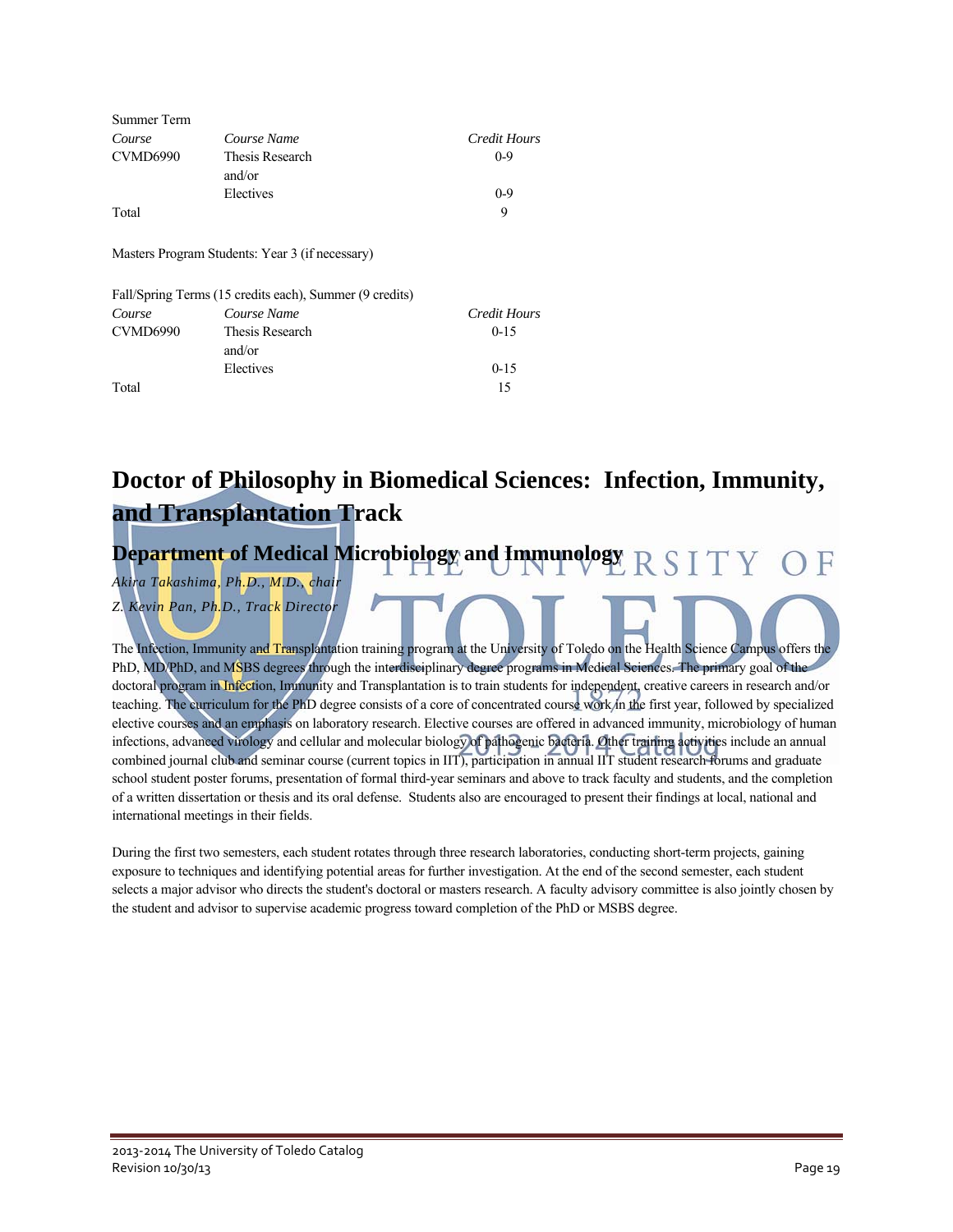### PhD Program Students: Year 1

| Fall Term (all are required)   |                                                    |                     |                      |
|--------------------------------|----------------------------------------------------|---------------------|----------------------|
| Course                         | Course Name                                        | <b>Credit Hours</b> |                      |
|                                | Introduction to Biomedical Research                | $\mathbf{0}$        |                      |
|                                | Current Problems and Research Approaches (CPRA) in |                     |                      |
| <b>BMSP6330</b>                | CPRA in Protein Structure and Catalysis            | 2.5                 |                      |
| <b>BMSP6340</b>                | CPRA in Genes and Genomes                          | 2.5                 |                      |
| <b>BMSP6360</b>                | <b>CPRA</b> in Cell Membranes                      | 3                   |                      |
| <b>BMSP6380</b>                | Methods in Biomedical Sciences                     | 3                   |                      |
| <b>INDI6020</b>                | "On Being a Scientist"                             | $\mathbf{1}$        |                      |
| <b>BMSP6390</b>                | Mentored Research                                  | 3                   |                      |
|                                | (one 8 week lab rotation)                          |                     |                      |
| Total                          |                                                    | 15                  |                      |
|                                |                                                    |                     |                      |
| Spring Term (all are required) |                                                    |                     |                      |
| Course                         | Course Name                                        | <b>Credit Hours</b> |                      |
| <b>BMSP6310</b>                | Systems Pathophysiology I                          | 2.5                 |                      |
| <b>BMSP6320</b>                | Systems Pathophysiology II                         | 2.5                 |                      |
| <b>BMSP6350</b>                | CPRA in Cell Biology and Signaling                 | $\mathfrak{Z}$      |                      |
| <b>BMSP6390</b>                | <b>Mentored Research</b>                           | 6                   |                      |
|                                | (two 8 week lab rotations)                         |                     |                      |
| <b>IITP6030</b>                | <b>Current Topics IIT</b>                          | $\mathbf{1}$        |                      |
|                                |                                                    |                     |                      |
| Total                          | 1 E                                                |                     | <b>UNIVERSITY OF</b> |
|                                |                                                    |                     |                      |
| <b>Summer Term</b>             |                                                    |                     |                      |
| Course                         | Course Name                                        | <b>Credit Hours</b> |                      |
| <b>PUBH5320</b>                | <b>Statistical Methods I</b>                       |                     |                      |
|                                | (required BMS core course)                         |                     |                      |
| <b>IITP6890</b>                | Independent Study in IIT                           | $0 - 8$             |                      |
| <b>BMSP6390</b>                | <b>Mentored Research</b>                           |                     | 1872                 |
|                                | (additional rotations are possible)                | $0 - 8$             |                      |
|                                |                                                    |                     |                      |
| Total                          |                                                    |                     | 2013 - 2014 Catalog  |
|                                |                                                    |                     |                      |
| PhD Program Students: Year 2   |                                                    |                     |                      |
|                                |                                                    |                     |                      |
| Fall Term                      |                                                    |                     |                      |

| Course<br>IITP6020/8020 | Course Name<br>Advanced Immunology (required) | Credit Hours |
|-------------------------|-----------------------------------------------|--------------|
| MICB6890/8890           | Independent Study in Microbiology<br>and/or   | $0 - 15$     |
| IITP6890/8890           | Independent Study in IIT<br>and/or            | $0 - 15$     |
|                         | Electives                                     | $0 - 15$     |
| Total                   |                                               | 15           |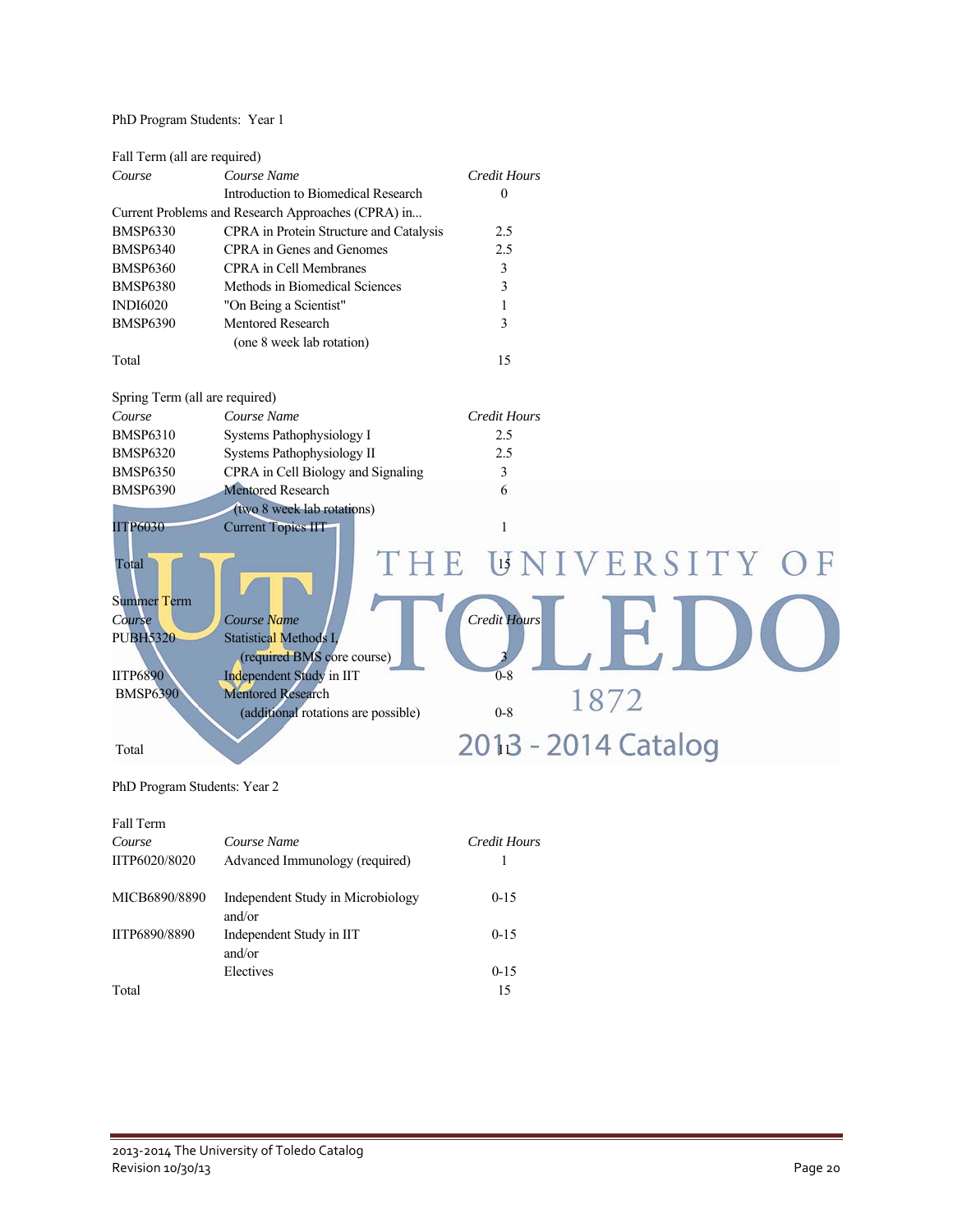| Spring Term     |                                             |                     |
|-----------------|---------------------------------------------|---------------------|
| Course          | Course Name                                 | Credit Hours        |
| <b>IITP8030</b> | Current Topics in IIT                       | 1                   |
| <b>MICB8890</b> | Independent Study in Microbiology<br>and/or | $0 - 14$            |
| <b>IITP8890</b> | Independent Study in IIT<br>and/or          | $0-14$              |
|                 | Electives                                   | $0 - 14$            |
| Total           |                                             | 15                  |
| Summer Term     |                                             |                     |
| Course          | Course Name                                 | <b>Credit Hours</b> |
| <b>MICB8890</b> | Independent Study in Microbiology<br>and/or | $0 - 11$            |
| <b>IITP8890</b> | Independent Study in IIT<br>and/or          | $0 - 11$            |
|                 | Electives                                   | $0 - 11$            |
| Total           |                                             | 11                  |

Second Year Qualifying Examination (successful completion required in spring or summer semester)



PhD Program Students: Year 3

Third Year and Above: (Student Seminar/Current Topics in IIT required in fall and spring semesters)

PhD Program Students: Year 4 and above

Fall, Spring and Summer Dissertation Research (IITP9990)

The PhD Qualifying Exam is taken in the spring semester or summer term of the second year. Prior to completing the exam, students should carry out their dissertation research under the course Independent Study in Medical Microbiology and Immunology MICB (6890/8890) or Research in IIT (6890/8890). After passing the Qualifying Exam, students conduct their research under the course Dissertation Research (IITP9990). A minimum of 30 credits of Dissertation Research is required to graduate.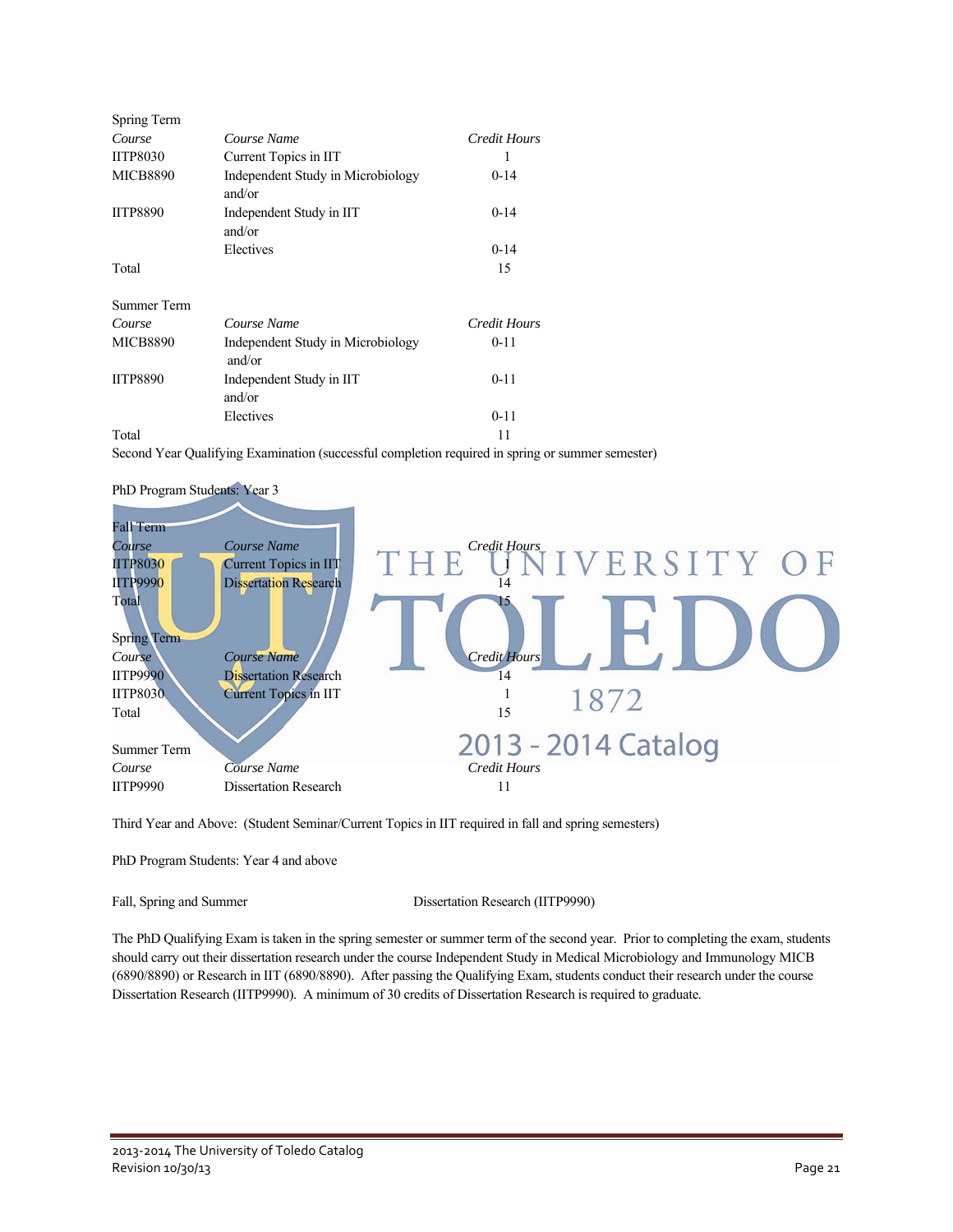### **Master of Science in Biomedical Sciences: Infection, Immunity, and Transplantation Track**

The IIT track participates in the masters in biomedical sciences training program. Students are expected to complete a core curriculum similar to that of doctoral students but with some of the courses as elective offerings, to experience one or more rotations before selecting a major advisor and thesis laboratory. In addition to 40 credit hours in didactic and other courses, including a minimum of 10 credit hours of thesis research, students are required to successful pass a qualifying exam and to write and defend a research thesis. Students usually complete the degree requirements in 2-3 years.

| Fall Term (all are required)                                                                                                                                       |                                                                                                                                                                                                                                                                                                          |                                                 |                                           |  |
|--------------------------------------------------------------------------------------------------------------------------------------------------------------------|----------------------------------------------------------------------------------------------------------------------------------------------------------------------------------------------------------------------------------------------------------------------------------------------------------|-------------------------------------------------|-------------------------------------------|--|
| Course                                                                                                                                                             | Course Name                                                                                                                                                                                                                                                                                              | <b>Credit Hours</b>                             |                                           |  |
|                                                                                                                                                                    | Introduction to Biomedical Research                                                                                                                                                                                                                                                                      | $\mathbf{0}$                                    |                                           |  |
|                                                                                                                                                                    | Current Problems and Research Approaches (CPRA) in                                                                                                                                                                                                                                                       |                                                 |                                           |  |
| <b>BMSP6330</b>                                                                                                                                                    | CPRA in Protein Structure and Catalysis                                                                                                                                                                                                                                                                  | 2.5                                             |                                           |  |
| <b>BMSP6340</b>                                                                                                                                                    | CPRA in Genes and Genomes                                                                                                                                                                                                                                                                                | 2.5                                             |                                           |  |
| <b>BMSP6360</b>                                                                                                                                                    | <b>CPRA</b> in Cell Membranes                                                                                                                                                                                                                                                                            | 3                                               |                                           |  |
| <b>BMSP6380</b>                                                                                                                                                    | Methods in Biomedical Sciences                                                                                                                                                                                                                                                                           | 3                                               |                                           |  |
| <b>INDI6020</b>                                                                                                                                                    | "On Being a Scientist"                                                                                                                                                                                                                                                                                   | $\mathbf{1}$                                    |                                           |  |
| <b>BMSP6390</b>                                                                                                                                                    | <b>Mentored Research</b>                                                                                                                                                                                                                                                                                 |                                                 |                                           |  |
| Total<br>Spring Term ( $* =$ required)<br>Course<br><b>BMSP6310</b><br><b>BMSP6320</b><br><b>BMSP6350</b><br><b>BMSP6390</b><br><b>IITP6890</b><br><b>IITP6030</b> | (one 8 week lab rotation)<br>Course Name<br>Systems Pathophysiology I <sup>*</sup><br>Systems Pathophysiology II <sup>*</sup><br>CPRA in Cell Biology and Signaling *<br><b>Mentored Research</b><br>(two additional rotations possible)<br><b>Independent Study in IIT</b><br><b>Current Topics IIT</b> | <b>Credit Hours</b><br>2.5<br>2,5<br>3<br>$0-6$ | UNIVERSITY<br>1872<br>2013 - 2014 Catalog |  |
| Total                                                                                                                                                              |                                                                                                                                                                                                                                                                                                          | 15                                              |                                           |  |
| <b>Summer Term</b>                                                                                                                                                 |                                                                                                                                                                                                                                                                                                          |                                                 |                                           |  |
| Course                                                                                                                                                             | Course Name                                                                                                                                                                                                                                                                                              | <b>Credit Hours</b>                             |                                           |  |
| <b>PUBH5320</b>                                                                                                                                                    | Statistical Methods I,                                                                                                                                                                                                                                                                                   |                                                 |                                           |  |
|                                                                                                                                                                    | (required BMS core course)                                                                                                                                                                                                                                                                               | 3                                               |                                           |  |
| <b>IITP6890</b>                                                                                                                                                    | Independent Study in IIT                                                                                                                                                                                                                                                                                 | $0 - 6$                                         |                                           |  |
| <b>BMSP6390</b>                                                                                                                                                    | Mentored Research                                                                                                                                                                                                                                                                                        |                                                 |                                           |  |
|                                                                                                                                                                    | (additional rotations are possible)                                                                                                                                                                                                                                                                      | $0 - 6$                                         |                                           |  |
| Total                                                                                                                                                              |                                                                                                                                                                                                                                                                                                          | 9                                               |                                           |  |
|                                                                                                                                                                    | First Year Qualifying Examination (successful completion required in summer term)                                                                                                                                                                                                                        |                                                 |                                           |  |

Masters Program Students: Year 1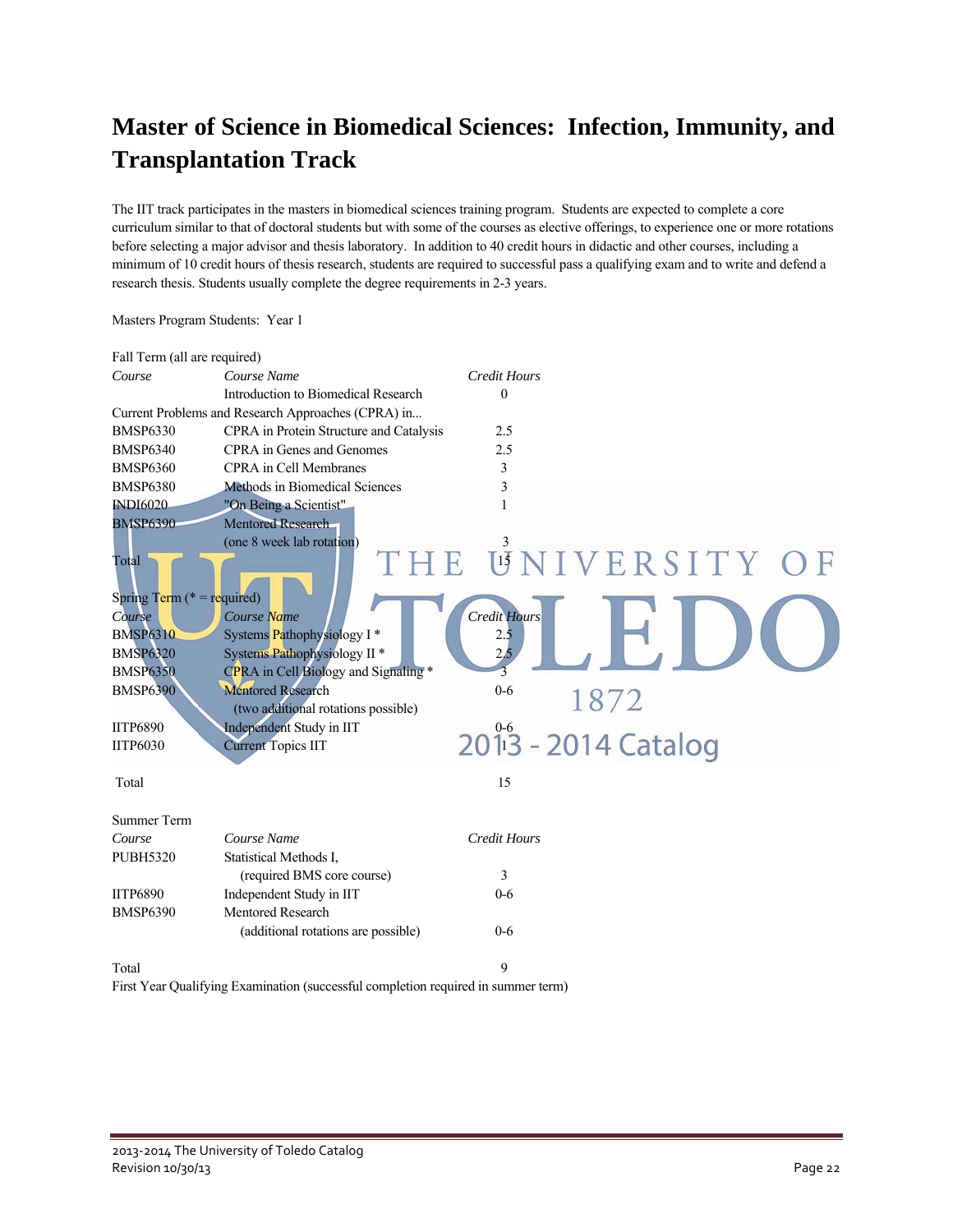#### Masters Program Students: Year 2

| Fall Term<br>Course<br><b>IITP 6020</b><br><b>IITP6990</b> | Course Name<br>Advanced Immunology (required)<br>Thesis Research<br>and/or<br>Electives | Credit Hours<br>1<br>$0-14$<br>$0 - 14$ |
|------------------------------------------------------------|-----------------------------------------------------------------------------------------|-----------------------------------------|
| Total                                                      |                                                                                         | 15                                      |
| Spring Term                                                |                                                                                         |                                         |
| Course                                                     | Course Name                                                                             | Credit Hours                            |
| <b>IITP 6030</b>                                           | Current Topics in IIT                                                                   |                                         |
| <b>IITP6990</b>                                            | Thesis Research                                                                         | $0-14$                                  |
|                                                            | and/or                                                                                  |                                         |
|                                                            | Electives                                                                               | $0 - 14$                                |
| Total                                                      |                                                                                         | 15                                      |

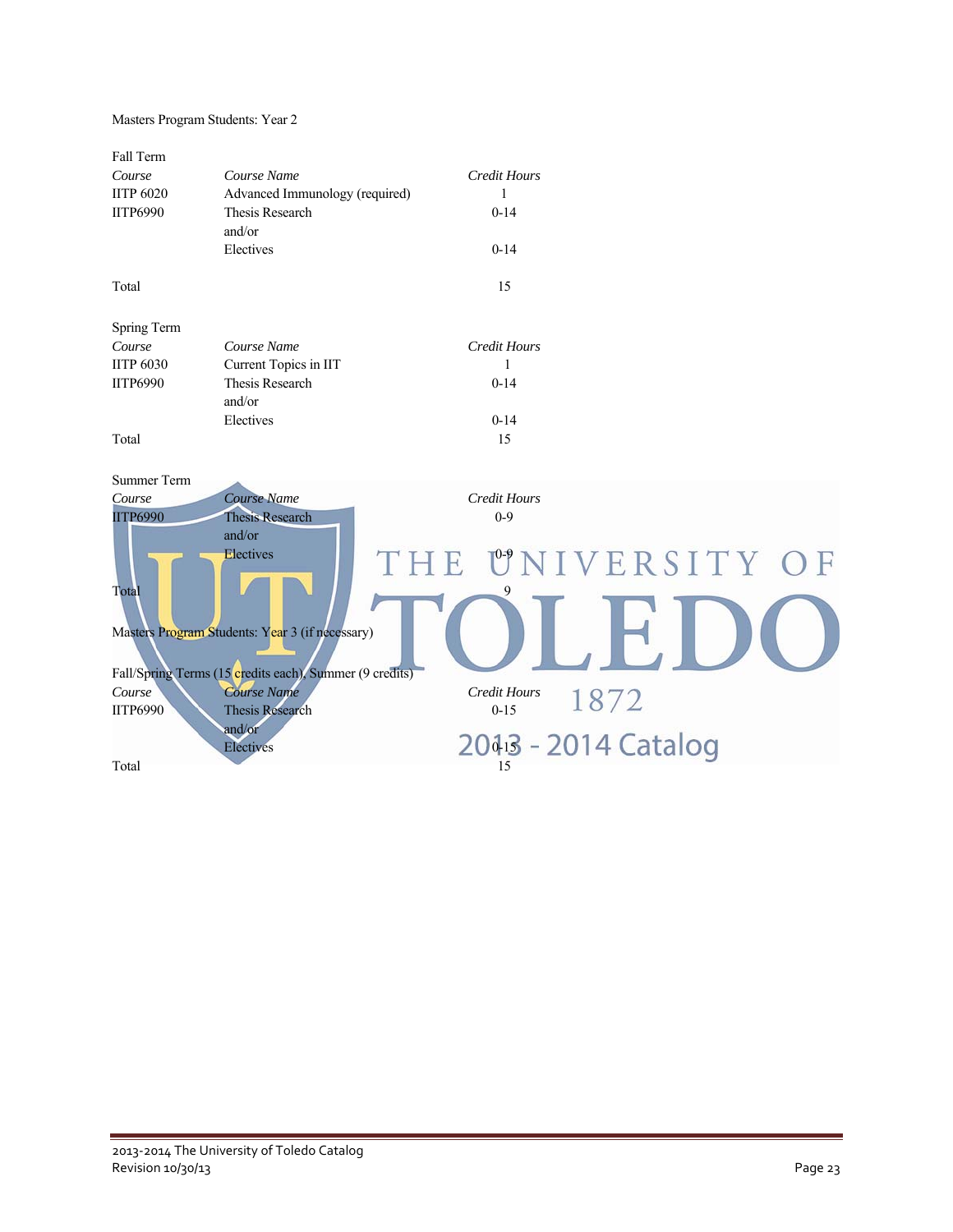### **Doctor of Philosophy in Biomedical Sciences: Neuroscience and Neurological Disorders Track**

### **Department of Neurosciences**

*Bryan Yamamoto, Ph.D., chair Nicolas Chiaia, Ph.D., track director* 

The combination of molecular biology and genetics with modern neuroanatomical techniques is transforming both our ability to examine and to understand the nervous system. Ongoing research by the faculty in the Neurosciences and Neurological Disorders graduate program is providing insights into neurotransmission, sensory system function, development and plasticity of the nervous system, regeneration and repair following neural damage, the basis of neural disease, and behavior. As one of four biomedical science degree programs in the University of Toledo, College of Medicine & Life Sciences, the Neurosciences and Neurological Disorders program is an interdisciplinary course of studies whose primary goal is to train students for independent, creative careers in biomedical research and/or teaching. The program awards both PhD and MSBS in biomedical sciences degrees and participates in the MD/PhD and MD/MSBS combined degree programs.

Nationally-recognized, NIH-funded Neuroscience faculty who serve as research mentors are drawn from a number of departments including: Neurosciences, Neurology, Physiology and Pharmacology, Otolaryngology, Psychiatry and Radiation Therapy. Modern, state-of-the-art research laboratory and core facilities are available through the program and these participating departments.

The Neurosciences and Neurological Disorders training program at the University of Toledo on the Health Science Campus offers the PhD, MD/PhD, and MSBS degrees through the interdisciplinary degree programs in Medical Sciences. The primary goal of the doctoral program in Neurosciences and Neurological Disorders is to train students for independent, creative careers in research and/or teaching. The curriculum for the PhD degree consists of a core of concentrated course work in the first year, followed by specialized elective courses and an emphasis on laboratory research. Elective courses are offered in developmental and systems neuroscience, as well as ion channel function, sensory physiology, and neuropharmacology. During the first two semesters, each student rotates through four research laboratories, conducting short-term projects, gaining exposure to techniques and identifying potential areas for further investigation. At the end of the second semester, each student selects a major advisor who directs the student's doctoral or thesis research. A faculty committee is also jointly chosen by the student and advisor to supervise academic progress toward completion of the PhD or MSBS degree. In addition to 90 credit hours in didactic and other courses, PhD students are required to successfully pass a qualifying exam and to write and defend a research dissertation. Masters students complete a minimum of 40 credit hours and write and defend a research thesis.

#### PhD Program Students: Year 1

| Fall Term (all are required) |                                                    |              |
|------------------------------|----------------------------------------------------|--------------|
| Course                       | Course Name                                        | Credit Hours |
|                              | Introduction to Biomedical Research                | $\theta$     |
|                              | Current Problems and Research Approaches (CPRA) in |              |
| <b>BMSP6330</b>              | <b>CPRA</b> in Protein Structure and Catalysis     | 2.5          |
| <b>BMSP6340</b>              | CPRA in Genes and Genomes                          | 2.5          |
| <b>BMSP6360</b>              | CPRA in Cell Membranes                             | 3            |
| <b>BMSP6380</b>              | Methods in Biomedical Sciences                     | 3            |
| <b>INDI6020</b>              | "On Being a Scientist"                             |              |
| <b>BMSP6390</b>              | Mentored Research (one 8 week lab rotation)        | 3            |
| Total                        |                                                    | 15           |

2013‐2014 The University of Toledo Catalog Revision  $10/30/13$  Page 24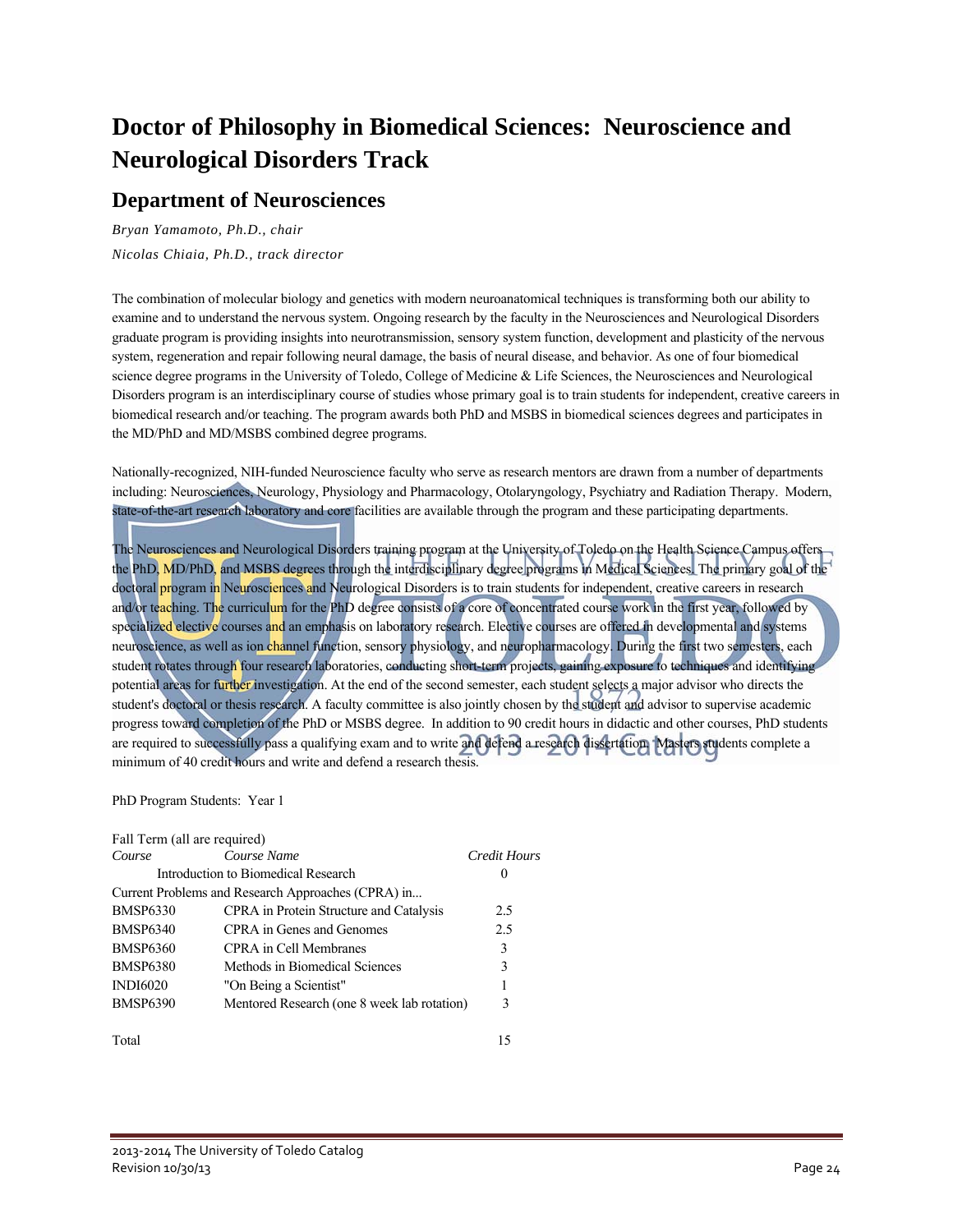| Spring Term (all are required) |                                              |              |
|--------------------------------|----------------------------------------------|--------------|
| Course                         | Course Name                                  | Credit Hours |
| <b>BMSP6310</b>                | Systems Pathophysiology I                    | 2.5          |
| <b>BMSP6320</b>                | Systems Pathophysiology II                   | 2.5          |
| <b>BMSP6350</b>                | CPRA in Cell Biology and Signaling           | 3            |
| <b>BMSP6390</b>                | Mentored Research (two 8 week lab rotations) | 6            |
| <b>NNDP6500</b>                | Seminar in Neuroscience                      | 1            |
| Total                          |                                              | 15           |
| Summer Term $(* = required)$   |                                              |              |
| Course                         | Course Name                                  | Credit Hours |
| <b>PUBH5320</b>                | <b>Statistical Methods I</b>                 |              |
|                                | (required BMS core course)                   | 3            |
| NNDP6730                       | Research in NNDP                             | $0 - 8$      |
| <b>BMSP6390</b>                | <b>Mentored Research</b>                     |              |
|                                | (additional rotations are possible)          | $0 - 8$      |
| Total                          |                                              | 11           |

### Ph.D Program Students: Year 2

| Fall Term (*= required)      |                                               |                     |                                   |
|------------------------------|-----------------------------------------------|---------------------|-----------------------------------|
| Course                       | Course Name                                   | Credit Hours        |                                   |
| NNDP6560/8560                | Readings In Neuroscience                      | $1 - 4$             | ERSITY OF                         |
| NNDP6720/8720                | <b>Current Topics in Neuroscience</b>         | $1 - 4$             |                                   |
| BIOE4720/5620                | Cellular Electrophysiology                    |                     |                                   |
| <b>NNDP6730</b>              | Research in Neuroscience                      | $0-8$               |                                   |
| Total                        |                                               |                     |                                   |
| Spring Term (*= required)    |                                               |                     | 1872                              |
| Course                       | Course Name                                   | Credit Hours        |                                   |
| <b>NNDP7810</b>              | Neuroscience                                  |                     |                                   |
| <b>BMSP8250</b>              | Grant Writing Workshop (elective)             |                     | 201 <sup>2</sup> 3 - 2014 Catalog |
| <b>NNDP8500</b>              | Seminar in Neuroscience                       |                     |                                   |
| <b>NNDP8540</b>              | Journal Paper Review                          |                     |                                   |
|                              | in Neuroscience * (if offered)                | $\overline{c}$      |                                   |
| <b>NNDP8720</b>              | Current Topics in Neuroscience                | $1 - 4$             |                                   |
| <b>INDI8790</b>              | Basic & Advanced Light Microscopy: (elective) | 4                   |                                   |
| <b>INDI8860</b>              | Electron Microscopy: (elective)               | 4                   |                                   |
| <b>NNDP6730</b>              | Research in Neuroscience                      | $0 - 8$             |                                   |
| Total                        |                                               | 15                  |                                   |
| Summer Term $(* = required)$ |                                               |                     |                                   |
| Course                       | Course Name                                   | <b>Credit Hours</b> |                                   |
| <b>NNDP6730</b>              | Research in Neuroscience                      | $0 - 8$             |                                   |
| <b>NNDP8990</b>              | Research in Neuroscience                      | $0 - 12$            |                                   |
| <b>NNDP9990</b>              | Dissertation Research in Neuroscience         | $0 - 15$            |                                   |
|                              |                                               |                     |                                   |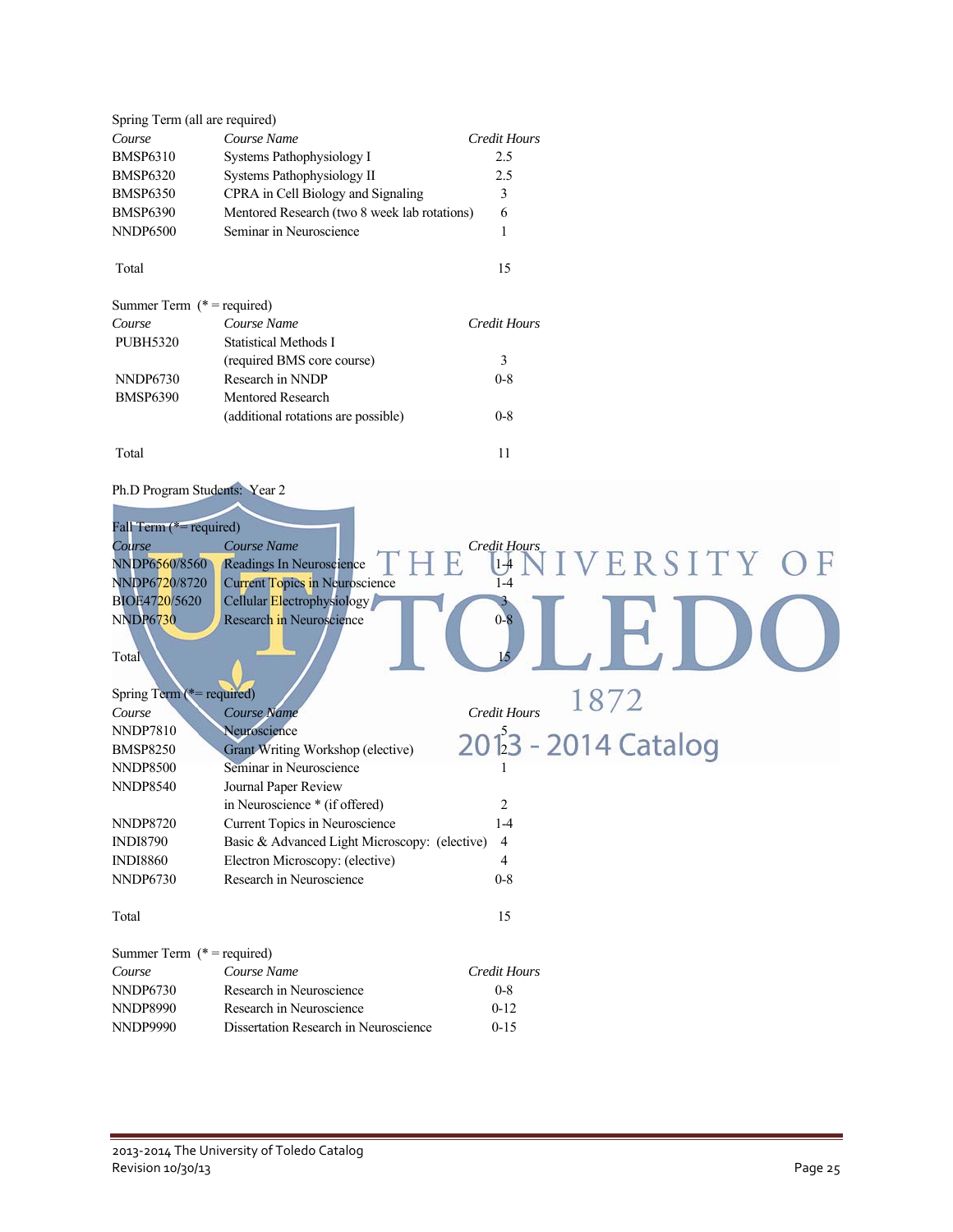PhD Program Students: Year 3

| Fall Term (*= required)      |                                                         |                                                                          |
|------------------------------|---------------------------------------------------------|--------------------------------------------------------------------------|
| Course                       | Course Name                                             | <b>Credit Hours</b>                                                      |
| <b>NNDP6730</b>              | Research in Neuroscience                                | $0 - 8$                                                                  |
| <b>NNDP9990</b>              | Dissertation Research in Neuroscience                   | $0 - 15$                                                                 |
| Spring Term (*= required)    |                                                         |                                                                          |
| Course                       | Course Name                                             | <b>Credit Hours</b>                                                      |
| <b>NNDP8500</b>              | Seminar in Neuroscience                                 | 1                                                                        |
| <b>NNDP6730</b>              | Research in Neuroscience                                | $0 - 8$                                                                  |
| <b>NNDP9990</b>              | Dissertation Research in Neuroscience                   | $0 - 15$                                                                 |
| Summer Term $(* = required)$ |                                                         |                                                                          |
| Course                       | Course Name                                             | <b>Credit Hours</b>                                                      |
| <b>NNDP6730</b>              | Research in Neuroscience                                | $0 - 8$                                                                  |
| <b>NNDP9990</b>              | Dissertation Research in Neuroscience                   | $0 - 15$                                                                 |
|                              | PhD Program Students: Year 4 and above                  |                                                                          |
|                              | Fall/Spring Terms (15 credits each), Summer (9 credits) |                                                                          |
| Course                       | Course Name                                             | <b>Credit Hours</b>                                                      |
| <b>NNDP9990</b>              | <b>Dissertation Research in Neuroscience</b>            | $0 - 1.5$<br>Master of Science in Biomedical Sciences: Neurosciences and |
|                              |                                                         |                                                                          |
|                              | <b>Neurological Disorders Track</b>                     | 1872                                                                     |
|                              | <b>Department of Neurosciences</b>                      |                                                                          |
|                              | Bryan Yamamoto, Ph.D., chair                            | 2013 - 2014 Catalog                                                      |
|                              | Nicolas Chiaia, Ph.D., track director                   |                                                                          |

The NND track participates in the masters in biomedical sciences training program. Students are expected to complete a core curriculum similar to that of doctoral students but with some of the courses as elective offerings, to experience one or more rotations before selecting a major advisor and thesis laboratory. In addition to 40 credit hours in didactic and other courses, including a minimum of 10 credit hours of thesis research, students are required to successful pass a qualifying exam and to write and defend a research thesis. Students usually complete the degree requirements in 2-3 years.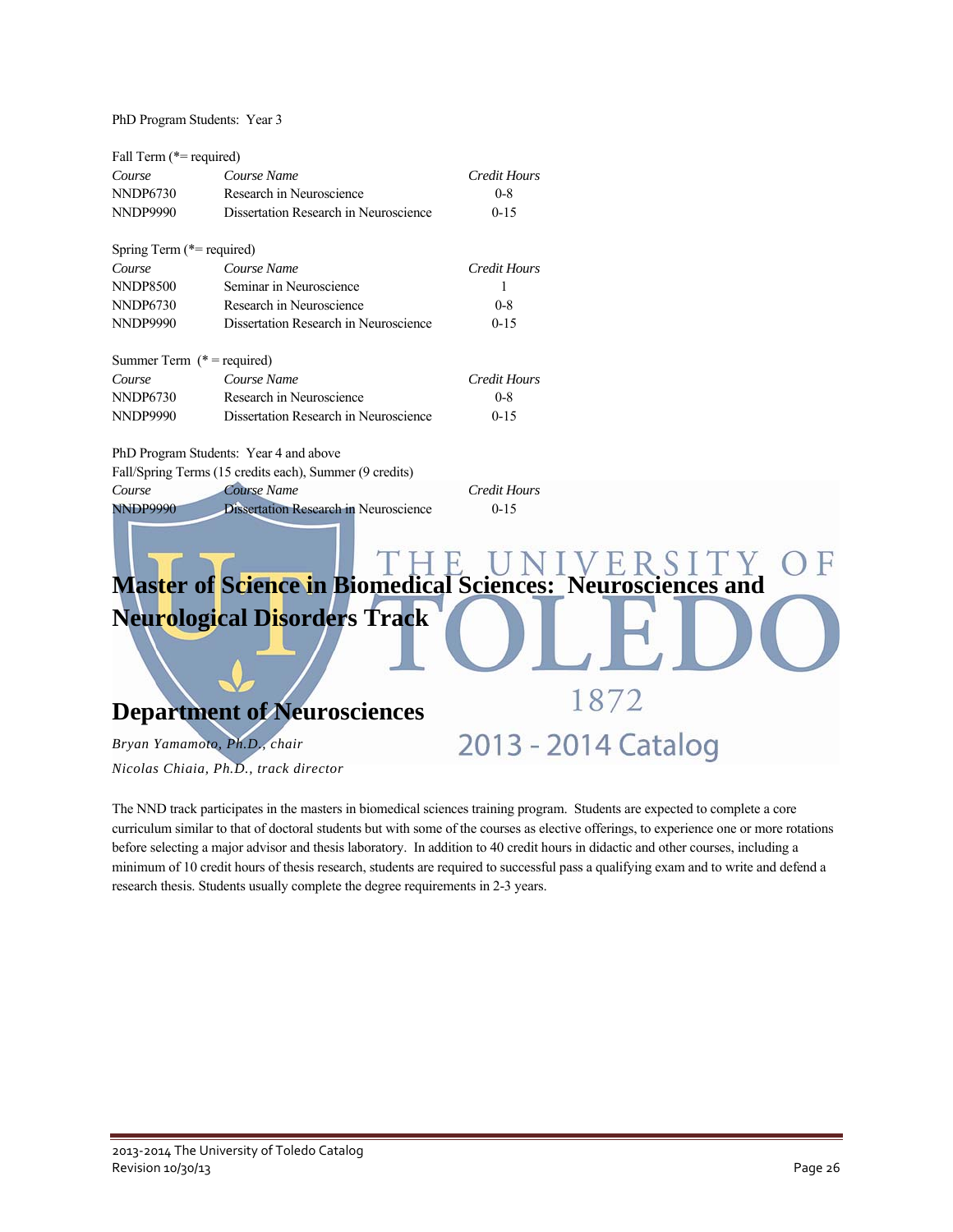Masters Program Students: Year 1

| Fall Term (all are required)                       |                                         |          |
|----------------------------------------------------|-----------------------------------------|----------|
| Course                                             | Course Name<br>Credit Hours             |          |
|                                                    | Introduction to Biomedical Research     | $\theta$ |
| Current Problems and Research Approaches (CPRA) in |                                         |          |
| <b>BMSP6330</b>                                    | CPRA in Protein Structure and Catalysis | 2.5      |
| <b>BMSP6340</b>                                    | CPRA in Genes and Genomes               | 2.5      |
| <b>BMSP6360</b>                                    | CPRA in Cell Membranes                  | 3        |
| <b>BMSP6380</b>                                    | Methods in Biomedical Sciences          | 3        |
| <b>INDI6020</b>                                    | "On Being a Scientist"                  |          |

BMSP6390 Mentored Research (one 8 week lab rotation) 3

Total 15

| Spring Term $(* = required)$ |                                                            |
|------------------------------|------------------------------------------------------------|
| Course                       | Course Name<br>Credit Hours                                |
| <b>BMSP6310</b>              | Systems Pathophysiology I <sup>*</sup><br>2.5              |
| <b>BMSP6320</b>              | Systems Pathophysiology II <sup>*</sup><br>2.5             |
| <b>BMSP6350</b>              | CPRA in Cell Biology and Signaling*<br>3                   |
| <b>BMSP6390</b>              | <b>Mentored Research</b><br>$0 - 6$                        |
|                              | (two additional rotations possible)                        |
| <b>NNDP6730</b>              | Research in Neuroscience<br>$0 - 6$                        |
| <b>NNDP6500</b><br>Total     | Seminar in Neuroscience<br>UNIVERSITY OF<br>TH<br>15       |
| Summer Term                  |                                                            |
| Course                       | <b>Credit Hours</b><br>Course Name                         |
| <b>PUBH5320</b>              | <b>Statistical Methods I</b><br>(required BMS core course) |
| <b>NNDP6730</b>              | 1872<br>Research in Neuroscience<br>$0 - 6$                |
| <b>BMSP6390</b>              | <b>Mentored Research</b>                                   |
|                              | (additional rotations are possible)<br>2013 - 2014 Catalog |
| Total                        | 9                                                          |

First Year Qualifying Examination (successful completion required in spring or summer term)

Masters Program Students: Year 2

| Fall Term |                                 |              |
|-----------|---------------------------------|--------------|
| Course    | Course Name                     | Credit Hours |
| NNDP6730  | Research in Neuroscience        | $0 - 8$      |
| NNDP6990  | Thesis Research in Neuroscience | $0 - 15$     |
|           | and/or Electives                |              |
| Total     |                                 | 15           |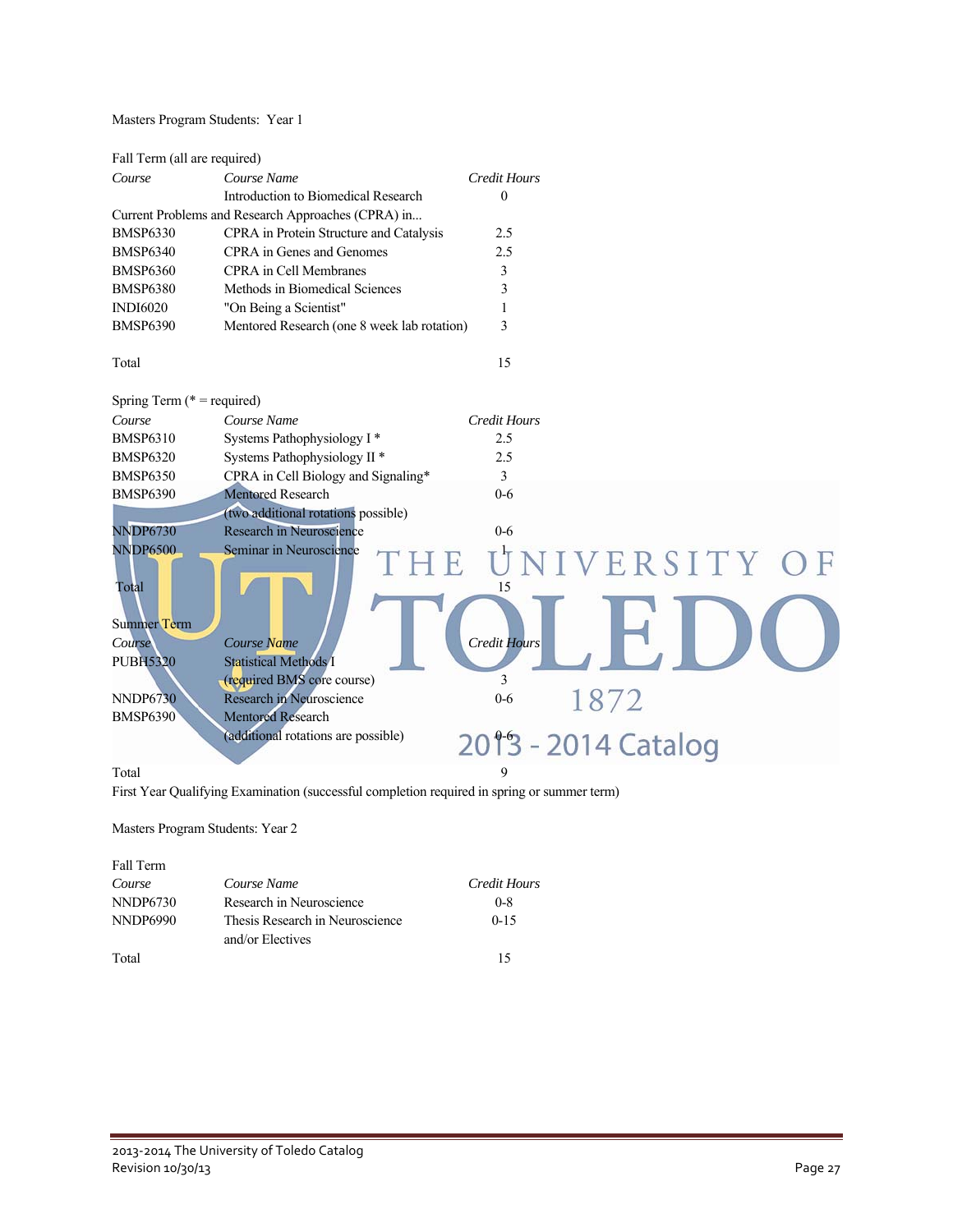| Spring Term        |                                                         |              |
|--------------------|---------------------------------------------------------|--------------|
| Course             | Course Name                                             | Credit Hours |
| NNDP6730           | Research in Neuroscience                                | $0 - 8$      |
| <b>NNDP6990</b>    | Thesis Research in Neuroscience<br>and/or Electives     | $0 - 15$     |
| Total              |                                                         | 15           |
| <b>Summer Term</b> |                                                         |              |
| Course             | Course Name                                             | Credit Hours |
| <b>NNDP6990</b>    | Thesis Research in Neuroscience                         | $0-15$       |
| Total              |                                                         | 9            |
|                    | Masters Program Students: Year 3 (if necessary)         |              |
|                    | Fall/Spring Terms (15 credits each), Summer (9 credits) |              |
| Course             | Course Name                                             | Credit Hours |
| NNDP6990           | Thesis Research in Neuroscience                         | $0-15$       |
| Total              |                                                         | 15           |

# **Master of Science in Biomedical**

The Human Donation Science Master Degree program is designed to provide entry-level professional preparation for individuals who wish to become an organ procurement transplant coordinator. Organ procurement coordinators facilitate the organ donation process from beginning to end. They are the liaisons between the donor's family, the coroner, the medical and nursing staff, the organ procurement organization and ultimately the transplant surgeon. As a result, coordinators must skillfully and diplomatically deal with a number of issues, agendas and personalities in order to achieve a successful organ transplant.

Entrance requirements/prerequisites:

- Baccalaureate degree from a school that is accredited by a nationally recognized body for accreditation of postsecondary education.
- Overall grade point average of 3.0 in undergraduate work.
- Submission of online University of Toledo Graduate School Application.
- Three letters of recommendation (using the University of Toledo forms).
- A minimum of two semesters of coursework in the biological sciences, a minimum of two semesters of coursework in chemistry, and one semester of college algebra or higher.
- Satisfactory completion of a course in medical terminology or pass a medical terminology proficiency examination. Candidates who are unable to pass the medical terminology proficiency examination will be required to participate in a self-study program and pass a re-test.
- The Graduate Record Examination (GRE) and TOEFL are only required for international students.
- Interview, if requested.
- Graduate School application fee.

Although not required, shadowing an organ procurement coordinator is highly recommended.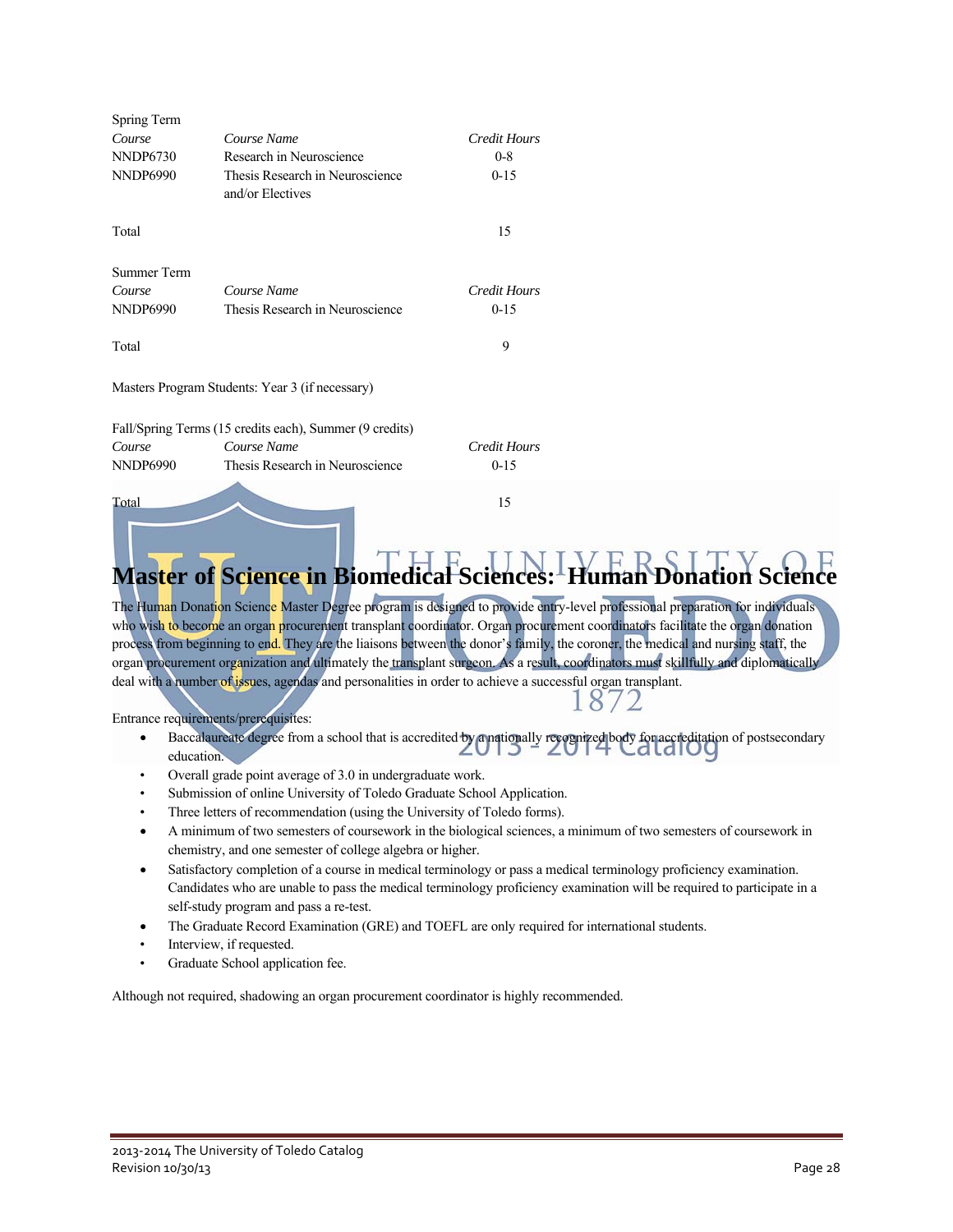| Fall Term                         |                                                                                                                                                                |                     |  |
|-----------------------------------|----------------------------------------------------------------------------------------------------------------------------------------------------------------|---------------------|--|
| Course                            | Course Name                                                                                                                                                    | <b>Credit Hours</b> |  |
| <b>HDSC5010</b>                   | Organ Transplant Procurement                                                                                                                                   | 3                   |  |
| <b>HDSC5210</b>                   | Clinical Foundations Organ Donation                                                                                                                            | 8                   |  |
| <b>HDSC5110</b>                   | Clinical Practicum I                                                                                                                                           | 4                   |  |
| Total                             |                                                                                                                                                                | 15                  |  |
| Spring Term                       |                                                                                                                                                                |                     |  |
| Course                            | Course Name                                                                                                                                                    | <b>Credit Hours</b> |  |
| <b>HDSC5310</b>                   | <b>Clinical Aspects Procurement</b>                                                                                                                            | 4                   |  |
| <b>HDSC5120</b>                   | Clinical Practicum II                                                                                                                                          | $\overline{c}$      |  |
| <b>HDSC5020</b>                   | Human Donation Science Scholarly Project                                                                                                                       | 6                   |  |
| <b>PUBH6000</b>                   | <b>Biostatistics</b>                                                                                                                                           | 3                   |  |
| Total                             |                                                                                                                                                                | 15                  |  |
| <b>Summer Term</b>                |                                                                                                                                                                |                     |  |
| Course                            | Course Name                                                                                                                                                    | <b>Credit Hours</b> |  |
| <b>HDSC5130</b>                   | Human Donation Science Internship                                                                                                                              | 8                   |  |
| <b>HDSC5410</b>                   | Human Donation Science Capstone Seminar                                                                                                                        | $\overline{2}$      |  |
| Total                             |                                                                                                                                                                | 10                  |  |
| <b>Total Program Credit Hours</b> |                                                                                                                                                                | 40                  |  |
|                                   |                                                                                                                                                                | VERSITY             |  |
|                                   |                                                                                                                                                                |                     |  |
|                                   | <b>Medical Physics Programs</b>                                                                                                                                |                     |  |
|                                   |                                                                                                                                                                |                     |  |
| <b>Degree Programs</b>            |                                                                                                                                                                |                     |  |
|                                   | <b>MSBS Medical Physics (Diagnostic Imaging Track)</b>                                                                                                         | 1872                |  |
|                                   | <b>MSBS</b> Medical Physics (Radiation Oncology Track)                                                                                                         |                     |  |
|                                   | (also PhD in Physics and Astronomy with specialization in medical physics in both tracks is offered through the College<br>of Natural Sciences & Mathematics.) | Latalod             |  |
|                                   |                                                                                                                                                                |                     |  |

### **Accreditations**

 The MSBS program in Medical Physics and the PhD in Physics and Astronomy with specialization in Medical Physics are accredited by the Commission on Accreditation of Medical Physics Educational Programs (www.campep.org).

### **Master of Science in Biomedical Sciences: Medical Physics**

Programs of study leading to the MSBS degree in Medical Physics are offered by the graduate faculty of the Department of Radiation Oncology and the Department of Radiology. In addition to the basic medical science and radiological physics coursework, a specific course of study is offered in radiation oncology physics or in diagnostic imaging. This course of study includes didactic courses, independent study, and hands-on clinical activity covering the selected discipline, along with specific technical research culminating in a research project or thesis. The graduate program is committed to excellence in scientific education, clinical experience, and research leading to the professional development of highly motivated and dedicated students. In addition to the capability of creative scientific research, the coursework and clinical experience is intended to provide students with the fundamental knowledge and educational requirement for eventually becoming board certified in their area of study by The American Board of Radiology, The American Board of Medical Physics, or other credentialing body.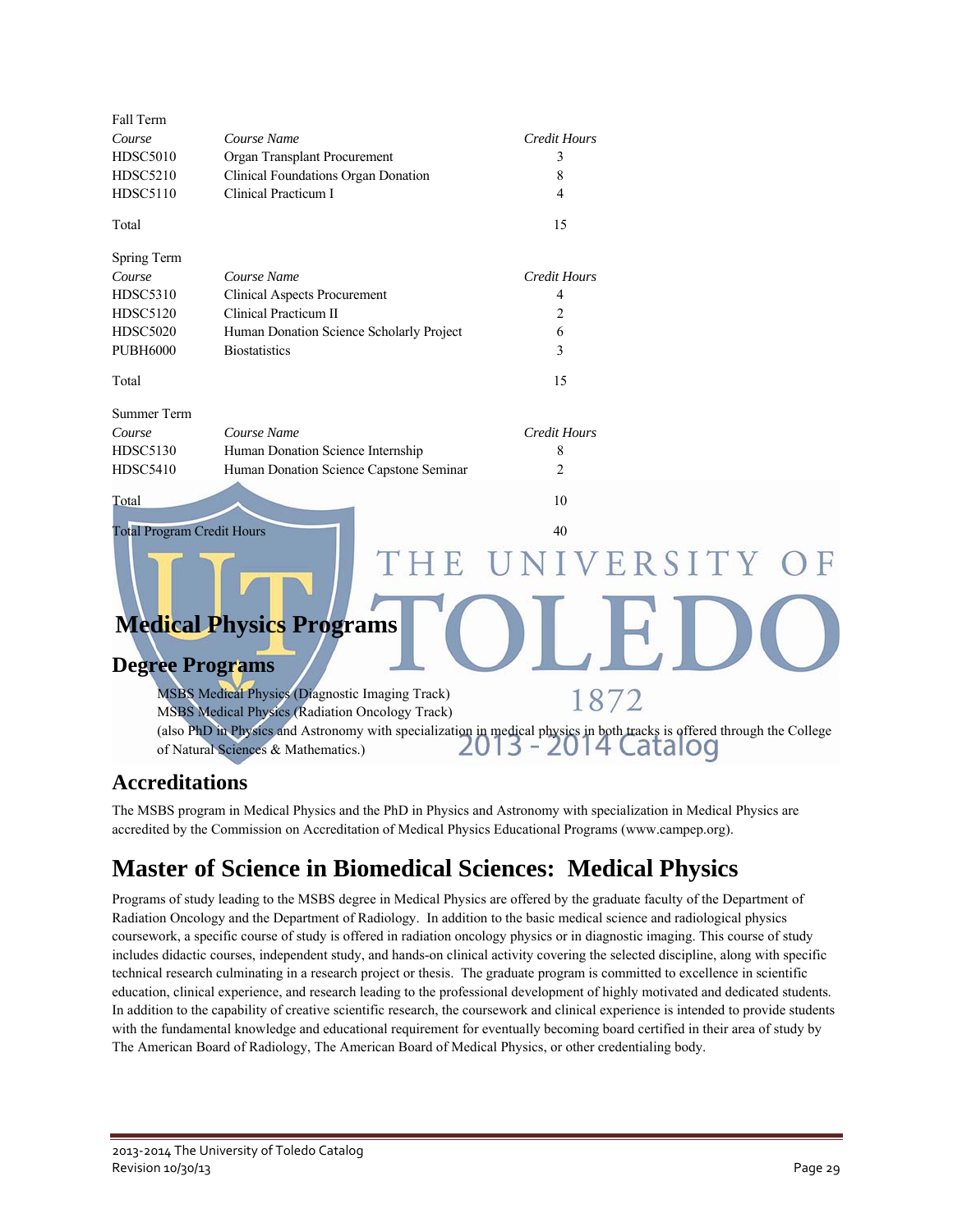### **Curriculum:**

The didactic course curriculum includes the following courses in addition to additional special topic courses and clinical training.

|                 | Medical physics core courses include:  |              |
|-----------------|----------------------------------------|--------------|
| Course          | Course Name                            | Credit Hours |
| <b>INDI6020</b> | "On Being a Scientist" Seminar         |              |
| <b>INDI5150</b> | Introduction to Anatomy and Physiology | 6            |
| <b>MPHY6160</b> | <b>Radiation Biology</b>               | 4            |
| <b>MPHY6120</b> | Radiation Dosimetry I                  | 4            |
| <b>MPHY6300</b> | Radiation Detection and Measurement    | 3            |
| <b>MPHY6200</b> | Radiation Protection and Regulation    | 3            |
| <b>MPHY6110</b> | Survey of Clinical Radiation Therapy   | 2            |
| <b>MPHY6500</b> | <b>Medical Physics Seminar</b>         |              |
|                 |                                        |              |
| <b>INDI6990</b> | <b>Thesis Research</b>                 | 10           |

Typical course curriculum in Medical Physics - Radiation Oncology track include:

| Course               | Course Name                                                                      | <b>Credit Hours</b>                                                                                                |
|----------------------|----------------------------------------------------------------------------------|--------------------------------------------------------------------------------------------------------------------|
| Radiological Physics |                                                                                  |                                                                                                                    |
| <b>MPHY6130</b>      | <b>Radiation Dosimetry II</b>                                                    |                                                                                                                    |
| <b>MPHY6180</b>      | <b>Physics of Radiation Therapy</b>                                              |                                                                                                                    |
| <b>MPHY6190</b>      | Brachytherapy                                                                    |                                                                                                                    |
| <b>MPHY6320</b>      |                                                                                  | Practical Measurements in Radiation Oncology $\overline{U}$ $N$ $\overline{I}$ $V$ $E$ $R$ $S$ $I$ $T$ $Y$ $O$ $F$ |
|                      | Typical course curriculum in Medical Physics - Diagnostic Imaging track include: |                                                                                                                    |
| Course               | Course Name                                                                      | <b>Credit Hours</b>                                                                                                |
| <b>MPHY6040</b>      | Diagnostic Radiological Physics                                                  |                                                                                                                    |
| <b>MPHY6060</b>      | <b>Nuclear Medicine</b>                                                          |                                                                                                                    |
| <b>MPHY6860</b>      | Independent Study in Radiology (CT and MRI)                                      |                                                                                                                    |
|                      |                                                                                  |                                                                                                                    |

### **Non-thesis option:**

A non-thesis option is available for students who present advanced degrees from previous graduate work which included a scientific thesis or dissertation.

### **PhD track:**

The PhD in Physics with Concentration in Medical Physics: Please refer to the College of Natural Sciences Catalog for additional information regarding this program, and specifically, the Department of Physics and Astronomy section for admission and degree requirements.

### **Research Facilities**

The Department of Radiation Oncology has access to a variety of computer systems for radiation oncology treatment planning, programming, and image analysis. A wide range of radiation measuring equipment is available, including a full range of dosimetry and quality control test equipment, Wellhoffer computerized beam scanning system, an array of ionization chambers, packages for film dosimetry and analysis, oscilloscopes, and test phantoms. Also available are multichannel analyzer scintillation detectors, autogamma, and liquid scintillation counters, diode, thermoluminescent dosimetry systems, and scanner for chromic film dosimetry system.

The facility provides ample accessibility to clinical equipment. Clinical radiation oncology systems include two fully equipped SL25 linear accelerators of the precise series, used for external electron and x-ray beam radiation oncology, a Ximatron x-ray simulator, Varian high dose rate brachytherapy (HDR). In addition to HDR brachytherapy, The University of Toledo offers a range of low dose rate (LDR) modalities such as prostate seed implant, other sealed radioactive source implants as well as radiopharmaceutical therapy procedures. Besides being a leader in intra-operative Radiation Oncology, the University of Toledo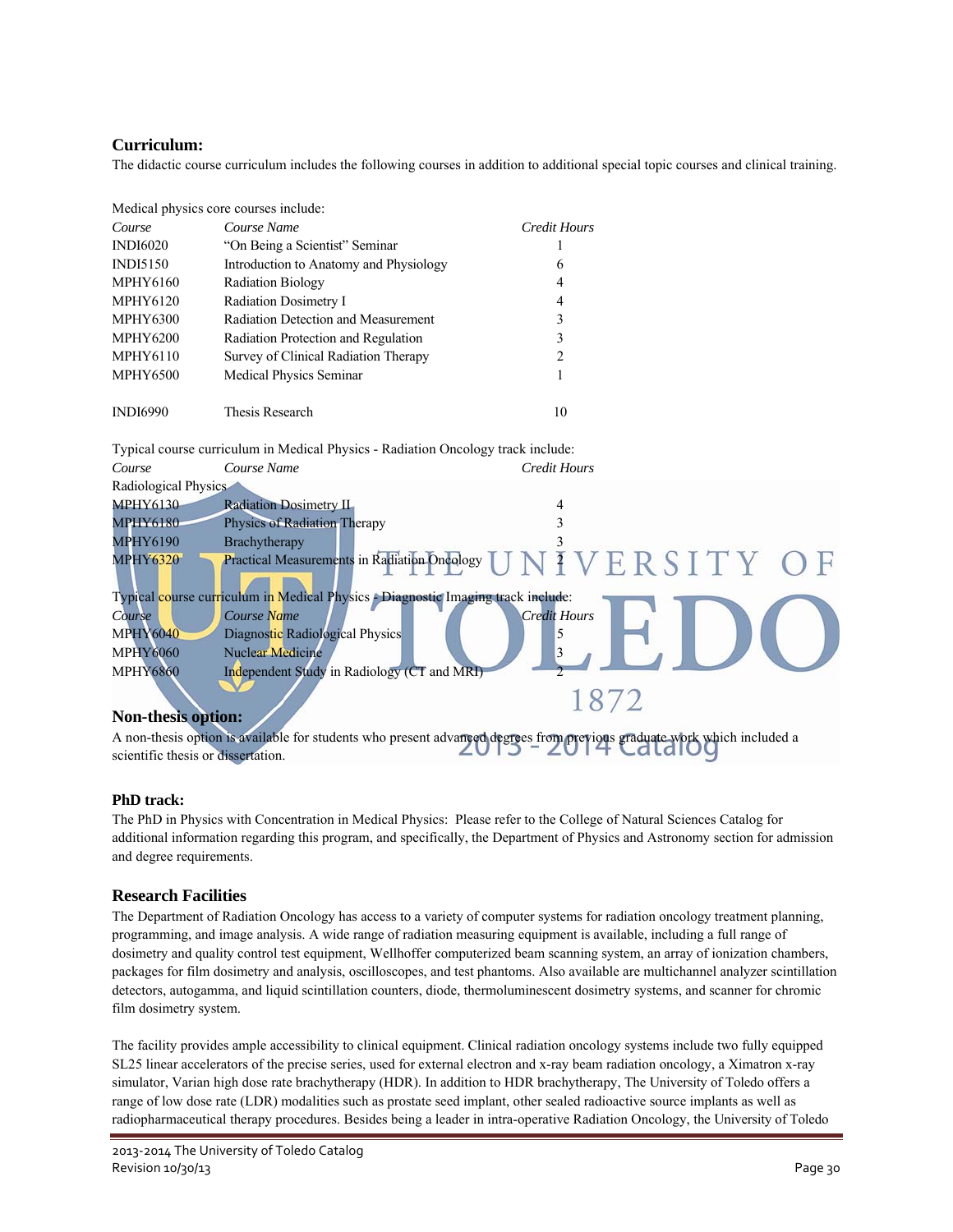provides IMRT, and IGRT treatment planning, conventional 3D conformal external beam radiotherapy, and stereotactic neurologic radiosurgery capabilities with inverse planning arc modulation technology.

The Department of Radiology maintains and provides access to a full range of clinical diagnostic imaging systems. These include two computed tomography (CT) scanners (a Toshiba 64 slice, a Toshiba 16 slice), and two magnetic resonance imaging (MRI) systems with fast scanning, vascular imaging and functional imaging capabilities (a 3T General Electric Signa HDX system and a 1.5T Siemens Espree system). Several single photon emission computed tomography (SPECT) systems nuclear medicine imaging systems including a GE Hawkeye SPECT/CT system as well as contract mobile services for PET/CT (positron emission tomography) imaging. Mammography x-ray imaging includes film/screen, digital, and dedicated biopsy systems. General radiography uses both direct digital and computed radiography cassette systems, and fluoroscopy and cardiovascular imaging consist of both image intensified and direct digital detectors. Fully integrated picture archiving and communications system (PACS) is used for all imaging, and Terarecon image processing workstation and network system used for 3D and advanced image processing.

### **Master of Science in Biomedical Sciences: Medical Science**

The primary goal of this program is to educate and train graduate students who have completed all prerequisites required for medical school but wish to enhance their understanding of the biological sciences and potentially improve their academic credentials for applying to medical school. Strong applicants for medical school are students who typically have an excellent overall and science grade point average (GPA), strong scores on the Medical College Admissions Test (MCAT), strong letters of recommendation and very good interpersonal skills. Students with strong overall credentials, but who need additional opportunity to demonstrate their ability to master challenging coursework will benefit from this program.

In the MSBS-Medical Sciences program, students will have the opportunity to complete coursework with medical students (being graded on the same scale), participate in other graduate college courses, and design, perform and present their own scholarly project. This curriculum will provide foundational information for continued study in the medical school curriculum. Students completing this program with strong academic performance, as indicated by high GPAs, will have confirmed their ability to perform in the medical school curriculum, and therefore greatly strengthen their overall admission package. Students enrolled in the program are guaranteed an interview for medical school at the University of Toledo, College of Medicine & Life Sciences. Students who successfully complete the program will also be awarded the Master of Science in Biomedical Sciences degree (MSBS). Completion of this degree is a requirement, but not a guarantee of admission into the Doctor of Medicine (MD) degree program at the University of Toledo College of Medicine & Life Sciences. If you have previously applied to the MD degree program at the University of Toledo College of Medicine & Life Sciences, and wish to re-apply after completing the MSBS-MS program, you will need to submit a new application to the medical school.

- Applicant must be a U.S. Citizen or Permanent Resident
- Baccalaureate degree from an accredited college or university
- All prerequisites required for medical school must be completed prior to admission into the MSBS-MS program
	- o Official MCAT score (25 or higher is recommended)
	- o Official undergraduate transcripts confirming degree submitted directly to the College of Graduate Studies
- GPA of 3.0 or greater is recommended
- Three letters of recommendation
	- o Committee recommendation letters are accepted with all signatures
	- o Recommendation letters must include your full name
- Personal statement
	- o Personal Statements submitted from medical school admission are not accepted. A new career goals personal statement is required for MSBS-MS admission.
	- o Personal Statements must include your full name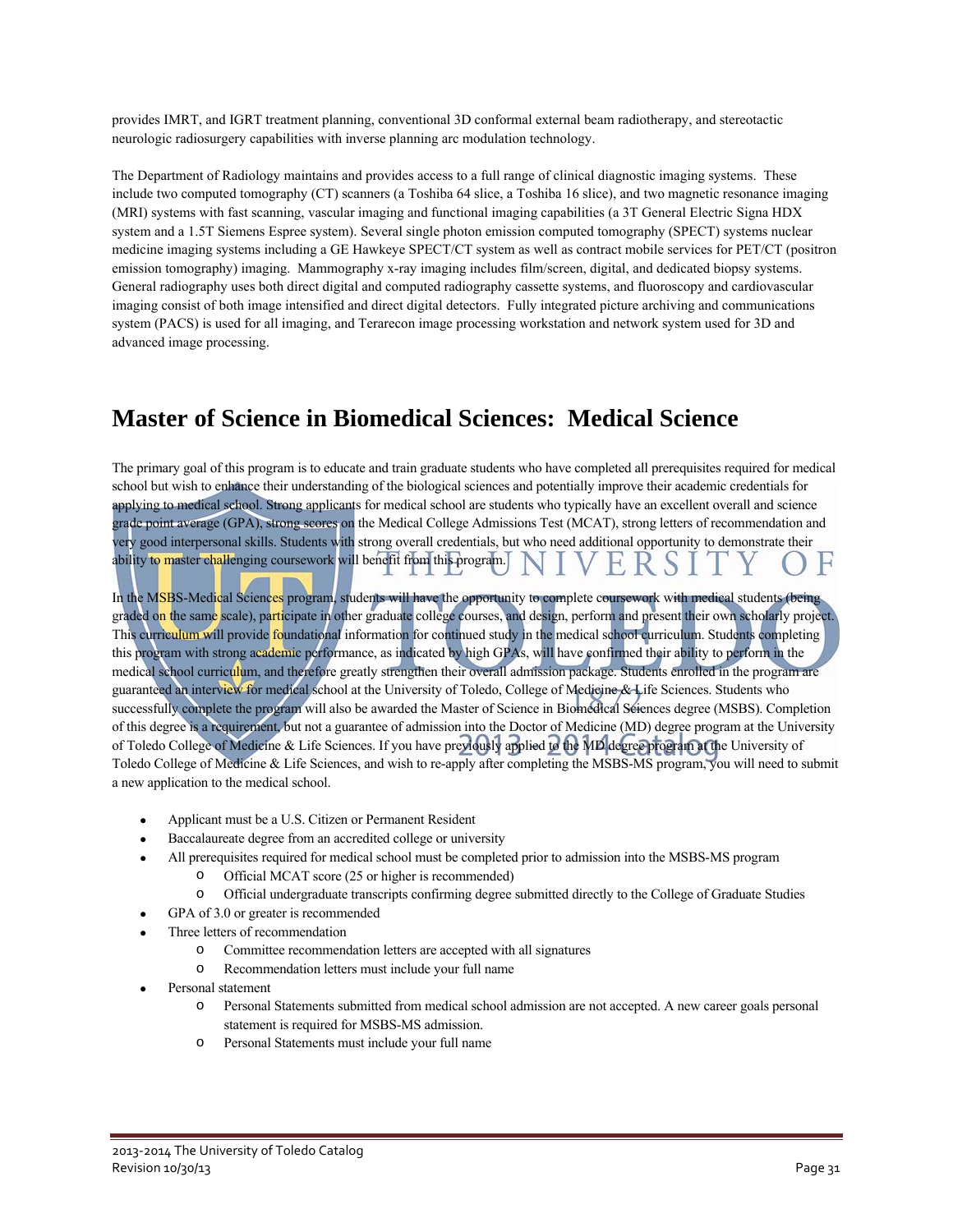- University of Toledo College of Graduate Studies online application
	- o Application Fee submitted at the time of online application
	- o Please note: If you have already applied to the University of Toledo Medical School you must submit written authorization to the College of Graduate Studies in order for your medical school file to be accessed. Please do not make this request until you have submitted your application and fee.

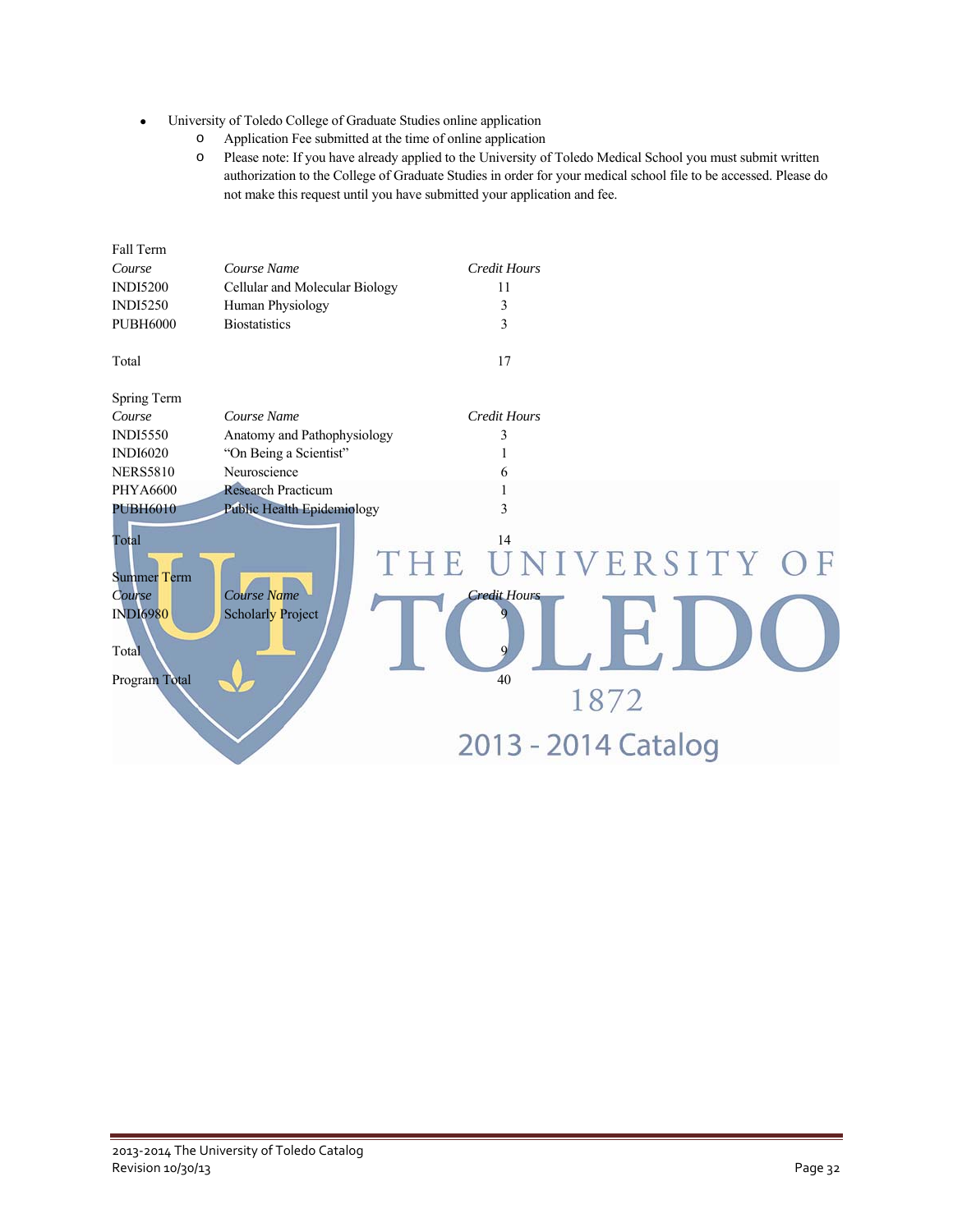### **Master of Science in Biomedical Sciences: Oral Biology**

### **Department of Dentistry**

*Michael Nedley, D.D.S., chair* 

The oral biology program is restricted to Pediatric Dentistry Residents who are completing their training at the University of Toledo, College of Medicine & Life Sciences and UTMC. The program's curriculum is designed specific to each Dental Resident and students should consult with their advisor to create their specific Plan of Study.

| Fall Year 1     |                                                 |                                 |
|-----------------|-------------------------------------------------|---------------------------------|
| Course          | Course Name                                     | <b>Credit Hours</b>             |
| <b>DENT6010</b> | Growth and Development                          | 1.0                             |
| <b>DENT6020</b> | Pharmacology I                                  | 0.5                             |
| <b>DENT6030</b> | Dento-alveolar Trauma I                         | 0.5                             |
| <b>DENT6040</b> | Conscious Sedation I                            | 2.0                             |
| <b>DENT6050</b> | <b>Clinical Pediatric Dentistry</b>             | 2.0                             |
| <b>DENT6060</b> | Principles of Behavior &                        |                                 |
|                 | Communicative Management                        | 2.0                             |
| <b>DENT6070</b> | Pediatric Dentistry Literature Review           | 0.5                             |
| <b>DENT6170</b> | Clinical Pediatric Dentistry Clinic             | 2.5                             |
| <b>INDI6980</b> | <b>Scholarly Project</b>                        | 2.0                             |
| <b>PUBH6000</b> | <b>Biostatistics</b>                            | 3.0                             |
| Total           |                                                 | <b>UNIVERSITY OF</b>            |
|                 |                                                 |                                 |
| Spring Year 1   |                                                 |                                 |
| Course          | Course Name                                     | <b>Credit Hours</b>             |
| <b>DENT6050</b> | <b>Clinical Pediatric Dentistry</b>             | 2.0                             |
| <b>DENT6070</b> | <b>Pediatric Dentistry Literature Review</b>    | 0 <sub>5</sub>                  |
| <b>DENT6080</b> | Anatomy and Embryology of the Head and Neck 1.0 |                                 |
| <b>DENT6090</b> | <b>Current Concepts in Dental Microbiology</b>  | 1872<br>1.0                     |
| <b>DENT6120</b> | Pharmacology II                                 | 0.5                             |
| <b>DENT6130</b> | Dento-alveolar Trauma II                        | $20^{9.5}_{1.9}$ - 2014 Catalog |
| <b>DENT6140</b> | <b>Conscious Sedation II</b>                    |                                 |
| <b>DENT6170</b> | Clinical Pediatric Dentistry Clinic             | 5.5                             |
| <b>INDI6980</b> | <b>Scholarly Project</b>                        | 2.0                             |
| Total           |                                                 | 15                              |
| Summer Year 1   |                                                 |                                 |
| Course          | Course Name                                     | <b>Credit Hours</b>             |
| <b>DENT6070</b> | Pediatric Dentistry Literature Review           | 0.5                             |
| <b>DENT6100</b> | Pediatric Medicine Lecture                      | 2.0                             |
| <b>DENT6110</b> | Oral Health Policies                            | 2.0                             |
| <b>DENT6170</b> | Clinical Pediatric Dentistry Clinic             | 4.5                             |
| <b>INDI6980</b> | <b>Scholarly Project</b>                        | 2.0                             |
|                 |                                                 |                                 |
| Total           |                                                 | 11                              |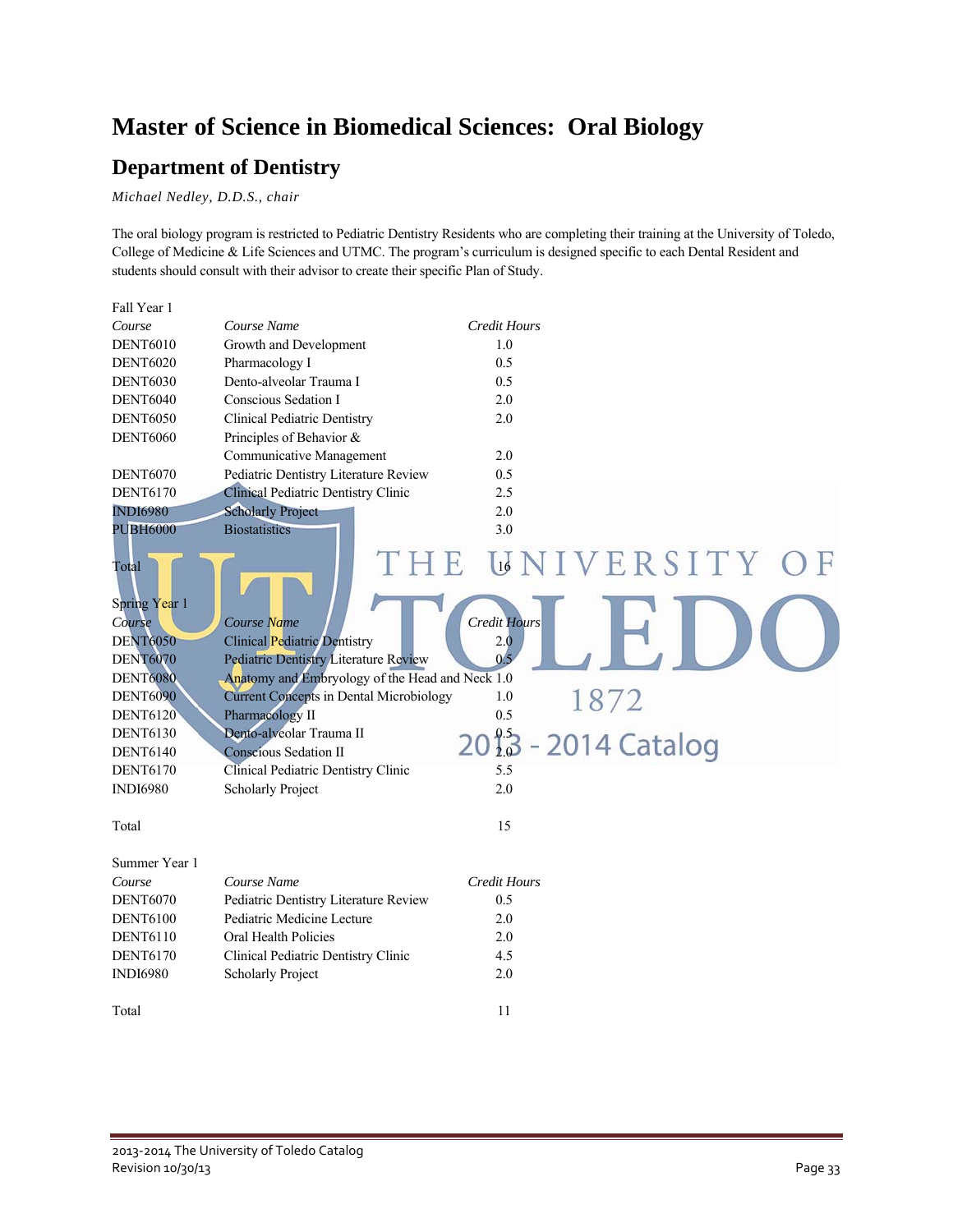| Fall Year 2     |                                              |              |
|-----------------|----------------------------------------------|--------------|
| Course          | Course Name                                  | Credit Hours |
| <b>DENT6070</b> | Pediatric Dentistry Literature Review        | 0.5          |
| <b>DENT6100</b> | Pediatric Medicine Lecture                   | 2.0          |
| <b>DENT6110</b> | Oral Health Policies                         | 2.0          |
| <b>DENT6150</b> | American Board of Pediatric Dentistry Review | 1.0          |
| <b>DENT6160</b> | <b>Special Care Dentistry</b>                | 2.0          |
| <b>DENT6170</b> | Clinical Pediatric Dentistry Clinic          | 5.5          |
| <b>INDI6980</b> | <b>Scholarly Project</b>                     | 2.0          |
|                 |                                              |              |

Total 15

| Spring Year 2   |                                              |              |
|-----------------|----------------------------------------------|--------------|
| Course          | Course Name                                  | Credit Hours |
| <b>DENT6100</b> | Pediatric Medicine Lecture                   | 2.0          |
| <b>DENT6150</b> | American Board of Pediatric Dentistry Review | 1.0          |
| <b>DENT6170</b> | Clinical Pediatric Dentistry Clinic          | 7.0          |
| <b>DENT6200</b> | Oral Pathology                               | 2.0          |
| <b>INDI6020</b> | "On Being a Scientist"                       | 1.0          |
| <b>INDI6980</b> | <b>Scholarly Project</b>                     | 2.0          |
|                 |                                              |              |

Total 15

#### THE UNIVERSITY ) F

### **Master of Science in Biomedical Sciences: Orthopedic Sciences**

### **Department of Orthopedic Surgery**

*Nabil Ebraheim, M.D., chair Martin Skie, Track Director* 

Master of Science in Biomedical Sciences (MSBS) Track Name: Bone Biology and Orthopedic Sciences

# 1872

# 2013 - 2014 Catalog

The Orthopedic Sciences track in the Biomedical Sciences Graduate Education Program at the University of Toledo College of Medicine & Life Sciences is currently restructuring the Master's program. Enrollment into the restructured program will begin in fall 2014.

Additional information may be found at http://www.utoledo.edu/med/depts/ortho/master\_program.html

Research in Orthopedic Sciences at the University of Toledo College of Medicine & Life Sciences covers a broad spectrum of topics including:

- Biomechanics
- Biomineralization
- Bone diseases
- Bone tissue engineering and regenerative medicine
- Hand and foot disorders
- Hip and knee replacements
- Spinal injuries and disorders
- Sports medicine
- Stem cell technologies
- Trauma/fixation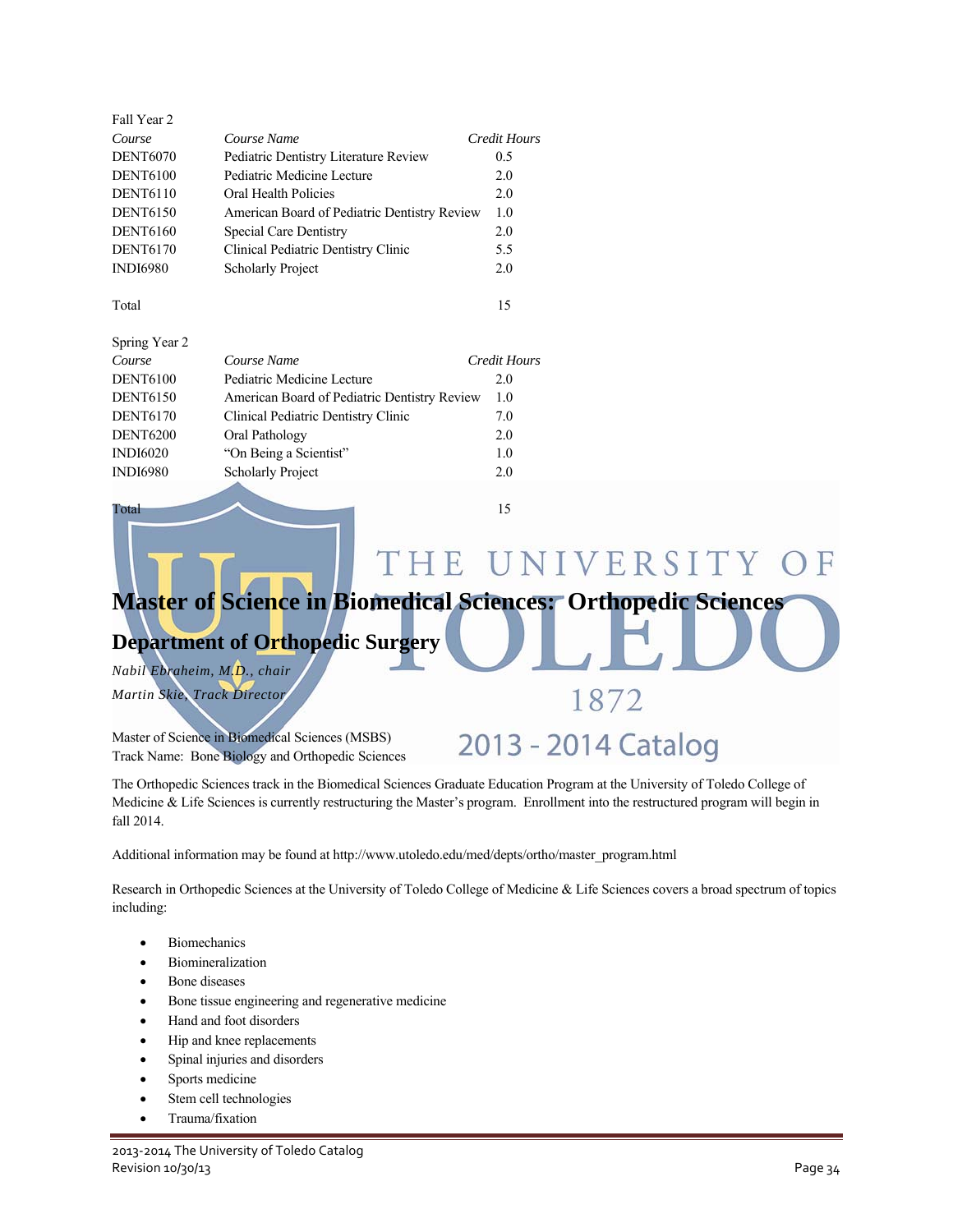Internationally recognized faculty members in these areas are well-funded by extramural grant agencies including both federal and industrial. Modern research laboratories in the Orthopedic Sciences are well-equipped to apply state-of-the-art technologies in bone biology, bone tissue engineering, and biomechanices.

Please e-mail questions, comments and suggestions to Orthopedic Sciences track director Dr. Nabil Ebraheim (nabil.ebraheim@utoledo.edu).

The Department of Orthopedic Surgery offers graduate-level courses through the Masters of Science in Biomedical Sciences program at the University of Toledo. This is a 2-year program consisting of classes, seminars, and research. The students work with Dr. Nabil Ebraheim, chairman of the department of Orthopedic Surgery, and Dr. Vijay Goel, chairman of the Bioengineering department. Each student picks a research topic for his/her thesis, works on the thesis, and finally defends the thesis in front of a panel of faculty.

Our unique partnership with the Department of Bioengineering on the Main Campus of The University of Toledo allows our researchers and physicians to have access to not only lab and research facilities, but also to the expertise of scientists in the biomechanics field.

Currently offered courses include:

| Course          | Course Name                                                | Credit Hours                                 |
|-----------------|------------------------------------------------------------|----------------------------------------------|
| <b>ORTH5600</b> | Physical Examination of the                                |                                              |
|                 | Musculoskeletal System                                     |                                              |
| <b>ORTH5700</b> | <b>Orthopedic X-ray Conference</b>                         | 2                                            |
| <b>ORTH5800</b> | <b>Bone Physiology</b>                                     | 3                                            |
| <b>ORTH5850</b> | <b>Sports Medicine</b>                                     |                                              |
| <b>ORTH5900</b> |                                                            | Orthopedic Biomechanics IT H E UNIVERSITY OF |
| <b>ORTH5910</b> | Orthopedic Biomechanics II                                 |                                              |
| <b>ORTH5920</b> | Orthopedic Biomechanics III                                |                                              |
| <b>ORTH6500</b> | Orthopedic Basic Science Seminar                           |                                              |
| <b>ORTH6550</b> | Journal Paper Review in Orthopedic Science                 |                                              |
| <b>ORTH6730</b> | Research in Orthopedic Science                             |                                              |
| <b>ORTH6910</b> | <b>Independent Study (Orthopedic Trauma)</b>               |                                              |
| <b>ORTH6920</b> | <b>Independent Study (Spine)</b>                           |                                              |
| <b>ORTH6930</b> | Independent Study (Orthopedic Biomechanics)                |                                              |
| <b>ORTH6940</b> | Independent Study (Orthopedic Anatomy) 2013 - 2014 Catalog |                                              |
| <b>ORTH6950</b> | Independent Study (Orthopedic Radiology)                   |                                              |
| <b>ORTH6960</b> | Independent Study (Upper Extremity and Hand)               | 3                                            |
|                 |                                                            |                                              |
| <b>ORTH6990</b> | Thesis Research                                            | 10                                           |
| Total           |                                                            | 39                                           |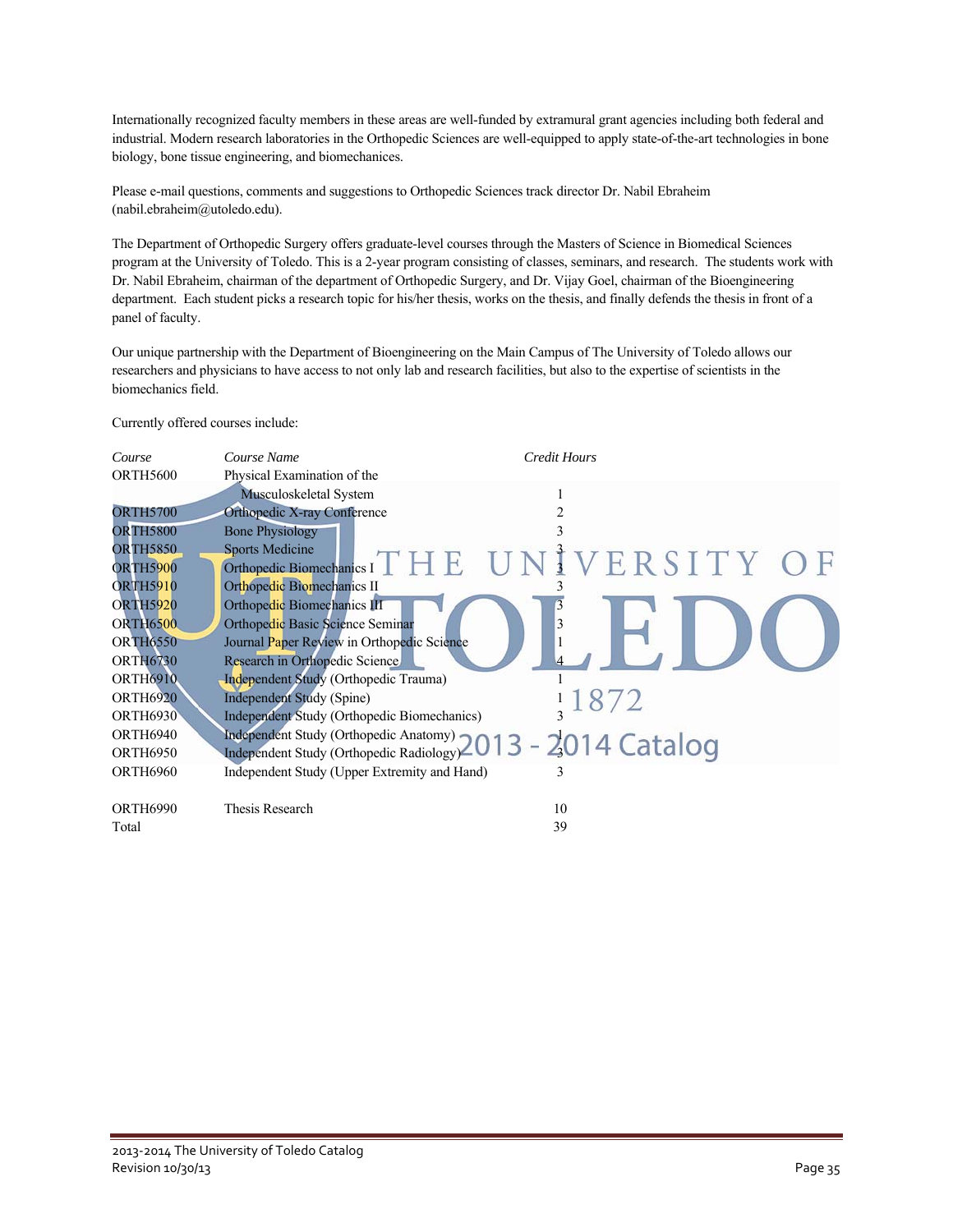## **Department of Physician Assistant Studies**

### **Master of Science in Biomedical Science: Physician Assistant Studies**

*Patricia A. Hogue, Ph.D., PA-C., chair* 

### **Accreditation**

The University of Toledo Physician Assistant Program is fully accredited by the Accreditation Review Commission on Education for the Physician Assistant, Inc. (ARC-PA). Graduates of accredited programs are eligible to take the national certifying examination offered by the National Commission on Certification of Physician Assistants (NCCPA). Most states require certification in order to practice.

### **Masters Programs**

Physician Assistants (PAs) are health care professionals, prepared and licensed to practice medicine with physician supervision. Within the physician/PA relationship, PAs exercise autonomy in decision-making and provide a wide range of diagnostic and therapeutic services. The role of the Physician Assistant includes provision of primary and specialty care in medical and surgical practices located in rural, urban or suburban areas. Physician Assistant practice is patient care centered but may include education, research and administration duties. The American Academy of Physician Assistants (AAPA) is the national organization that represents graduate PAs. The Student Academy of the American Academy of Physician Assistants (SAAAPA) serves the interests of PA students. The University of Toledo PA Program is a member of the Physician Assistant Education Association (PAEA), which is the national organization representing Physician Assistant education.  $\perp$ 

**Master of Science in Biomedical Science: Physician Assistant Studies** 

The University of Toledo (UT) Physician Assistant Program is a graduate entry-level professional course of study enabling individuals who hold baccalaureate degrees to become PAs. The program is designed to prepare graduates for primary care practice with emphasis placed on both service to medically under-served populations and the team approach to the delivery of health care. The program integrates graduate level critical thinking and analysis, problem solving, scientific inquiry, self-directed learning and the effective use of modern technology for professional practice that includes elements of research, leadership, education and continued professionalization of the physician assistant occupation. 2013 - 2014 Catalog

Admission Requirements

The Physician Assistant Program admits students each Fall Semester only.

To be considered for the Physician Assistant Program, candidates must comply with all of the following: The completion of all admission requirements to the central application service or CASPA (https://portal.caspaonline.org/) by OCTOBER 1. CASPA will be available once the next cycle of application opens.

CASPA submissions must include:

- Completed and signed application form
- Application fee
- Two letters of recommendation
- Transcripts for all colleges/universities attended
- In addition, candidates must complete the supplementary application online and pay the associated application fee.

Applicants to the University of Toledo PA Program must be citizens or permanent residents of the United States. Applicants who have completed any of their previous undergraduate or graduate training internationally must fulfill the requirements of the University of Toledo, College of Graduate Studies for international students, available on the College of Graduate Studies website at www.utoledo.edu/graduate. The University of Toledo PA Program requires applicants to provide foreign transcript evaluation from one of the accepted credential evaluation agencies: ECE or WES. The evaluation will be at the applicant's expense. In addition to the requirement for regular admission, all students from non-English speaking countries must achieve satisfactory scores on the Test of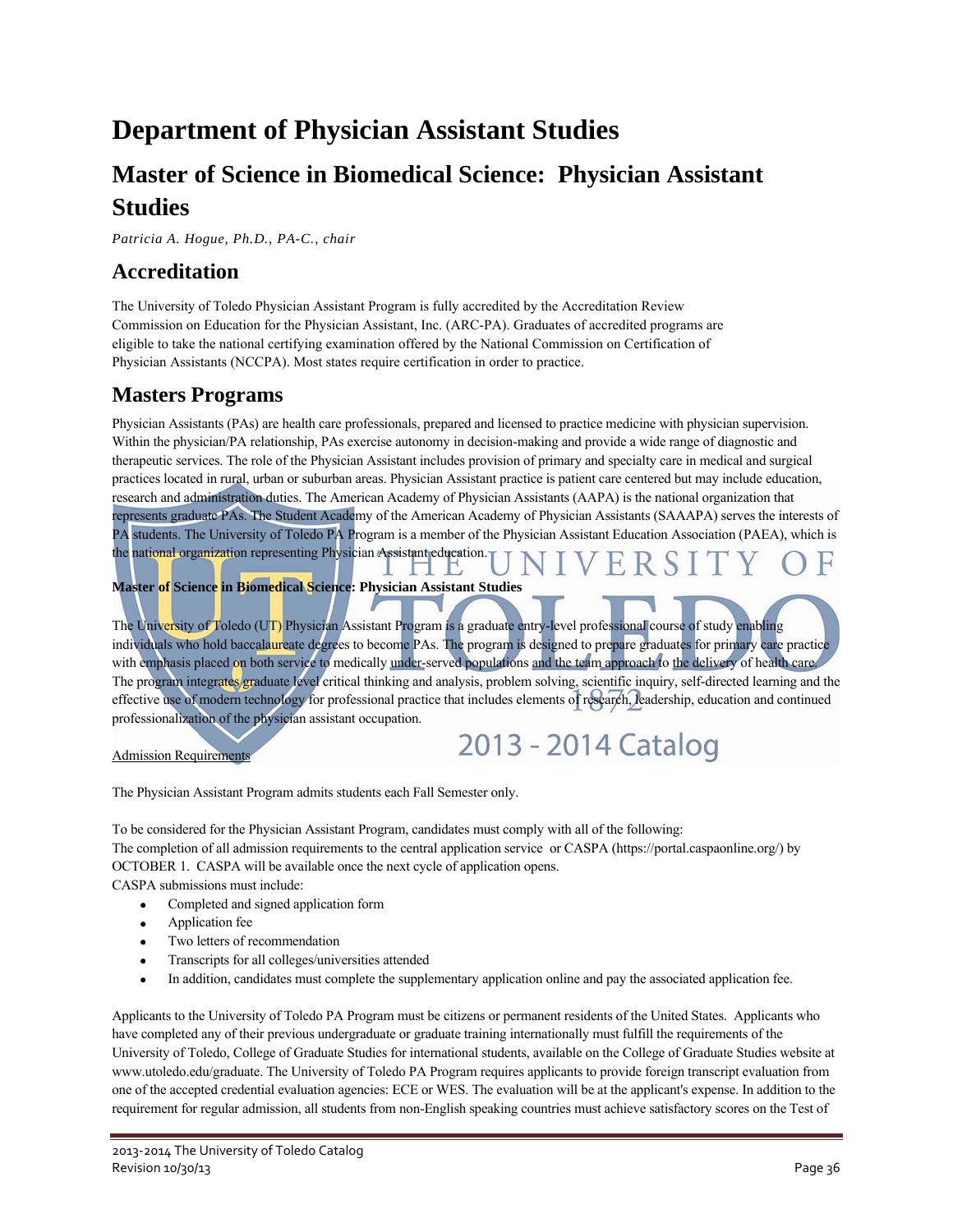English as a Foreign Language (TOEFL) (unless the international applicant has graduated from a US accredited college or university). All international applicants must also demonstrate that they have adequate financial resources for their graduate education before they can be admitted. The TOEFL score requirements and a copy of the financial statement form are available for viewing at the College of Graduate Studies website at www.utoledo.edu/graduate.

Applicants must have earned a Bachelor level degree with a cumulative 3.00 grade point average to be competitive AND to qualify for financial aid. The Bachelor-level degree must be completed by June 15, 2014 for those applying for entry into the University of Toledo PA class that matriculates (begins the program) in August, 2014.

The following Minimum Prerequisites must be completed with a grade of B- or better:

- 1. Human Anatomy (Lab recommended)
- 2. Human Physiology (Lab recommended)
- 3. Inorganic/General Chemistry with Lab
- 4. Organic Chemistry with Lab
- 5. Microbiology with Lab
- 6. Introductory Psychology, or upper-level Psychology
- 7. Additional Psychology Course (Lifespan Psychology recommended)
- 8. College Algebra, or higher mathematics
- 9. Medical Terminology (minimum 1 credit hour or pass a medical terminology test)

### Notes about Admission Requirements:

Each prerequisite course above must consist of at least three (3) SEMESTER credit hours (unless otherwise noted). All coursework identified above must be current within eight (8) years of admission to the program. The deadline for finishing prerequisite coursework for the class entering in August, 2014 is June 15, 2014. These are minimum program requirements. All prerequisites must be completed with a grade of B- or better. For courses where separate grades are assigned for lecture and laboratory sections, the candidate must receive a grade of B- or better for BOTH lecture and lab. For applicants enrolled at institutions that use a QUARTER system, credit hours are converted such that five (5) quarter hours = three (3) semester hours.

In addition to the above minimum requirements, preference will be given to applicants that have earned a B- or better in any of the following advanced healthcare and science-related undergraduate or graduate courses, including but not limited to: genetics, biochemistry, immunology, physics, psychology, physiology, pathophysiology, pharmacology or mathematics.

A candidate with less than a 3.0 undergraduate GPA may be considered for admission with regular student status only if he/she has completed at least 10 semester hours (15 quarter hours) of applicable coursework at the graduate level and has a minimum GPA of 3.0 in these courses.

Formal healthcare experience and/or shadowing of PAs or other healthcare providers is not required. Candidates with formal health care experience must submit copies of any license, registration, or certification related to that field.

Prior to matriculation, candidates must present evidence that they are currently trained in basic cardiopulmonary resuscitation (CPR) according to American Heart Association standards. This training must be maintained throughout the program of study. Candidates must demonstrate proof of prior Medical Terminology Course with a grade of B- or better or pass a proficiency exam administered prior to matriculation.

Preference will be given to current Ohio residents, graduates of The University of Toledo, non-traditional and diverse applicants and those with significant health care experience.

The University of Toledo PA Program does not provide advanced placement or advanced standing for any students.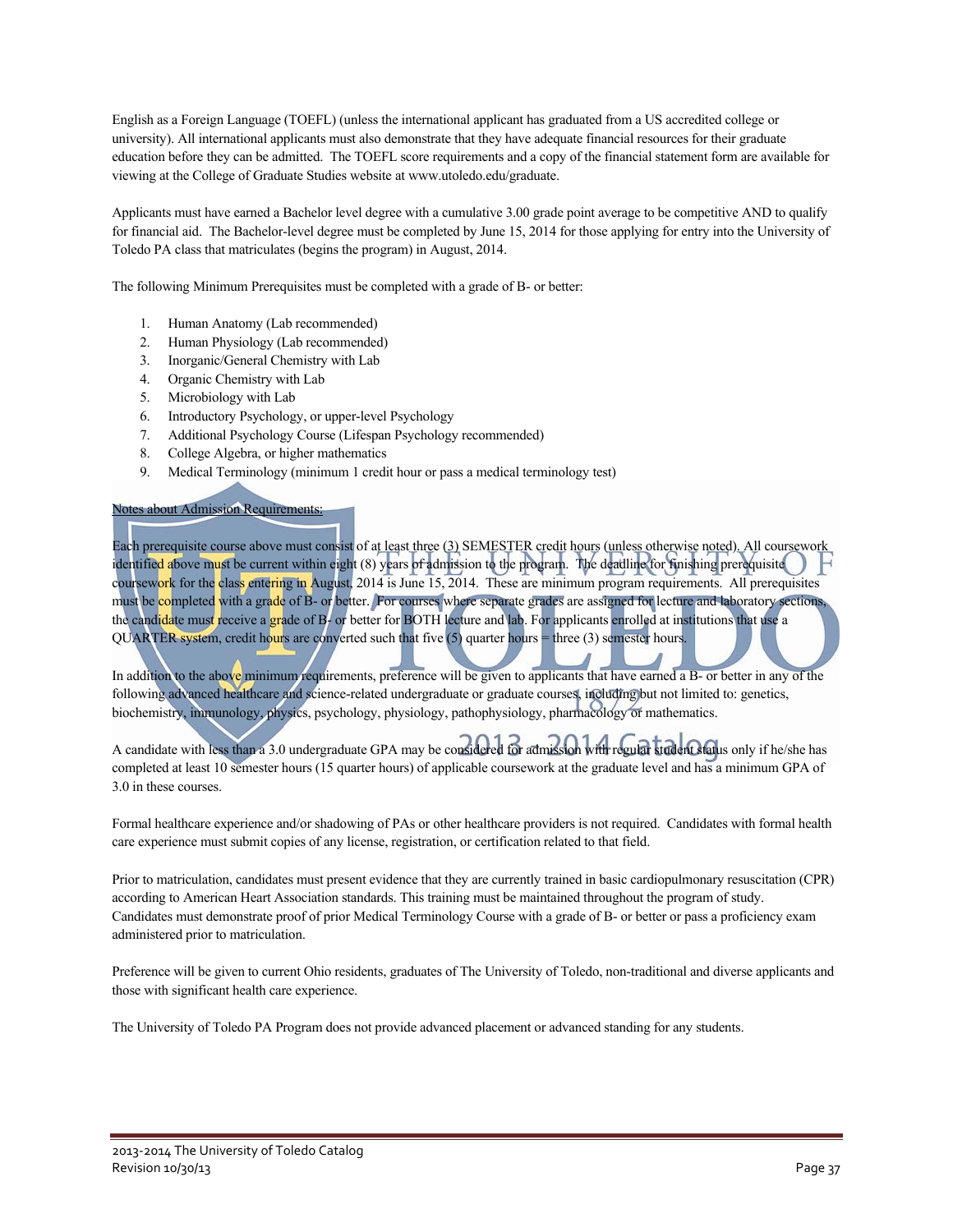#### Selection Process:

Candidates for interviews will be selected from those with completed applications (both CASPA and the University of Toledo PA Supplemental Application Form) who meet the minimum entrance requirements. Interviews typically occur in January and February. The selection process is highly competitive and merely meeting minimum entrance requirements does not guarantee an interview or admission to the program. Formal patient contact experience is not a requirement for entrance. There are many factors involved in the selection process, including but not limited to: cumulative undergraduate (or completed graduate) grade point average, cumulative science grade point average, personal experiences, writing sample, reference letters, familiarity with the PA profession and the University, problem solving and teamwork.

Based upon a point scoring system with holistic consideration of each candidate, the Admissions Committee may recommend one of the following:

Acceptance: Candidates with the highest scores (based upon the candidate's completed CASPA application and interviews) will be recommended to the University of Toledo, College of Graduate Studies for acceptance. The number of candidates recommended for acceptance will be determined annually by the PA Program class size. For the academic year starting in August, 2012, the program expects to accept 40 students. Following interviews, candidates are informed of acceptance in March.

Alternate/Waiting List: A limited number of candidates will be listed as alternates and will be notified of this admission status. Candidates not admitted from the alternate list must reapply if they wish to be considered for the following year. Following interviews, candidates are informed of alternate status in March and April.

Non-Acceptance: Candidates not accepted will be notified in writing. Candidates wishing to be considered for the following year must reapply. Candidates not accepted are informed in April and May. VERSI

### **Admission Criteria for "Provisional" Status**

An applicant must complete the general admission requirements specified above. Circumstances which may result in a provisional admission include:

- An applicant with a Bachelor's degree in progress (must be completed by June 15, 2014). An official transcript with the degree posted must be received prior to matriculation into the program.
- An applicant with an undergraduate cumulative grade point average (GPA) less than 3.0 may be admitted with provisional status. Students must achieve a 3.0 in graduate study at University of Toledo by the completion of 15 semester hours or may be subject to dismissal. In the past, candidates with undergraduate GPAs less than 3.0 have not been competitive unless they have demonstrated academic achievement through the completion of a relevant graduate level degree program.
- An applicant who has any prerequisite courses to complete at the time of application may be admitted with provisional status, with a clear understanding that remaining prerequisites must be satisfactorily (grade of B- or better) completed prior by June 15, 2014 for matriculation into the Program. Official transcripts or other appropriate documentation will be required.
- Candidates who are unable to pass the medical terminology proficiency examination will be required to participate in a self-study program and retest or satisfactorily complete a medical terminology course at an accredited college or university prior to matriculation in Fall courses.

#### Technical Standards for Admission

Our objective is to increase the opportunities for persons with disabilities, while maintaining the expectation that all students achieve the goals of the Program. The technical standards for admission establish the expectations and abilities considered essential for students admitted to the Physician Assistant Program in order to achieve the level of competency required for graduation and ultimately practice as a physician assistant. All students admitted to the PA Program are expected to be able to demonstrate the abilities specified below.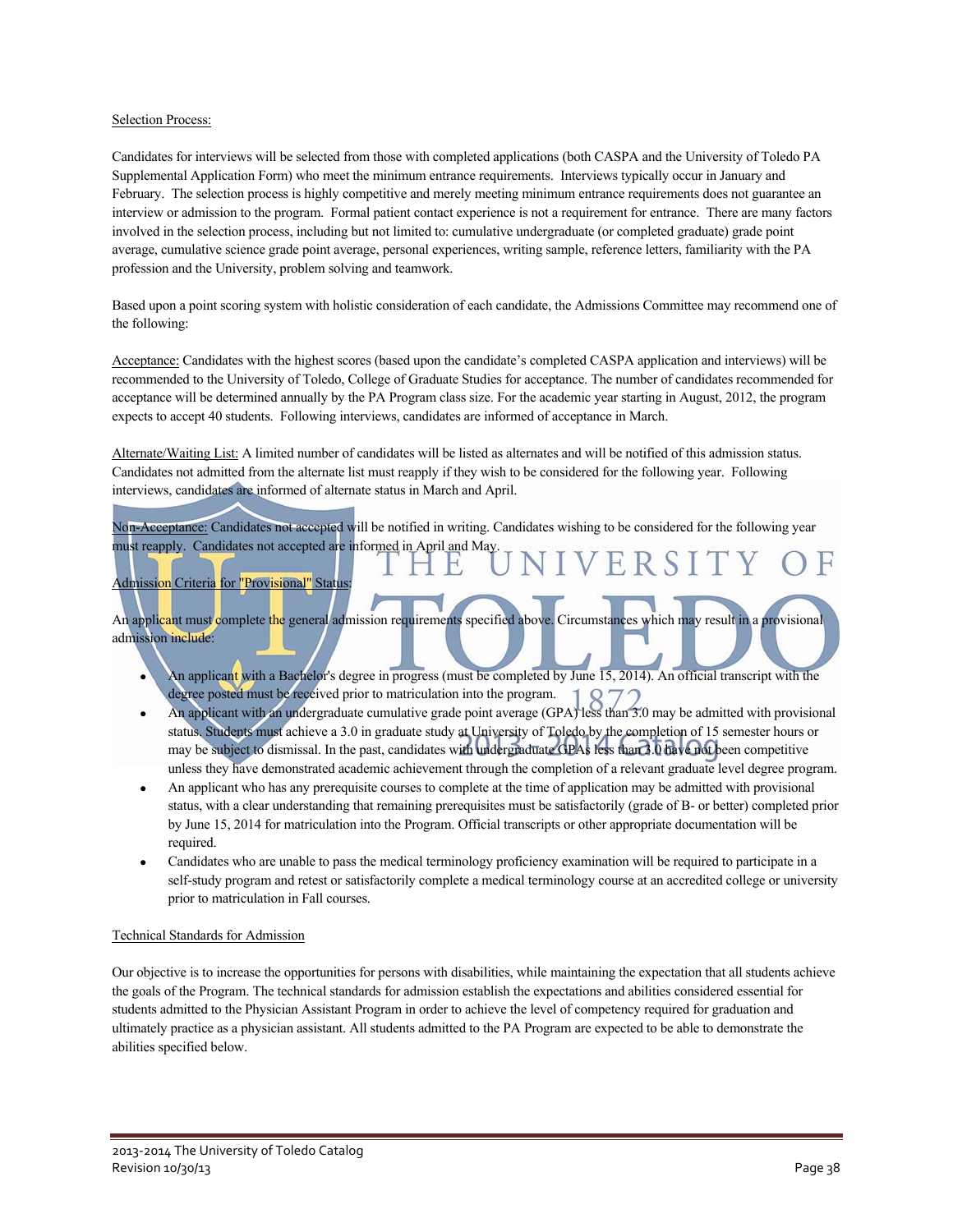Physician Assistant Program students:

- must have the mental capacity to assimilate and learn a large amount of complex, technical and detailed information, to solve clinical problems, and synthesize and apply concepts and information from various disciplines in order to formulate diagnostic and therapeutic plans;
- must have the ability to maintain composure and emotional stability during periods of high stress;
- must have the ability to communicate effectively and sensitively with patients from different social and cultural backgrounds and develop effective professional rapport with patients and co-workers;
- must have the ability to record examination and diagnostic results clearly, accurately and efficiently;
- must have adequate sensory function to fulfill minimum competency objectives for palpation, percussion and auscultation necessary to perform a physical examination;
- must possess sufficient postural control, neuromuscular control and eye-to-hand coordination to use standard medical/surgical instruments and possess sufficient control of the upper extremities to meet the physical requirements for training and for performing a safe physical examination;
- are expected to learn and perform common diagnostic and therapeutic procedures (e.g., phlebotomy, suturing) and interpret the results;
- are expected to have a degree of coordination of motor skills necessary to respond to emergency situations quickly and appropriately.

Candidates are urged to ask questions about the program's technical standards for clarification and to determine whether they can meet the requirements with or without reasonable accommodations. Questions may be directed to the Program Director or Office of Student Services. Revealing a disability is voluntary; however, such disclosure is necessary before any accommodations may be made in the learning environment or in the Program's procedures. Information about disabilities is handled in a confidential manner. Reasonable accommodations will be made to comply with the Americans with Disabilities Act. These require program and institutional approval. Requests for accommodations must be submitted in writing, allowing sufficient time prior to matriculation for action on these requests pursuant to Policy 01061, Nondiscrimination on the Basis of Disability.

#### **Other Requirements**

Individuals selected for admission to the program must undergo a general physical examination and provide evidence of up-to-date immunization prior to the start of classes in the first year and again just prior to the beginning of clinical rotations in the second year. In addition, students are required to maintain health insurance and liability insurance coverage. Further information is contained in the College of Graduate Studies Handbook and will be reviewed in detail at orientation.

#### Curriculum

# 2013 - 2014 Catalog

To remain in good academic standing in the Physician Assistant Program, a student must be able to demonstrate the possession of:

- a) a current cumulative graduate GPA of at least 3.0
- b) a minimum of "B" grade in all PHYA courses except the following courses which require a minimum grade of "C"
	- a. PHYA601 Basic Genetics
	- b. PHYA613 Research & Stats
- c) The maximum number of credit hours of "C" which may apply toward a degree is eleven (11) (this number is the 5 ANAT credits + the 3 PHYS credits + the 1 PHYA601 genetics credit + the 2 PHYA613 stat credits)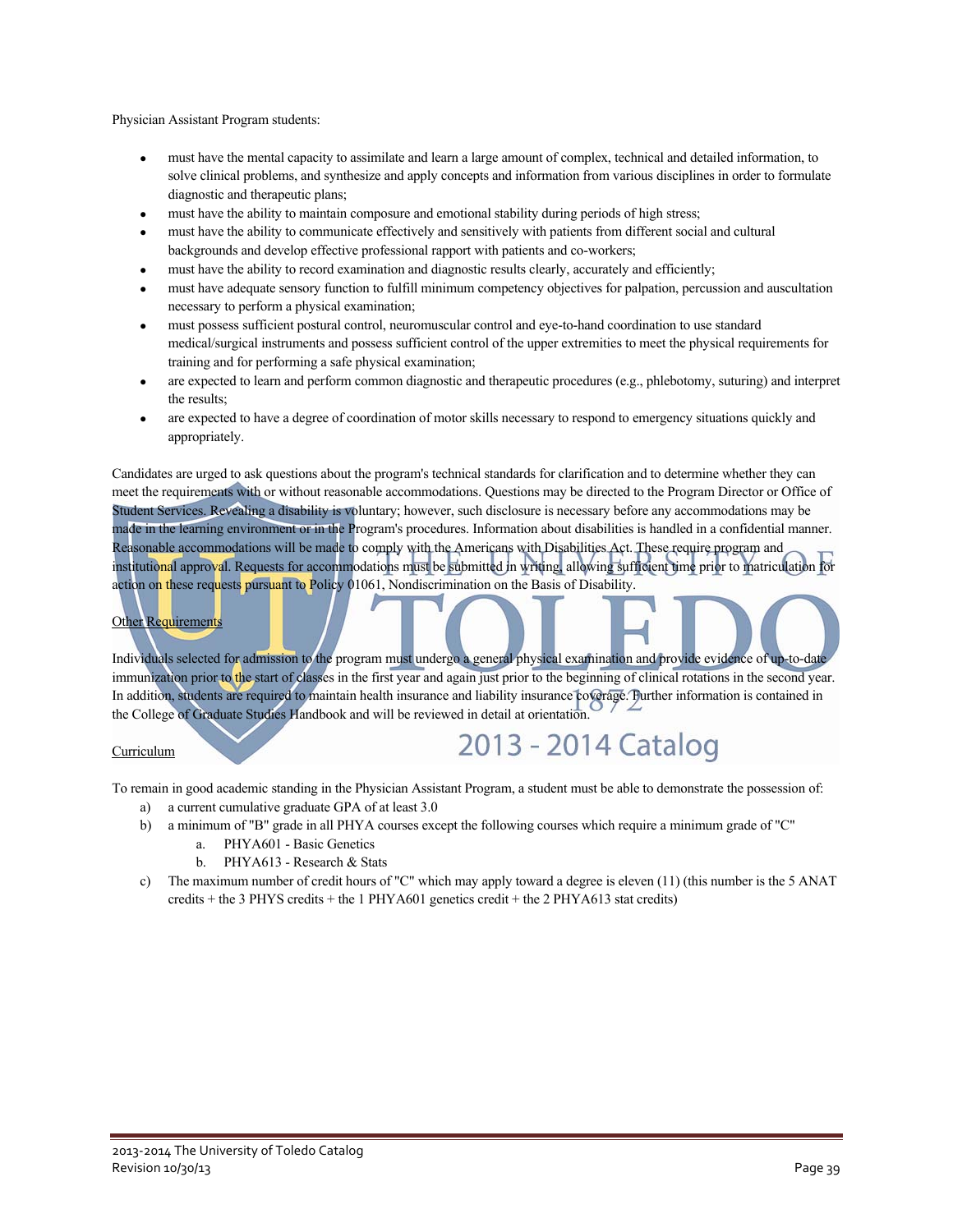### COURSE SEQUENCE

| Semester 1 FALL                                            |                                                                             |                                      |
|------------------------------------------------------------|-----------------------------------------------------------------------------|--------------------------------------|
| Course                                                     | Course Name                                                                 | <b>Credit Hours</b>                  |
| <b>ANAT5000</b>                                            | Anatomy for Physician Assistants                                            | 5                                    |
| <b>PHYS5050</b>                                            | Physiology for Physician Assistants                                         | 3                                    |
| PHYA5010                                                   | Introduction to the P.A. Profession                                         | 1                                    |
| <b>PHYA5100</b>                                            | Prin. of Interviewing & Medical History                                     | 3                                    |
| PHYA5140                                                   | Health Care Teams & Systems                                                 | $\overline{2}$                       |
| Total                                                      |                                                                             | 14                                   |
| Semester 2 SPRING                                          |                                                                             |                                      |
| Course                                                     | Course Name                                                                 | <b>Credit Hours</b>                  |
| <b>PHYA5400</b>                                            | Pathophysiology I                                                           | $\overline{c}$                       |
| <b>PHYA5210</b>                                            | Diagnostic & Therapeutic Skills I                                           | $\overline{c}$                       |
| PHYA5310                                                   | Clinical Medicine I                                                         | $\overline{\mathbf{4}}$              |
| <b>PHYA5510</b>                                            | Pharmacology I                                                              | $\overline{c}$                       |
| PHYA5130                                                   | <b>Patient Evaluation</b>                                                   | 3                                    |
| PHYA6050                                                   | <b>Medical Ethics</b>                                                       | $\overline{2}$                       |
| Total                                                      |                                                                             | 15                                   |
| Semester 3 SUMMER<br>Course<br>PHYA5520<br><b>PHYA5410</b> | Course Name<br>Pharmacology II<br>Pathophysiology II                        | VERSITY O<br>$E$ Credit Hours $\Box$ |
| <b>PHYA5340</b><br><b>PHYA5220</b>                         | Clinical Medicine II                                                        |                                      |
| <b>PHYA6110</b>                                            | Diagnostic & Therapeutic Skills II<br>Health Promotion & Disease Prevention |                                      |
| <b>PHYA6010</b>                                            | <b>Basic Genetics</b>                                                       | 1                                    |
| <b>PHYA6030</b>                                            | Intro to Long Term Care                                                     | $\mathbf{1}$<br>1872                 |
| Total                                                      |                                                                             | 2013 - 2014 Catalog                  |
| Semester 4 FALL                                            |                                                                             |                                      |
| Course                                                     | Course Name                                                                 | <b>Credit Hours</b>                  |
| <b>PHYA5230</b>                                            | Diagnostic & Therapeutic Skills III                                         | $\overline{c}$                       |
| <b>PHYA5330</b>                                            | Clinical Medicine III                                                       | 6                                    |
| <b>PHYA5430</b>                                            | Pathophysiology III                                                         | 1                                    |
| <b>PHYA5530</b>                                            | Pharmacology III                                                            | $\overline{c}$                       |
| PHYA6130                                                   | Research & Statistics                                                       | $\overline{2}$                       |
| PHYA6150                                                   | <b>Behavioral Science</b>                                                   | $\overline{c}$                       |
| Total                                                      |                                                                             | 15                                   |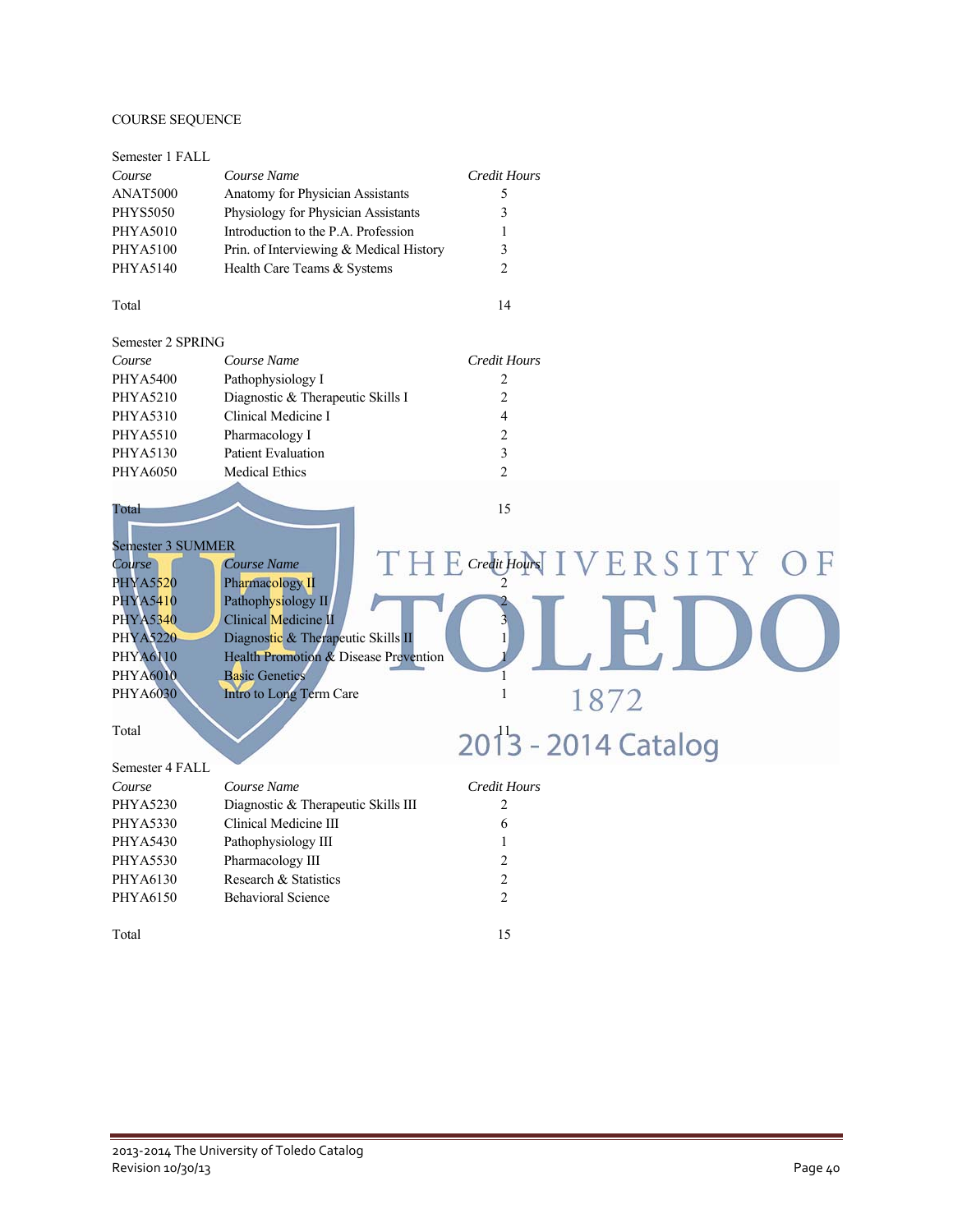| Semester 5 SPRING                                                                                                                     |                                   |                     |  |  |  |  |
|---------------------------------------------------------------------------------------------------------------------------------------|-----------------------------------|---------------------|--|--|--|--|
| Course                                                                                                                                | Course Name                       | <b>Credit Hours</b> |  |  |  |  |
| <b>PHYA6500</b>                                                                                                                       | Introduction to Clinical Practice | 1                   |  |  |  |  |
| <b>PHYA6600</b>                                                                                                                       | <b>Research Practicum</b>         | 1                   |  |  |  |  |
| PHYA6610                                                                                                                              | Scholarly Project I               | 1                   |  |  |  |  |
|                                                                                                                                       | Clinical Practice (3 rotations)   | 6                   |  |  |  |  |
| Total                                                                                                                                 |                                   | 9                   |  |  |  |  |
| Semester 6 SUMMER                                                                                                                     |                                   |                     |  |  |  |  |
| Course                                                                                                                                | Course Name                       | <b>Credit Hours</b> |  |  |  |  |
|                                                                                                                                       | Clinical Practice (3 rotations)   | 6                   |  |  |  |  |
| PHYA6620                                                                                                                              | Scholarly Project II              | 1                   |  |  |  |  |
| Total                                                                                                                                 |                                   | 7                   |  |  |  |  |
| Semester 7 FALL                                                                                                                       |                                   |                     |  |  |  |  |
| Course                                                                                                                                | Course Name                       | <b>Credit Hours</b> |  |  |  |  |
| PHYA6630                                                                                                                              | Scholarly Project III             | 1                   |  |  |  |  |
| PHYA6760                                                                                                                              | Clinical Preceptorship            | 4                   |  |  |  |  |
|                                                                                                                                       | Clinical Practice (2 rotations)   | 4                   |  |  |  |  |
| 9<br>Total                                                                                                                            |                                   |                     |  |  |  |  |
| <b>TOTAL PROGRAM HOURS</b>                                                                                                            |                                   | THE WNIVERSITY O    |  |  |  |  |
| The revised program is pending review.                                                                                                |                                   |                     |  |  |  |  |
| Clinical Practice consists of a total eight (one-month) rotations, with one in each of the following specialties: emergency medicine, |                                   |                     |  |  |  |  |
| internal medicine, family medicine, long-term care, prenatal/gynecology, surgery, pediatrics, and an elective (which may be any       |                                   |                     |  |  |  |  |
| specialty of medicine).                                                                                                               |                                   |                     |  |  |  |  |
|                                                                                                                                       | 1872                              |                     |  |  |  |  |
|                                                                                                                                       |                                   |                     |  |  |  |  |
|                                                                                                                                       |                                   | 2013 - 2014 Catalog |  |  |  |  |

### **Department of Public Health and Preventive Medicine**

*Sheryl Milz, Ph.D., C.I.H., chair* 

### **Master of Public Health Program**

The Northwest Ohio Consortium for Public Health (NOCPH) Master of Public Health (MPH) degree program is offered jointly by Bowling Green State University and the University of Toledo. It provides advanced study beyond the bachelor degree for persons wishing to update professional skills and obtain new professional competencies in the area of public health. The program prepares students to enhance public health locally, regionally, nationally, and internationally. The graduates will have acquired the knowledge to become advocates for needed change, assess factors affecting health, critique and apply research findings, and develop health promotion, illness, and injury prevention programs. Graduates receive a degree awarded jointly by both institutions.

The NOCPH MPH degree program is fully accredited by the Council on Education for Public Health (CEPH) and requires four semesters to complete as a full time student. Part time students take approximately eight semesters to complete the program.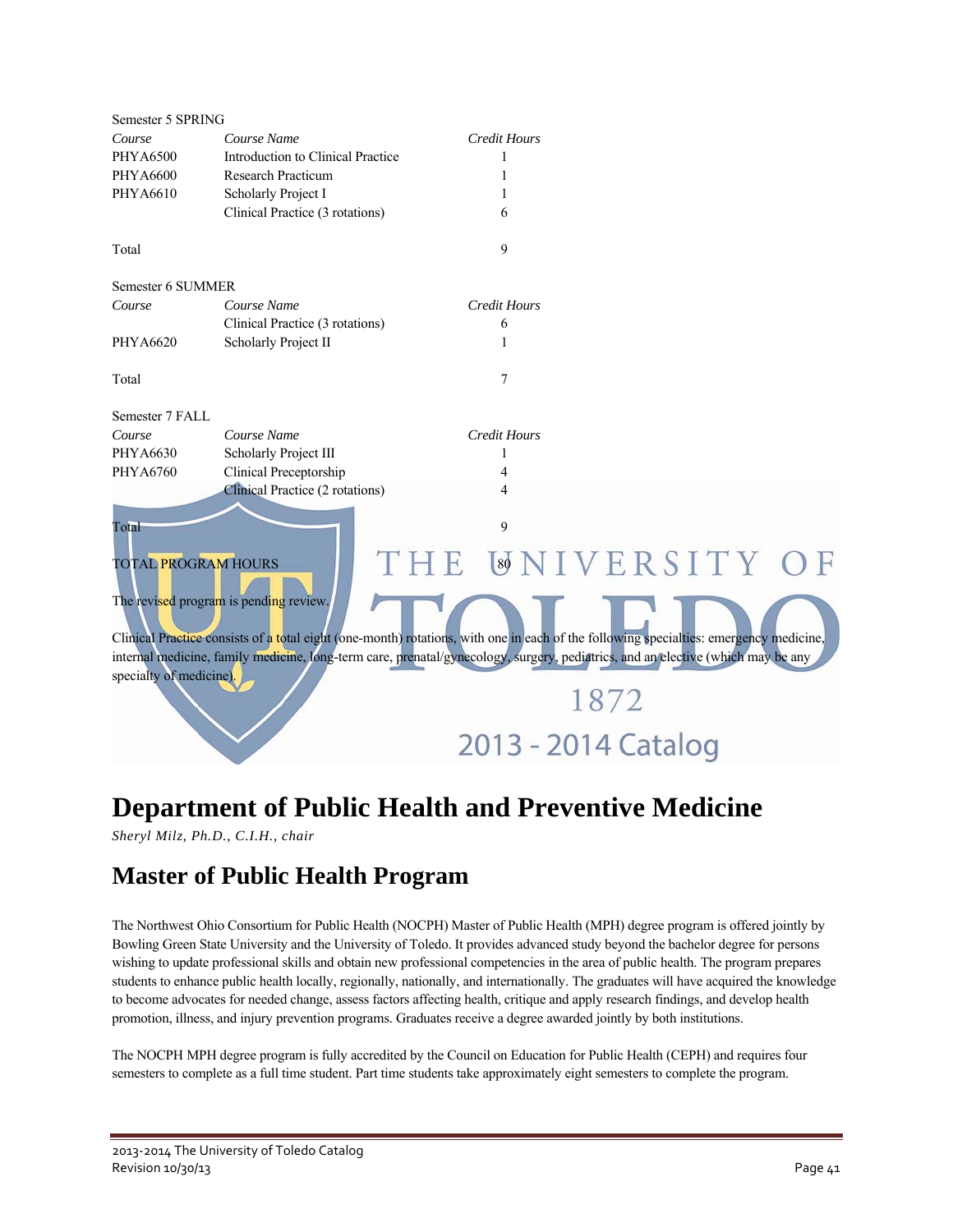#### Five majors are offered:

- *Environmental and Occupational Health and Safety Science (ENVH)*: Students graduating from this major are prepared to address environmental and occupational health issues from scientific, regulatory, and administrative perspectives for private industry, health departments, regulatory agencies, consulting firms, and other organizations.
- *Health Promotion and Education (HPRO)*: Students graduating from this major are prepared to assist communities, organizations and individuals in working toward a healthier society by using appropriate educational, behavioral, and social change strategies.
- *Public Health Administration (PHAD)*: Students graduating from this major are prepared to assume applicable administrative roles in government and community agencies, health care facilities, and private industry.
- *Public Health Epidemiology (PHEP)*: Students graduating from this major are prepared to study the distribution of disease in large groups or from a population-based perspective. Epidemiologists attempt to quantify the distribution and establish the determinants of health problems by describing and analyzing the biological, environmental, social and behavioral factors affecting health, illness and premature death. Epidemiologists often work for local, state, and federal governments, health care organizations, private industry, and institutions of higher education.
- *Public Health Nutrition (PHNU)*: Students graduating from this major are prepared to advance knowledge regarding the role of nutrition in disease prevention and health promotion and apply this knowledge to planning, managing, delivering, and evaluating nutrition services and programs. Public Health Nutritionists integrate the knowledge, skills, and experience fundamental to all public health disciplines and apply this integrated knowledge to alleviate diet-related health problems among diverse population groups. Employment often includes health departments, federal and private food assistance programs, worksite health promotion programs, nutrition advocacy organizations, health centers and schools.

#### **Single MPH Degree and Single Major Program**

NOCPH MPH students designate a major upon application to the MPH program. NOCPH MPH students may change their major at any time during the program by completing a Change of Major Form.

To earn the MPH degree, a student must complete a 45-semester credit hour (scr) curriculum. The 45 scr. curriculum consists of 8 core courses (24 scr) completed by all MPH students regardless of declared major, 4-5 (12-15 scr) major specific courses, and 2-3 (6- 9 scr) advised electives. All students must meet with their major advisor within their first 12 scr in the program to develop a Plan of Study. Once developed, the Plan of Study is signed by the student, the student's major advisor, and a NOCPH co-director. The signed Plan of Study is submitted to the UT Department of Public Health and Preventative Medicine (DPHPM) in Room 4416 of the Collier Building for tracking. UT DPHPM forwards the signed Plan of Study to the UT College of Graduate Studies on the Health Science Campus.

#### **Dual MPH Major Program**

NOCPH MPH students may also pursue the requirements for two majors (i.e., dual major). The option is intended for individuals who desire to combine education and training related to one specific major of the MPH with another major within the MPH program to expand their overall knowledge and expertise. Any combination of two of the five majors is acceptable as a dual major. A dual major may be selected upon application to the MPH program or at any time once admitted to the program.

Individuals interested in completing the dual major option must be simultaneously registered for both majors for at least one semester. Dual major MPH students must complete the 45 scr curriculum described above for one major plus an additional 21 scr for the second major. The additional 21 scr consists of 4-5 major specific courses (12-15 scr) and 2-3 advised electives (6-9 scr) for the second major. All students must meet with the major advisor from each major to develop a dual major Plan of Study. The dual major Plan of Study is signed and submitted as described for the single major.

#### **Dual Degree Program**

The NOCPH also offers several dual degree options. The option is intended for individuals who desire to combine education and training related to a specific major of the MPH with another degree to expand their overall knowledge and expertise. The dual degree programs combine the MPH with other master (MBA, MA, MS, MSOH) or doctoral (MD, PhD, EdD, JD) degrees offered by either of the two consortial institutions (BGSU and UT). The preceding list of dual degrees is only for illustration. Any graduate degree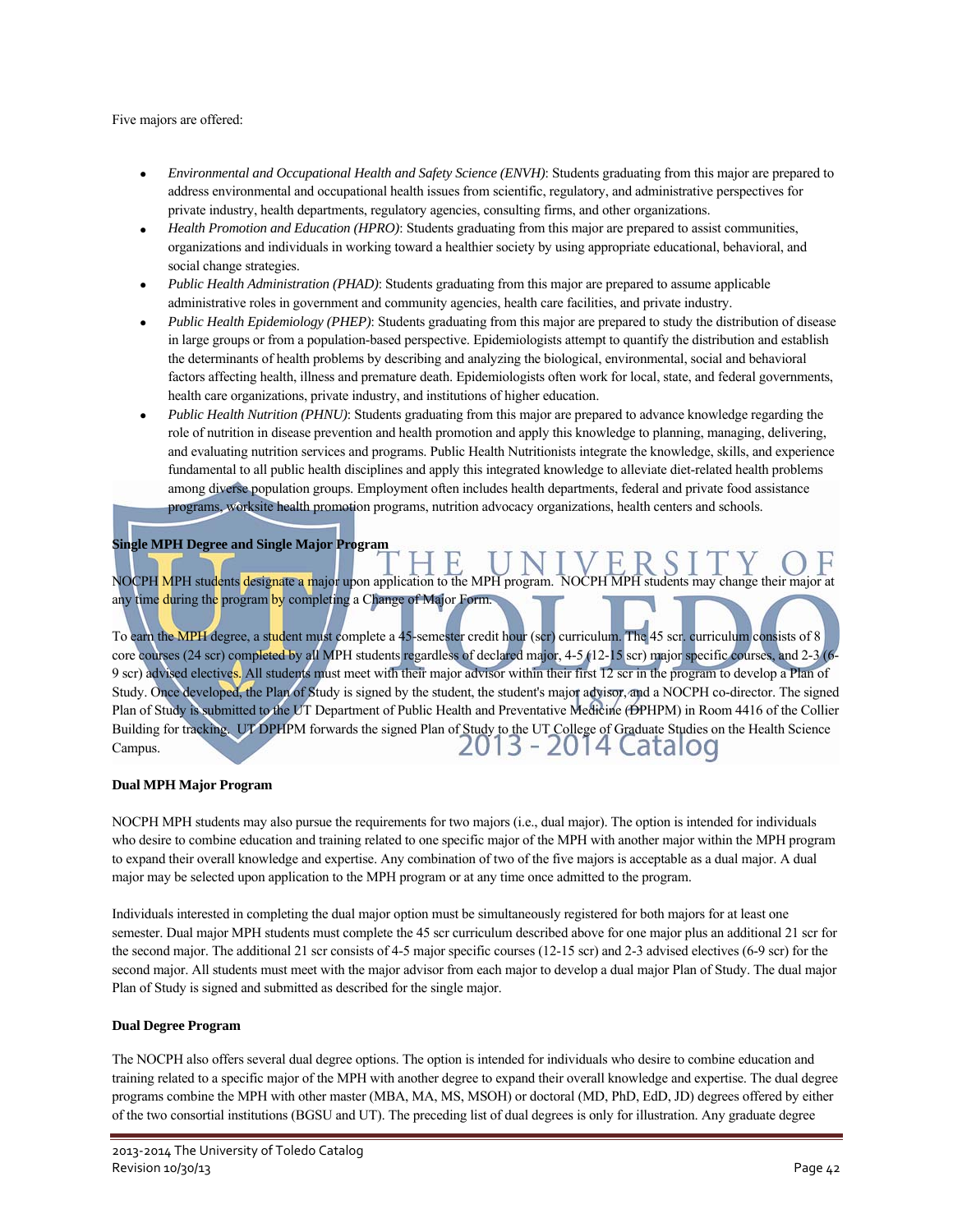offered by the two consortial institutions may be combined with the MPH degree in a dual degree program.

Students must meet all application, retention and graduation requirements for each of the individual degrees. Individuals interested in completing the dual degree option must be simultaneously registered for both degrees for at least one semester. Students will be able to apply a maximum of 12 scr of overlapping courses to fulfill required credits for both degrees, pending approval of the NOCPH Co-Directors and Program Coordinators of both degree programs.

#### Admission Requirements

Interested prospective students apply to the NOCPH MPH degree through UT website. Applicants are required to complete an online application, as well as submit official transcripts from all institutions where they have taken courses (transcripts from institutions outside the US must be translated, evaluated, and reported on the 4.00 scale), 3 letters of recommendation (2 of which must be from persons with a graduate degree), a resume, and a letter of interest (statement of purpose).

The GRE is not required for graduates from an accredited US institution with a GPA > 3.00. The GRE may be required by the NOCPH MPH Admissions Committee for applicants with a GPA < 3.00. The GRE is required for all students graduating from institutions outside the US.

Regular admission to the NOCPH MPH program requires:

- An earned bachelor's degree from an accredited college or university
- GPA  $\geq$  3.00 (on a 4.00 scale)

Foundation courses in college-level mathematics, biology, and social sciences

- o ENVH majors must also complete college-level courses in inorganic and organic chemistry
- GRE  $\geq$  300 (verbal and quantitative) if taken after August 2011 or  $\geq$  1000 (verbal and quantitative) if taken before August 2011
- GRE analytical writing score  $\geq 4.0$
- TOEFL  $\geq$  550 (paper-based),  $\geq$  213 (computer-based), or  $\geq$  79 (IBT) for applicants who graduated from institutions outside the US and whose primary language is not English.

Provisional admission to the NOCPH MPH program may be offered with one or more of the following deficiencies:

- Missing foundation course(s)
- $GPA < 3.00$ , but  $> 2.7$

1872

Provisional students take 4 courses (12 scr) in the MPH program. Preferably, all 4 courses will be core courses, but 1 major specific course is also allowed. No electives may be taken. Students must attain a B or better in each of these courses to be admitted as a regular status student. Any student not attaining a B or better in these 4 courses could be dismissed from the program.

#### Core Courses

All NOCPH MPH students are required to take the following 8 (24 scr) core courses. These core courses are offered at both Bowling Green State University (3-4 courses, depending on major) and the University of Toledo (4-5 courses, depending on major).

- PUBH6000 Biostatistics (offered at UT)
- PUBH6010 Public Health Epidemiology (offered at UT)
- PUBH6040 Public Health Administration (offered at BG)
- PUBH6050 Introduction to Public Health (offered at BG)
	- o PUBH5160 Environmental Health Science, Regulations, and Management (offered at UT for ENVH majors only to take in place of PUBH6050)
- PUBH6600 Health Behavior (offered at UT)
- PUBH6640 Issues in Public Health (offered at UT)
- PUBH6850 Capstone Seminar (offered at BG)
- PUBH6830/6960 Internship or PUBH6840/6970 Scholarly Project (offered at both BG and UT)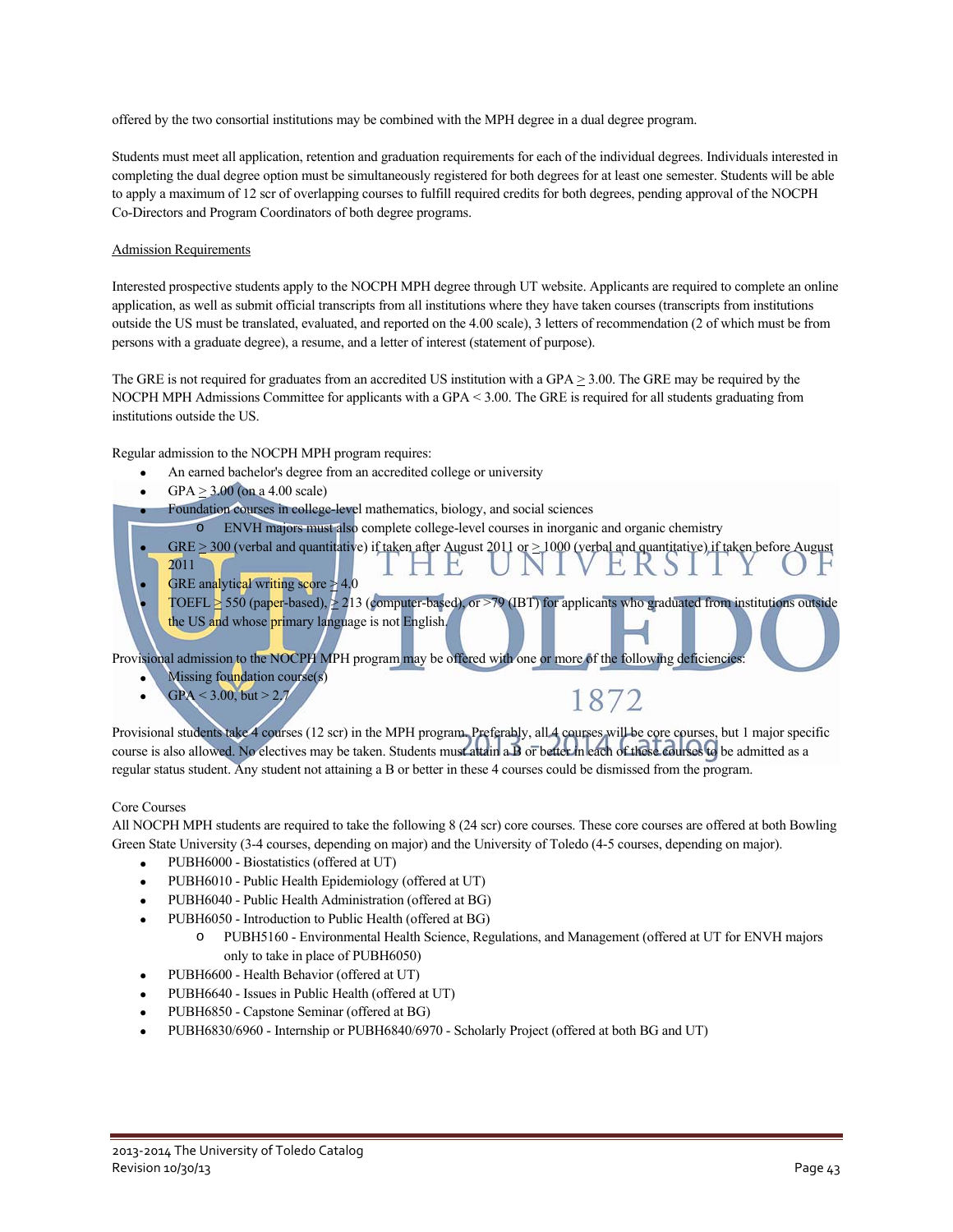#### Student Learning Objectives

NOCPH has established the following 9 core competencies that must be covered by the core courses taken by all MPH students.

- Describe public health and its mission. What it does and how it achieves its mission.
- Communicate effectively both orally and in writing
- Promote cultural values and diversity
- Lead and apply systems thinking in their chosen field
- Describe basic biostatistical methods and perform basic statistical analyses
- Describe basic epidemiology methods and perform basic epidemiologic applications
- Describe emerging environmental issues and apply basic environmental concepts
- Develop basic organizational policies
- Describe basic health promotion concepts

### **Master of Public Health: Environmental and Occupational Health & Safety Science (ENVH)**

Environmental and Occupational Health and Safety Science (ENVH) specialists focus on a combination of scientific, technical and regulatory aspects of public health that relate to the assessment and control of hazards such as physical, chemical and biological agents in non-occupational and occupational environments. The major focus is recognition, evaluation and control of human exposures resulting from contact with contaminated air, water, soil and food. Emergency and disaster planning, preparation, recognition and response are also emphasized. The ENVH major expands students' knowledge, comprehension and skills to prepare them for work as professionals involved with development, implementation, delivery and management of applicable focused or broad scope environmental and occupational health and safety programs. Examples of applicable programs include community and/or worker awareness education and training programs; environmental and occupational disease causation, prevention and remediation programs; hazardous non-occupational and occupational site investigation, sampling, assessment and control; and regulatory compliance and/or enforcement. ENVH professionals also have the education and training applicable to preparedness for, recognition of, and response to natural disasters and intentional terrorist events.

1872 The student learning objectives for the ENVH major are to graduate professionals that are prepared to:

- Apply the fundamental and advanced principles of statistics, epidemiology, environmental health science, and occupational health and safety science to real-world public health issues and problems<sup>CILCIL</sup>
- Objectively and subjectively assess chemical, biological, and physical agents classified as hazardous to human health (including terrorism agents)
- Critically analyze and interpret statistical, epidemiological, toxicological and communicable disease information for prevention and remediation program development and implementation
- Conduct fundamental sample collection of media contaminated with hazardous chemical, biological, and physical agents
- Collect and evaluate applicable information necessary to perform risk assessments and conduct disaster preparation/planning
- Make administrative decisions based on recommended measures to reduce or eliminate environmental and occupational health hazards
- Develop and present administrative, scientific, technical and/or regulatory reports

All ENVH majors are required to take the following 5 (15 scr) major specific courses. These courses are all offered at the University of Toledo. In addition, all ENVH majors are required to take 2 (6 scr) advised electives.

- PUBH5020 Occupational Health Science, Regulations, and Management
- PUBH5060 Occupational Safety Science, Regulations, and Management
- PUBH5310 Chemical Agents Toxicity, Evaluation, and Control
- PUBH5520 Biological Agents Pathogenicity, Evaluation, and Control
- PUBH5620 Physical Agents Effects, Evaluation, and Control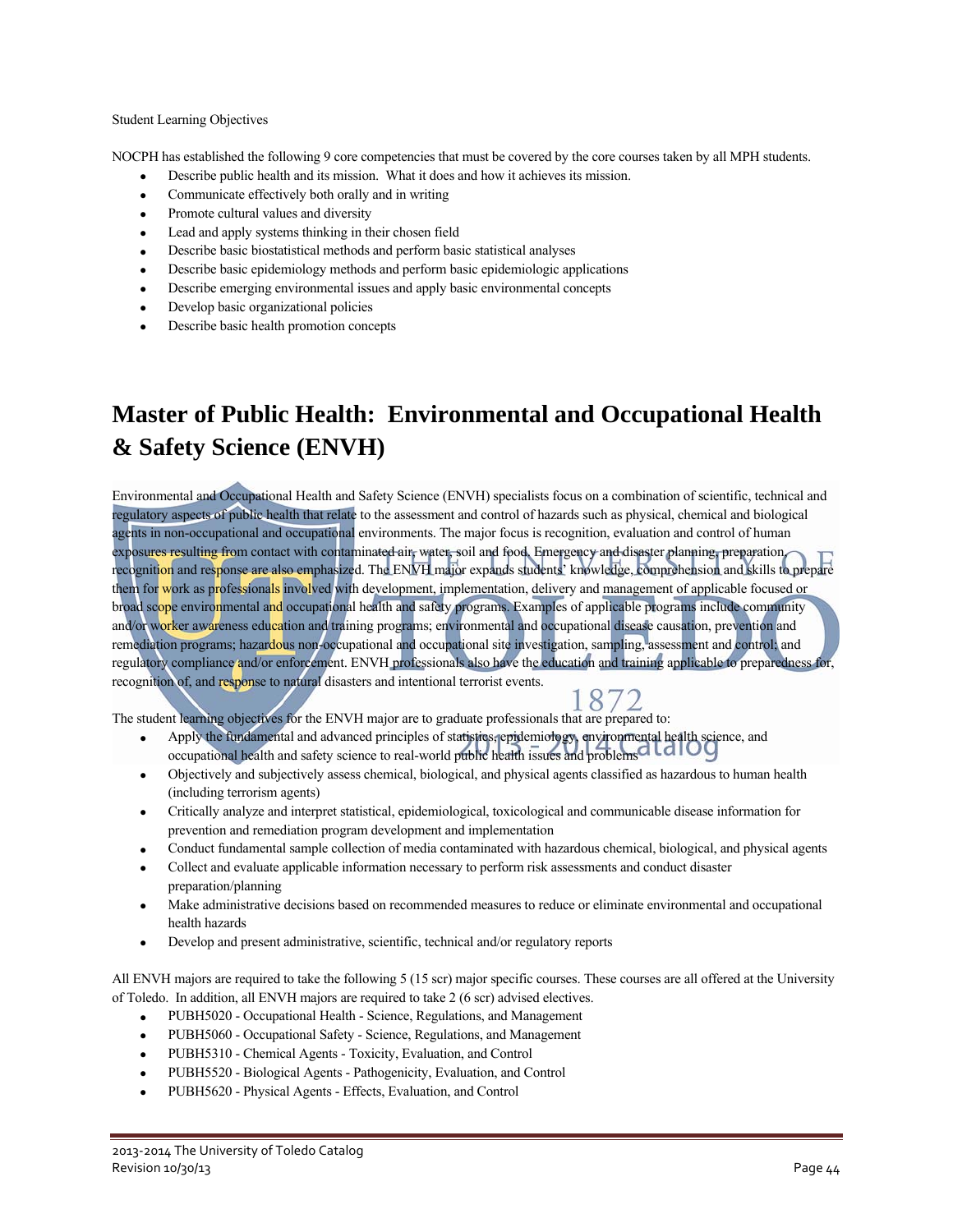### **Master of Public Health: Health Promotion and Education (HPRO)**

The curriculum for the Health Promotion and Education (HPRO) major focuses on methods for planning, implementing and evaluating educational and behavioral changes as well as programs that enhance health. Students are prepared for positions that emphasize program planning, health promotion, health education, disease prevention and social action. Graduates work in business, voluntary, non-profit and governmental agencies at the local, county, state and federal levels.

The student learning objectives for the HPRO major are to graduate professionals that are prepared to:

- Implement, administer, and evaluate health promotion and education programs
- Demonstrate mastery of knowledge that is critical to the role of a health promotion and educational professional
- Coordinate the provision of promotional and educational services in health
- Assess individual and community needs
- Apply principles of community organization, health behavior, and educational processes to plan effective health promotion and education programs
- Apply appropriate research methods
- Act as a health promotion and education resource

All HPRO majors are required to take the following 4 (12 scr) major specific courses. These courses are all offered at the University of Toledo. In addition, all HPRO majors are required to take 3 (9 scr) advised electives.

- PUBH6200 Methods and Materials in Public Health
- PUBH6300 Community Health Organizations
- PUBH6460 Health Promotion Programs
- PUBH6800 Evaluation of Health Programs

## **Master of Public Health: Public Health Administration (PHAD)**

ΗE

UNIVERSITY OF

The curriculum for the Public Health Administration (PHAD) major is designed to prepare students to assume administrative responsibilities in healthcare agencies, government, community organizations and private industry. The course work provides instruction in several key administrative areas. Many of the courses are similar to the required courses in a Master of Business Administration (MBA) program with the difference that the PHA major curriculum focuses on applications and issues in healthcare.

The student learning objectives for the PHAD major are to graduate professionals that are prepared to:

- Supervise subordinates using techniques endorsed by human resource experts
- Manage a public health organization using contemporary standards and practices
- Comply with applicable legal standards and federal requirements pertaining to public health, employees and organizations
- Develop and administer an organizational budget
- Evaluate the financial and economic health of an organization, business, or practice
- Apply relevant economic theory to organizational situations
- Evaluate administrative personnel, organizational effectiveness, economic stability, regulatory compliance, and related supervisory programs and practices

All PHAD majors are required to take the following 4 (12 scr) major specific courses. These courses are all offered at BG. In addition, all PHAD majors are required to take 3 (9 scr) advised electives.

- PUBH6210 Management of Public Health Agencies
- PUBH6220 Budget and Finance in Public Health
- PUBH6280 Economics, Marketing, and Human Resources
- PUBH6350 Public Health Law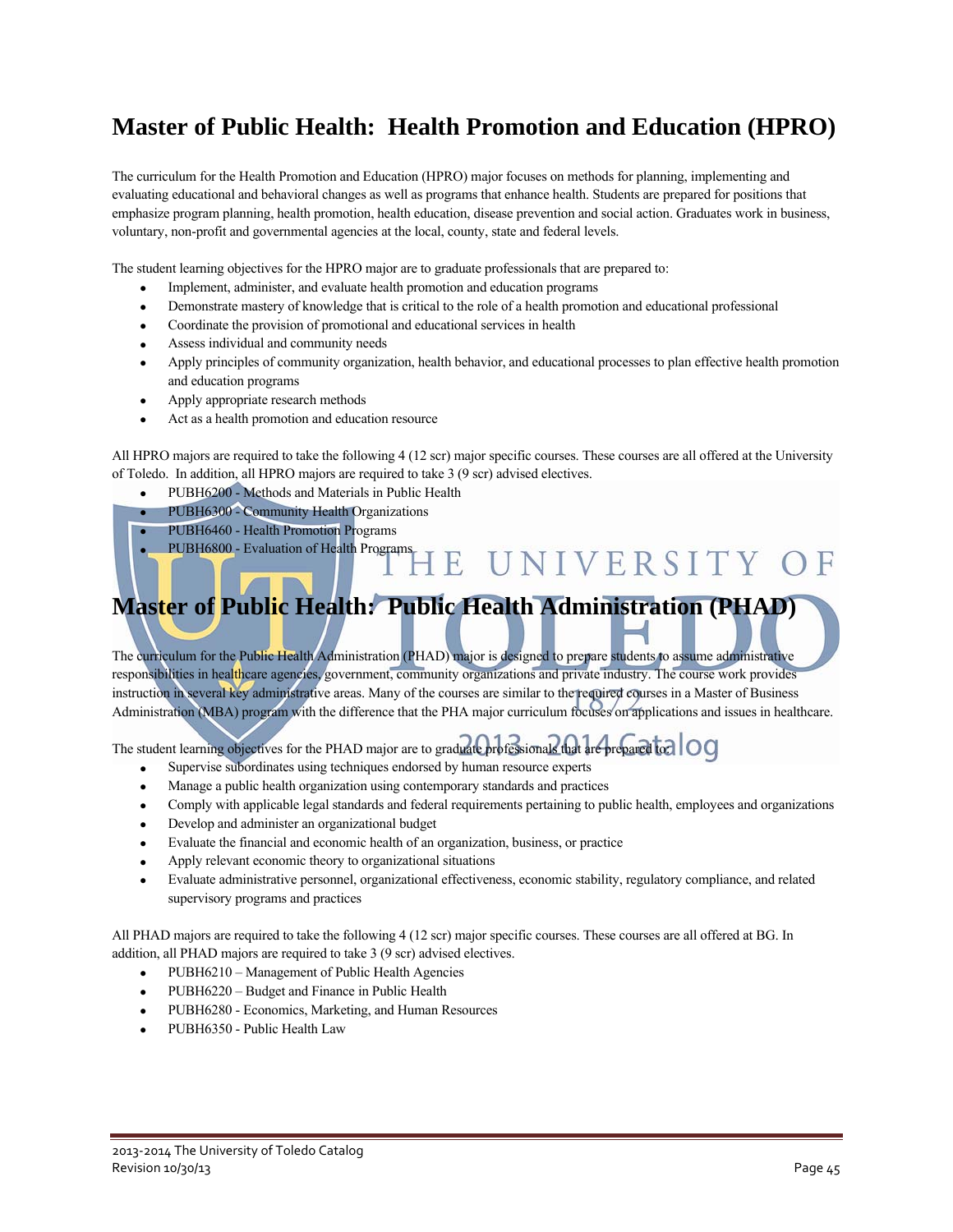### **Master of Public Health: Public Health Epidemiology (PHEP)**

The Public Health Epidemiology (PHEP) major prepares students for careers involving the study of the distribution of disease in large groups or from a population-based perspective. It involves factors affecting disease and disability in populations. As a fundamental science of public health and preventive medicine, epidemiology research has traditionally focused on questions of disease causation through population studies for both infectious and chronic diseases. Epidemiologists attempt to quantify the distribution and establish the determinants of health problems by describing and analyzing the biological, environmental, social and behavioral factors affecting health, illness and premature death. Descriptive and analytic techniques are used to gather information on disease occurrence, extend basic knowledge about the physical, mental and social processes affecting health, and develop effective disease-control measures. The products of such inquiries are also used in the formulation of health policies. Quantitative skills, including biostatistics and computer applications, are emphasized in this major. Epidemiologists work closely with other health professionals including physicians, environmental health personnel, behavioral scientists, demographers, biostatisticians, and administrators of health agencies. Epidemiologists often work for local, state, and federal governments, health care organizations, private industry, and institutions of higher education.

The student learning objectives for the PHEP major are to graduate professionals that are prepared to:

- Define and calculate measures of disease frequency and measures of association between risk factors and disease
- Describe the major epidemiologic research study designs and their advantages and limitations
- Describe the major sources of bias in epidemiologic research (confounding, selection bias, and measurement error) and the ways to evaluate and reduce bias
- Apply criteria to support whether an association is causal
- Understand the basic terms and methods used in outbreak investigation, infectious disease epidemiology, chronic disease epidemiology, disease prevention trials, and evaluation of screening tests
- Review the scientific literature with competence, synthesize findings across studies, and make appropriate public health recommendations based on current knowledge
- Design an epidemiologic study to address a question of interest
- Interpret results of an epidemiologic study, including the relation to findings from other epidemiologic studies, potential biologic and/or social mechanisms, limitations of the study, and public health implications Write a clear description of the rationale, methods, results, and interpretation of an epidemiologic investigation
- Apply epidemiologic skills in a public health setting, specifically in the formulation or application of public health programs or policies 1872

All PHEP majors are required to take the following 5 (15 scr) major specific courses. These courses are all offered at the University of Toledo. In addition, all PHEP majors are required to take 2 (total of 6 scr) advised electives.

- PUBH6030 Advanced Epidemiology
- PUBH6060 Advanced Biostatistics
- PUBH6120 Infectious Disease Epidemiology
- PUBH6550- Chronic Disease Epidemiology
- PUBH6070 Genetic Epidemiology or PUBH 6130 Molecular Epidemiology

### **Master of Public Health: Public Health Nutrition (PHNU)**

Public Health Nutritionists integrate the knowledge, skills and experiences fundamental to all public health disciplines and apply this integrated knowledge to alleviate diet-related health problems among diverse population groups. Graduates will be prepared to advance knowledge regarding the role of nutrition in disease prevention and health promotion and apply this knowledge to planning, managing, delivering, and evaluating nutrition services and programs. Employment often includes health departments, federal and private food assistance programs, worksite health promotion programs, nutrition advocacy organizations, health centers and schools. An understanding of human nutrition is important to maximize the health of individuals in a diverse society that faces nutritionrelated diseases of both deficiency and excess. A complete understanding of human nutrition is built on knowledge of its fundamental biological and biochemical bases. It also involves an understanding of societal, psychological, cultural and behavioral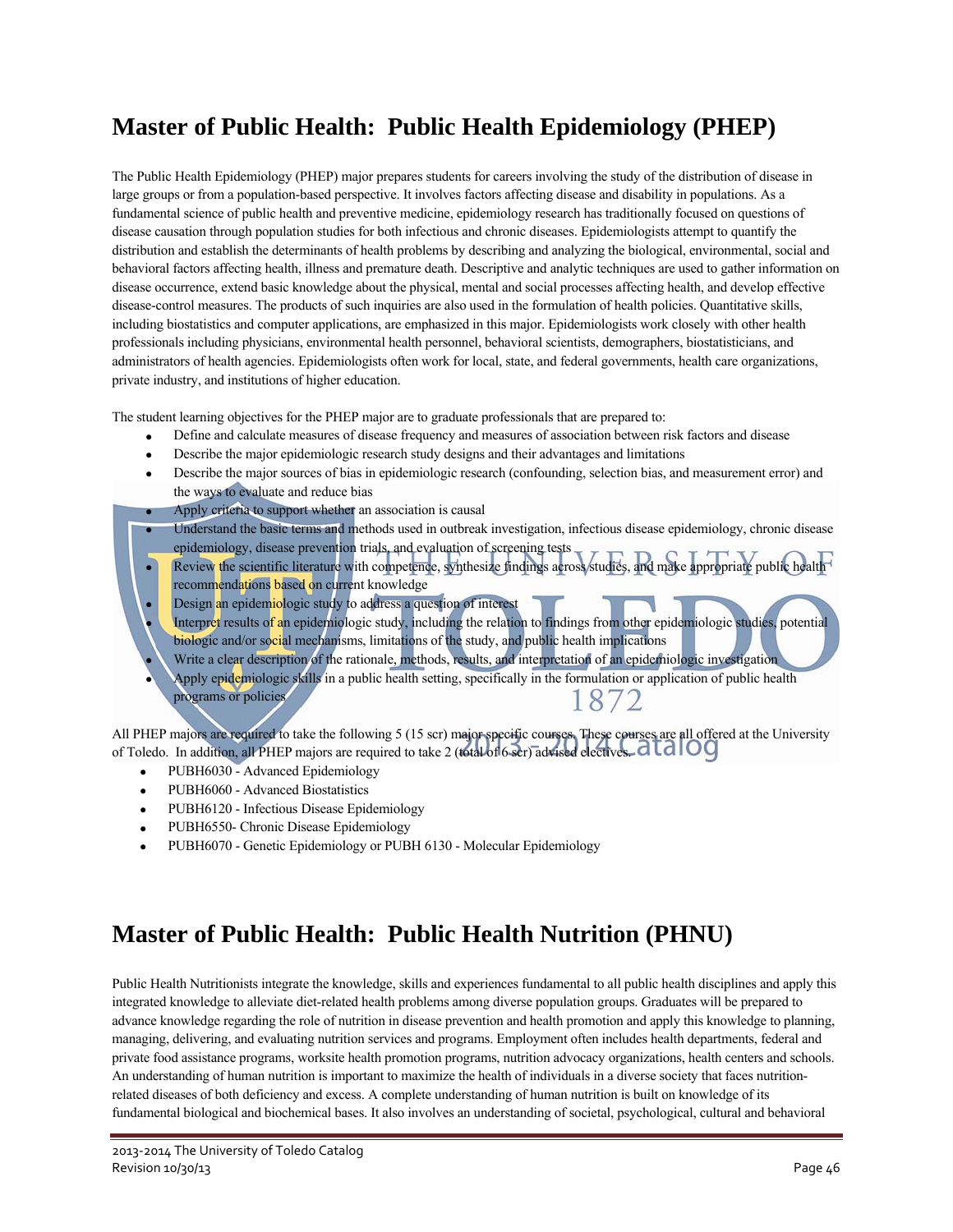influences that affect food consumption, and therefore, human well being. Public health nutrition advances knowledge regarding the role of nutrition in disease prevention and health promotion and applies this knowledge to planning, managing, delivering and evaluating nutrition services and programs. The MPH major in public health nutrition trains students to integrate the knowledge, skills, and experience fundamental to all public health disciplines and to apply this integrated knowledge to alleviate diet-related health problems among diverse population groups. The program is designed to train professionals to assume leadership positions in assessing community-nutrition needs and in planning, directing and evaluating the nutrition component of health-promotion and disease-prevention efforts.

The student learning objectives for the PHNU major are to graduate professionals who are prepared to:

- Identify and assess diet-related health problems of undernutrition and overnutrition among diverse population groups
- Identify the social, cultural, economic, environmental, and institutional factors that contribute to the risks of undernutrition and overnutrition among diverse populations
- Develop educational and other population-based intervention strategies to improve food security
- Develop policies to reduce barriers to food insecurity and to improve the food choices and nutritional status of diverse populations
- Describe techniques to guide consumers in selection of food and nutritionally adequate diets
- Communicate nutrition related issues skillfully, utilizing different media in varied settings
- Apply the principles of management to community-nutrition programs
- Participate in advocacy efforts to improve the nutritional status of various populations
- Monitor and recommend public policies to protect and promote nutritional status and health of diverse populations
- Contribute to the body of nutrition knowledge through active research of an applied nature

All PHNU majors are required to take the following 4 (12 scr) major specific courses. Courses are offered at both BG and the All PHNU majors are required to take the relief of the equired to take 3 (9 scr) advised electives.

E,

- PUBH6250 Nutritional Epidemiology
- PUBH6520 Public Health Nutrition
- Two of the following four courses
	- FDNU5350 Life Cycle Nutrition: Pregnancy to Adolescence
	- o FDNU5360 Life Cycle Nutrition: The Middle and Later Years
	- o FDNU6090 Micronutrients
		- FDNU6100 Macronutrients

2013 - 2014 Catalog

1872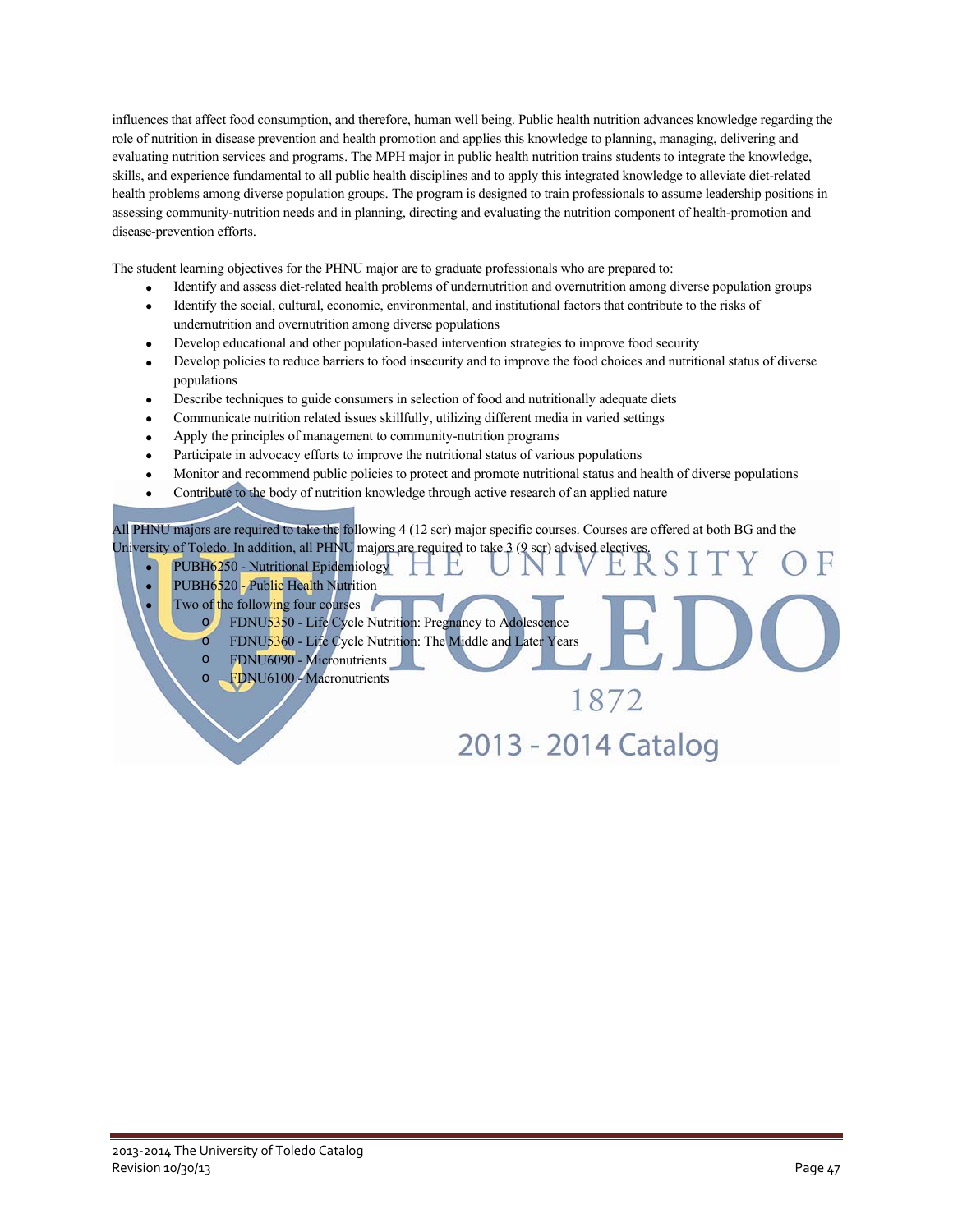# **Master of Science in Occupational Health Degree Industrial Hygiene Program**

The Master of Science in Occupational Health (MSOH) degree program is available in Industrial Hygiene. Industrial hygiene professionals are involved in understanding and implementing scientific, technical, and regulatory aspects that focus on preventing and controlling workers' exposures to factors and agents that can cause them harm. The profession focuses on prevention of exposure or occurrence and mitigation of factors and agents that contribute to worker harm, as work-related illnesses and injuries.

The comprehensive and flexible curriculum of the Master of Science in Occupational Health (MSOH) degree – Industrial Hygiene (IH) program provides a solid foundation of information for students with limited or no background in industrial hygiene, while simultaneously offering students with professional experience the opportunity to expand the scope of their knowledge and skills. The program offers classes during evenings and weekends to facilitate graduate study for those engaged in full-time daily employment. The schedule also permits students without applicable practical experience to complete an internship.

The MSOH degree is fully accredited by the Accreditation Board for Engineering and Technology - Applied Science Accreditation Commission (ABET-ASAC) and requires four semesters to complete as a full-time student. Part time students take approximately eight semesters to complete the program.

Admission Requirements

purpose).

Applicants are required to complete an online application, as well as submit official transcripts from all institutions where they have taken courses (transcripts from institutions from outside the US must be translated, evaluated, and reported on the 4.00 scale), 3 letters of recommendation (2 of which must be from persons with a graduate degree), a resume, and a letter of interest (statement of

The GRE is not required for graduates from an accredited US institution with a GPA  $\geq$  3.00. The GRE may be required by the NOCPH MPH Admissions Committee for applicants with a GPA  $< 3.00$ . The GRE is required for all students graduating from institutions outside the US.

Regular admission to the MSOH program requires:

- An earned bachelor's degree from an accredited college or university 1872
- $GPA$   $> 3.00$  (on a 4.00 scale)
- Foundation courses in college-level mathematics (preferably calculus), inorganic chemistry, organic chemistry, physics, 2013 - 2014 Catalog biology, and English/writing
	- o Work experience based on applicability and duration and applicable certifications such as CIH or CSP will also be considered
- GRE  $\geq$  300 (verbal and quantitative) if taken after August 2011 or  $\geq$  1000 (verbal and quantitative) if taken before August 2011
- GRE analytical writing score  $\geq 4.0$
- TOEFL  $\geq$  550 (paper-based),  $\geq$  213 (computer-based), or >79 (iBT) for applicants who graduated from institutions outside the US and whose primary language is not English.

Provisional admission to the MSOH program may be offered with one or more of the following deficiencies:

- Missing foundation course(s)
- $GPA < 3.00$ , but  $> 2.5$

Provisional students take 4 courses (12 credits) in the MSOH program. No electives may be taken. Students must attain a B or better in each of these courses to be admitted as a regular status student. Any student not attaining a B or better in these 4 courses could be dismissed from the program.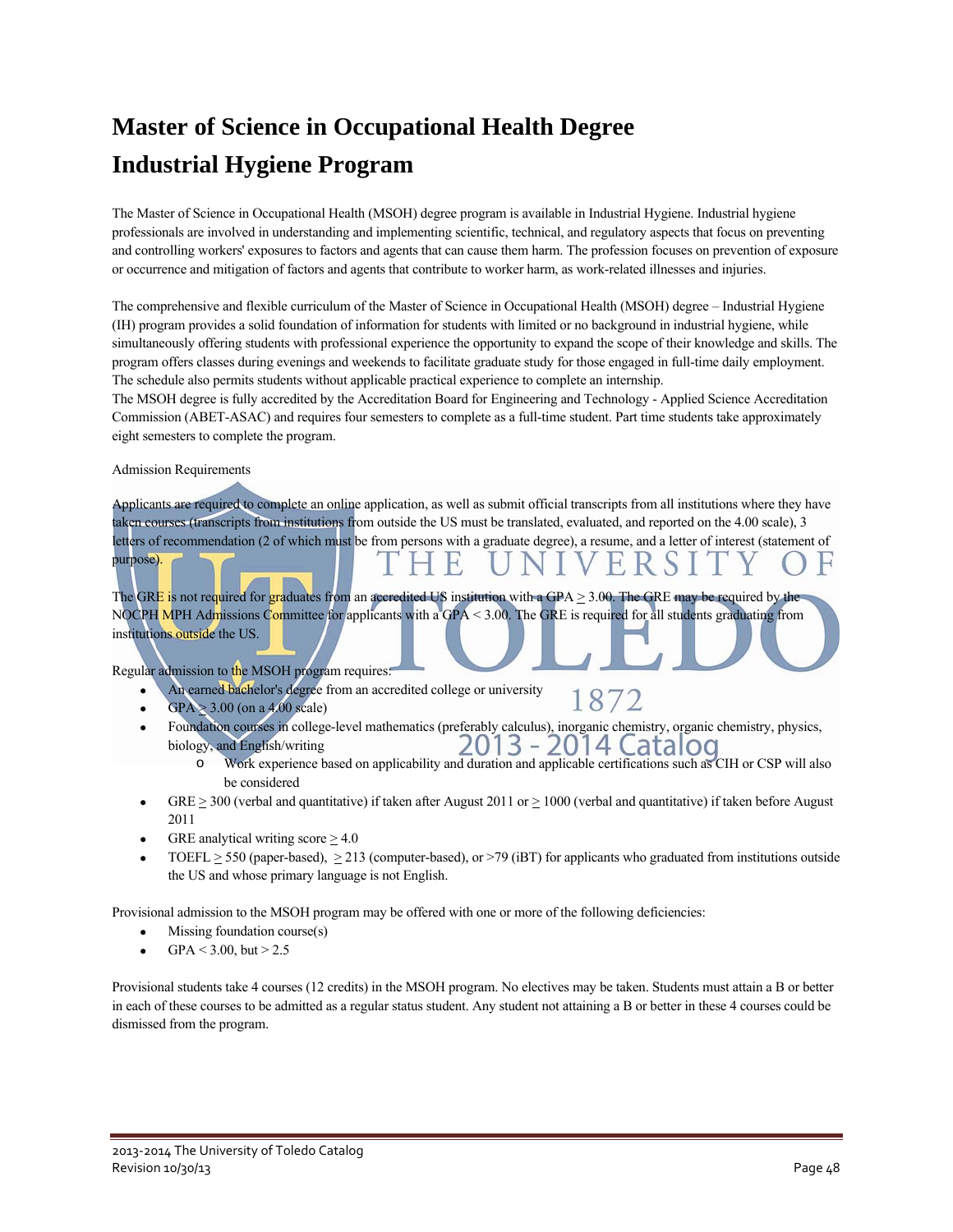#### Curriculum Design

The 40 scr curriculum incorporates the general areas of science, technology, management, and communication within the context of the core courses and thesis requirements for the MSOH degree.

All MSOH students take the following courses. For those students not requiring an internship, 1 advised elective is added.

- PUBH5020 Occupational Health Science, Regulations, and Management
- PUBH5060 Occupational Safety Science, Regulations, and Management
- PUBH5160 Environmental Health Science, Regulations, and Management
- PUBH5260 Hazardous Materials and Emergency Response
- PUBH5310 Chemical Agents Toxicity, Evaluation, and Control
- PUBH5410 Air Contaminant Modeling, Ventilation, and Respiratory Protection
- PUBH5520 Biological Agents Pathogenicity, Evaluation, and Control
- PUBH5620 Physical Agents Effects, Evaluation, and Control
- PUBH5720 Exposure Assessment Strategies
- PUBH6000 Biostatistics
- PUBH6010 Public Health Epidemiology
- PUBH6960 Internship (required if  $\leq 1$  year experience)
- PUBH6970 Scholarly Project or PUBH699 Thesis

#### Student Learning Objectives

The MSOH degree-IH program student outcomes state that upon completion of the program, graduates should be able to:

- Identify agents, factors, and stressors generated by and/or associated with defined sources, unit operations, and/or F. processes L N O
- Describe qualitative and quantitative aspects of generation of agents, factors, and stressors
- Understand physiological and/or toxicological interactions of physical, chemical, biological, and ergonomic agents, factors, and/or stressors with the human body
- Assess qualitative and quantitative aspects of exposure assessment, dose-response, and risk characterization based on applicable pathways and modes of entry-
- Calculate, interpret, and apply statistical and epidemiological data
- Recommend and evaluate engineering, administrative, and personal protective equipment controls and/or other interventions to reduce or eliminate hazards
- $\blacksquare$  Demonstrate the importance of appropriate ethical performance and practice  $4$  Catalog
- Demonstrate an understanding of applicable business and managerial practices
- Interpret and apply applicable occupational and environmental regulations
- Participate in the development and implementation of applicable industrial-hygiene-related programs
- Generate, review, and interpret data, whether from original research or other published sources
- Prepare scientific and technical summaries and reports
- Understand fundamental aspects of safety and environmental health
- Understand the necessity of teamwork among management, industrial hygienists, safety specialists, environmental specialists, engineers, and clinicians (i.e. occupational health physicians and nurses)
- Attain recognized professional certification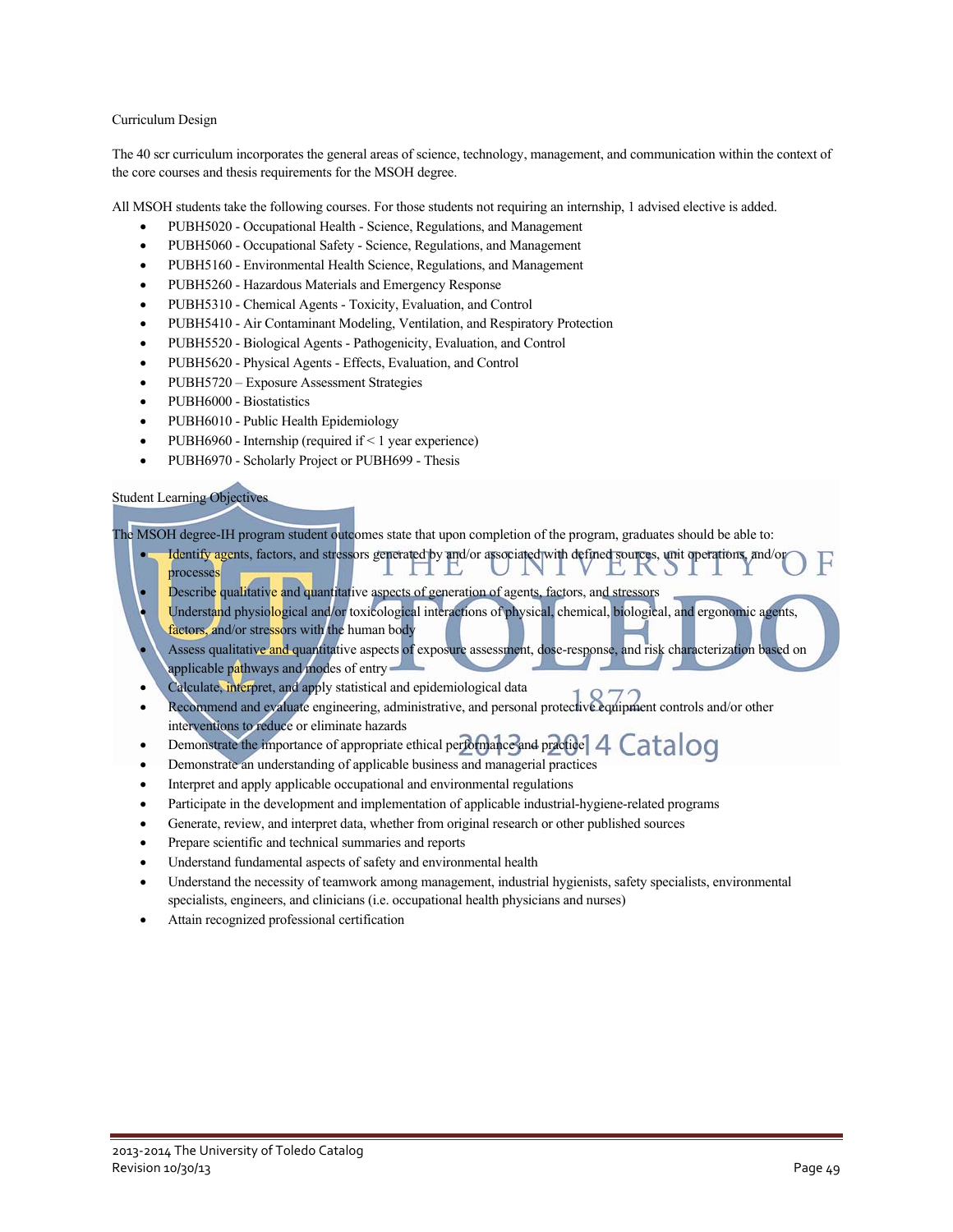### **Certificate in Biostatistics and Epidemiology**

The 15 scr graduate Certificate in Biostatistics and Epidemiology focuses on the development of the qualitative and quantitative knowledge and skills to collect, organize, analyze, and interpret data associated with epidemiologic investigations, health surveys, injury and illness recognition, and human exposure assessment. The Certificate in Biostatistics and Epidemiology provides learners with an expanded scope and depth of quantitative knowledge and skills, as compared to the Certificate in Epidemiology. NOCPH MPH students may not take this certificate concurrently while earning the MPH.

#### Curriculum

Certificate in Biostatistics and Epidemiology students take the following courses.

- PUBH6000/8000 Biostatistics
- PUBH6010/8010 Public Health Epidemiology
- PUBH6030/8030 Advanced Epidemiology
- PUBH6060/8060 Advanced Biostatistics
- PUBH6110/8110 Categorical Data Analysis

#### Student Learning Objectives

Student learning objectives for the Certificate in Biostatistics and Epidemiology:

- Select and apply appropriate biostatistical and epidemiological methods and interpret basic and applied research data
- Define and calculate measures of disease frequency and measures of association between risk factors and disease
- Describe the major epidemiologic research study designs and their advantages and limitations
- Define the basic terms and apply methods used in outbreak investigation, infectious disease epidemiology, chronic disease epidemiology, disease prevention trials, and evaluation of screening tests
- Review the scientific literature with competence, synthesize findings across studies, and make appropriate public health recommendations based on current knowledge
- Design an epidemiologic study to address a question of interest
- Write a clear description of the rationale, methods, results, and interpretation of an epidemiologic investigation.
- Apply epidemiologic skills in a clinical or public health setting, specifically in the formulation or application of healthrelated programs or policies

2013 - 2014 Catalog

### **Certificate in Epidemiology**

The 12 scr graduate Certificate in Epidemiology focuses on the development of the qualitative and quantitative knowledge and skills to collect, organize, analyze, and interpret data associated with epidemiologic investigations, health surveys, injury and illness recognition, and human exposure assessment. NOCPH MPH students may not take this certificate concurrently while earning the MPH.

#### Curriculum

Certificate in Epidemiology students take the following courses.

- PUBH6000/8000 Biostatistics
- PUBH6010/8010 Public Health Epidemiology
- PUBH6120/8120 Infectious Disease Epidemiology
- PUBH6550/8550 Chronic Disease Epidemiology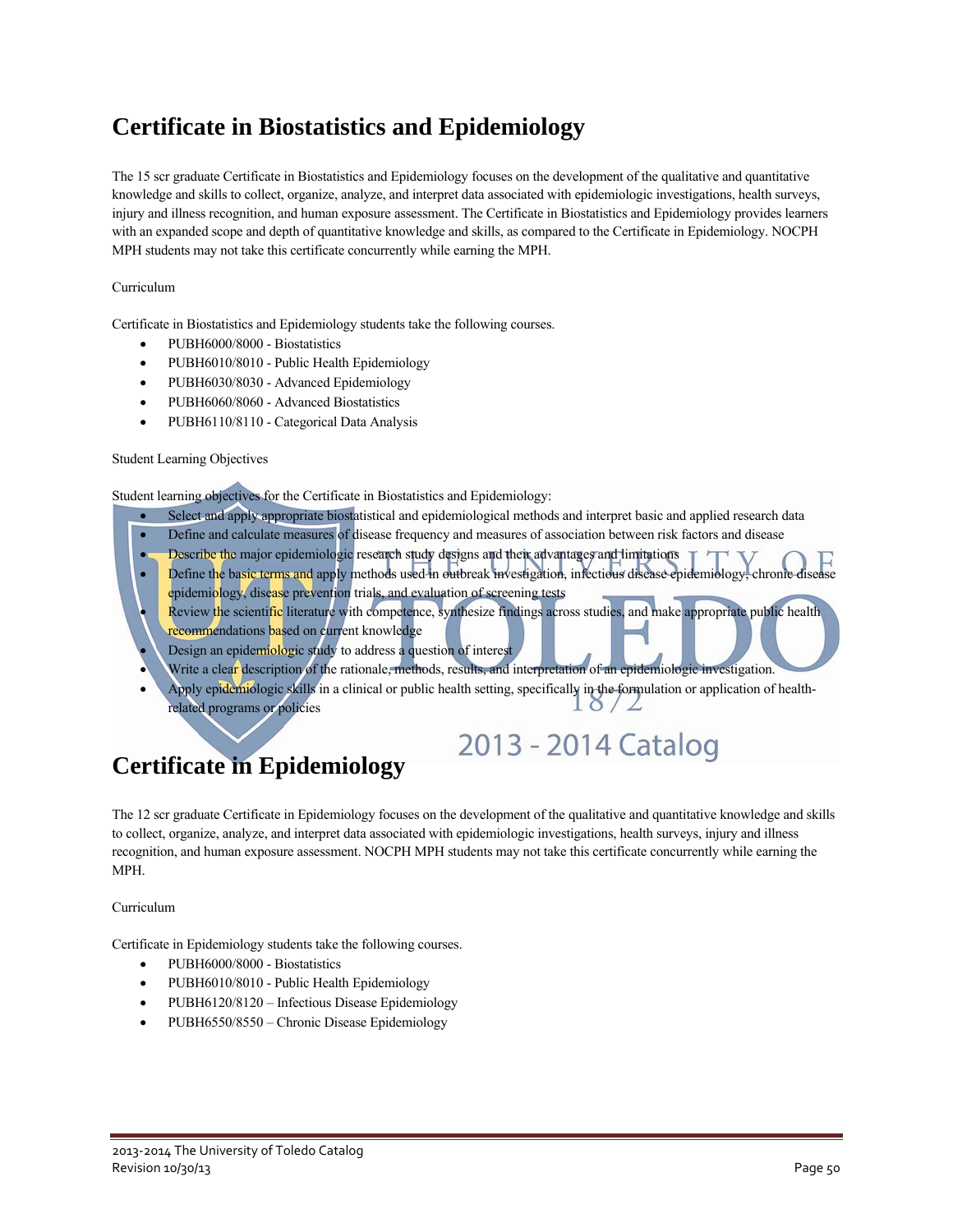#### Student Learning Objectives

Student learning objectives for the Certificate in Epidemiology:

- Select and apply appropriate biostatistical and epidemiological methods and interpret basic and applied research data
- Define and calculate measures of disease frequency and measures of association between risk factors and disease
- Describe the major epidemiologic research study designs and their advantages and limitations
- Define the basic terms and apply methods used in outbreak investigation, infectious disease epidemiology, chronic disease epidemiology, disease prevention trials, and evaluation of screening tests
- Review the scientific literature with competence, synthesize findings across studies, and make appropriate public health recommendations based on current knowledge
- Design an epidemiologic study to address a question of interest
- Write a clear description of the rationale, methods, results, and interpretation of an epidemiologic investigation.
- Apply epidemiologic skills in a clinical or public health setting, specifically in the formulation or application of healthrelated programs or policies

### **Certificate in Global Public Health**

The 15 scr graduate Certificate in Global Public Health will contribute to the development of public health practitioners who understand disparities in health and well-being in underdeveloped regions of the world, and who can develop effective programs to reduce such inequalities and improve the lives of the impoverished. NOCPH MPH students may take this certificate concurrently while earning their MPH; this route requires an additional three courses or 9 credit hours.

H E.

#### Curriculum

Certificate in Global Public Health students (non-MPH majors) take the following courses.

- PUBH5030 Issues in Global Health
- PUBH6120 Infectious Disease Epidemiology
- PUBH6550 Chronic Disease Epidemiology
- PUBH6970/6840 Scholarly Project (supervised global public health project in an international setting or extensive literature analysis of a topic related to global public health)
- Advised elective

Certificate in Global Public Health students (MPH majors) take the following courses.<sup>14</sup> Catalog

UNIVERSIT

- PUBH5030 Issues in Global Health
- PUBH6120 Infectious Disease Epidemiology or PUBH6550 Chronic Disease Epidemiology o PHEP majors must substitute an advised elective for PUBH6120 or PUBH6550
- PUBH6970/6840 Scholarly Project (supervised global public health project in an international setting or extensive literature analysis of a topic related to global public health)

#### Student Learning Objectives

Student learning objectives for the Certificate in Global Public Health:

- Summarize the major types and magnitude of global health and environmental problems in developing nations
- Describe the roles of government, globalization, politics, war, famine, disaster, climate change, migration, and other factors on the health, environment, and well-being of people of developing nations
- Summarize the different roles of large and small organizations and institutions in addressing global health problems
- Develop and apply effective programs, methods, and approaches to improve global health and the environment
- Appreciate the cultural differences between Americans and developing nations and be sensitive to other cultures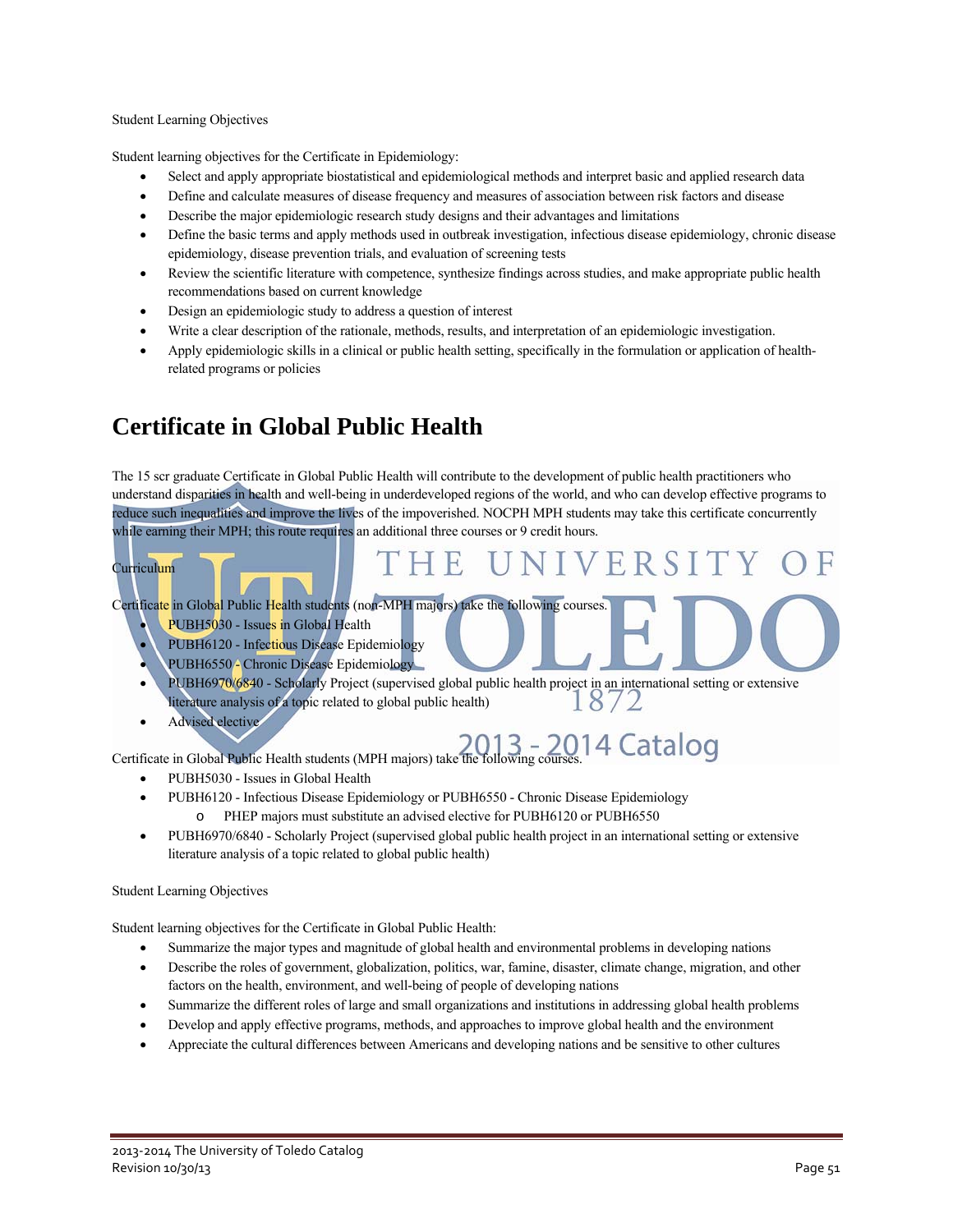### **Certificate in Occupational Health**

The 15 scr graduate Certificate in Occupational Health provides education and training focused on scientific, technical, regulatory, and administrative principles and practices for preventing and controlling worker and community exposures to physical (e.g., noise, radiation), chemical (e.g., toxic), and biological (e.g., infectious, allergenic, intoxicating) agents and ergonomic factors that can cause human illness. The profession focuses on prevention of exposure or occurrence and mitigation of factors and agents that contribute to illness and jury to workers and other members of the community. Occupational health professionals also have the education and training applicable to preparedness for, and response to natural disaster and intentional terrorist events. NOCPH MPH students may take this certificate concurrently while earning their MPH, except for ENVH majors.

#### Curriculum

Certificate in Occupational Health students take the following courses.

- PUBH5020 Occupational Health Science, Regulations, and Management
- PUBH5310 Chemical Agents Toxicity, Evaluation, and Control
- PUBH5410 Air Contaminant Modeling, Ventilation, and Respiratory Protection
- PUBH5620 Physical Agents Effects, Evaluation, and Control
- One of the following five courses
	- o PUBH5060 Occupational Safety Science, Regulations, and Management
	- o PUBH5160 Environmental Health Science, Regulations, and Management
	- o PUBH5260 Hazardous Materials and Emergency Response
	- o PUBH6000 Biostatistics
	- o PUBH6010 Public Health Epidemiology

### Student Learning Objectives

Student learning objectives for the Certificate in Occupational Health:

- Identify agents, factors, and stressors generated by and/or associated with defined sources, unit operations, and/or processes
- Describe qualitative and quantitative aspects of generation of agents, factors, and stressors
- Describe physiological and/or toxicological interactions of physical, chemical, biological, and ergonomic agents, factors, and/or stressors with the human body

VIVERSITY

- Recommend and evaluate engineering, administrative, and personal protective equipment controls and/or other interventions to reduce and eliminate hazards
- Demonstrate an understanding of applicable business and managerial practices
- Interpret and apply applicable occupational and environmental regulations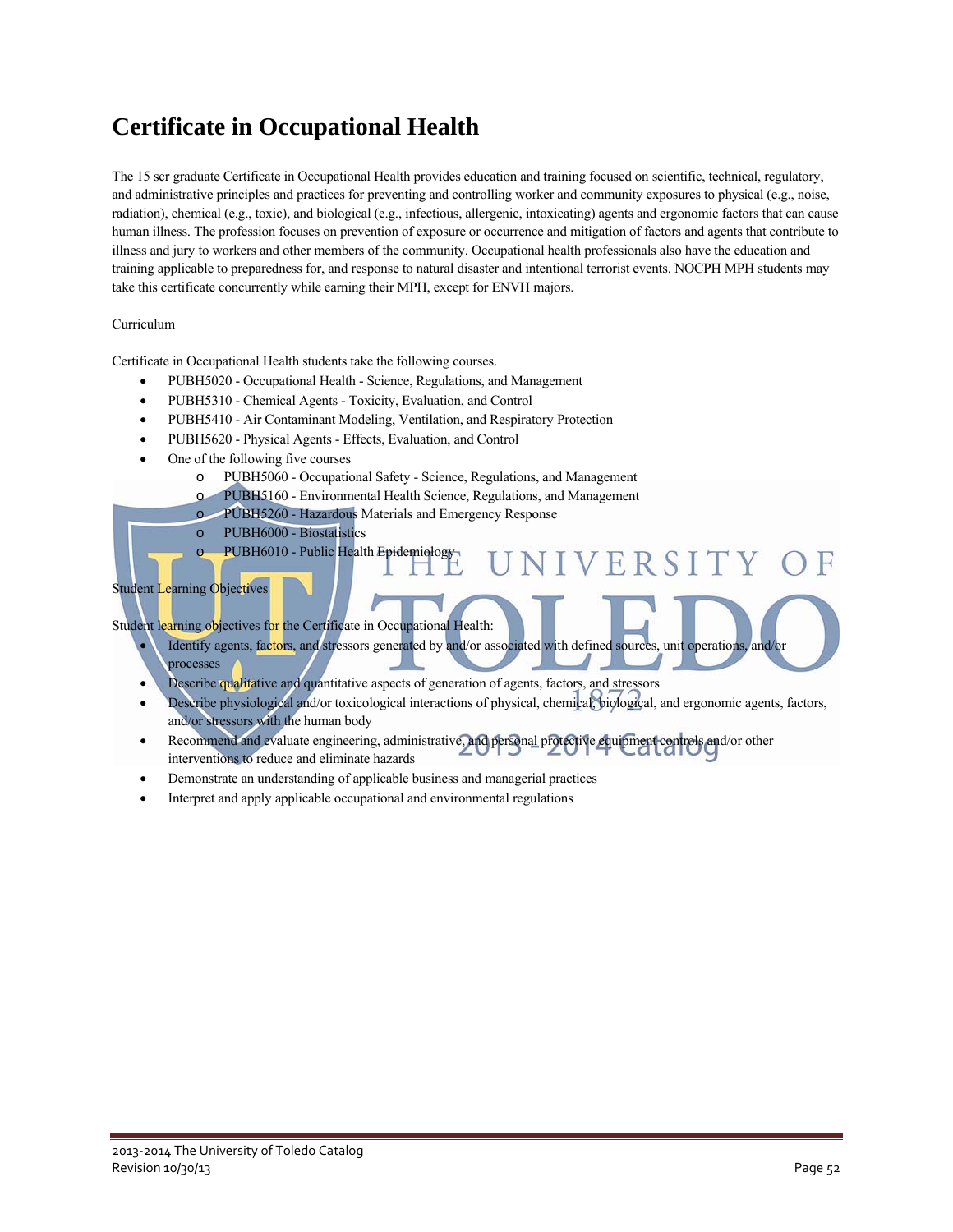### **Certificate in Public Health and Emergency Response**

The 12 scr graduate Certificate in Public Health and Emergency Response focuses on the characteristics and human health impacts of biological, chemical, and radiological agents; personal protective equipment and decontamination; site monitoring instrumentation and methods; epidemiological investigation and surveillance; and , applicable regulatory standards and recommended professional guidelines for incident recognition, response, and control. NOCPH MPH students may not take this certificate concurrently while earning the MPH.

#### Curriculum

Certificate in Public Health and Emergency Response students take the following courses.

- PUBH5260 Hazardous Materials and Emergency Response
- PUBH6000 Biostatistics
- PUBH6010 Public Health Epidemiology
- One of the following five courses
	- o PUBH5310 Chemical Agents Toxicity, Evaluation, and Control
	- o PUBH5520 Biological Agents Pathogenicity, Evaluation, and Control
	- o PUBH5700 Risk Assessment, Management, and Communication
	- o PUBH6030 Advanced Epidemiology
	- o PUBH6120 Infectious Disease Epidemiology

#### Student Learning Objectives

Student learning objectives for the Certificate in Public Health and Emergency Response:  ${\rm E}$ 

- Apply fundamental and advanced principles of statistics, epidemiology, environmental health science, and occupational health science to real-world public health issues and problems
- Objectively and subjectively assess chemical, biological, and physical agents classified as hazardous to humans health (including terrorism agents)
- Conduct fundamental sample collection of media contaminated with hazardous chemical, biological, and physical agents
- Critically analyze and interpret statistical, epidemiological, toxicological, and communicable disease information for prevention and remediation program development and implementation  $\frac{18}{2}$
- Collect and evaluate applicable information to conduct disaster preparation/planning<br>2013 2014 Catalog

### **Certificate in Contemporary Gerontological Practice**

*Barbara Kopp Miller, Ph.D., administrative director* 

The Graduate Certificate in Contemporary Gerontological Practice at the University of Toledo is designed to provide knowledge about contemporary issues in gerontology and geriatrics and prepare individuals for working with older adults and their families in the current health care system.

A unique feature of the Certificate Program is the delivery system. Recognizing that individuals continually balance personal and professional responsibilities, the courses are accessible "24/7" through distance education methods. The five course curriculum is focused on meeting the educational needs of health care professionals and students through effective and innovative educational methods.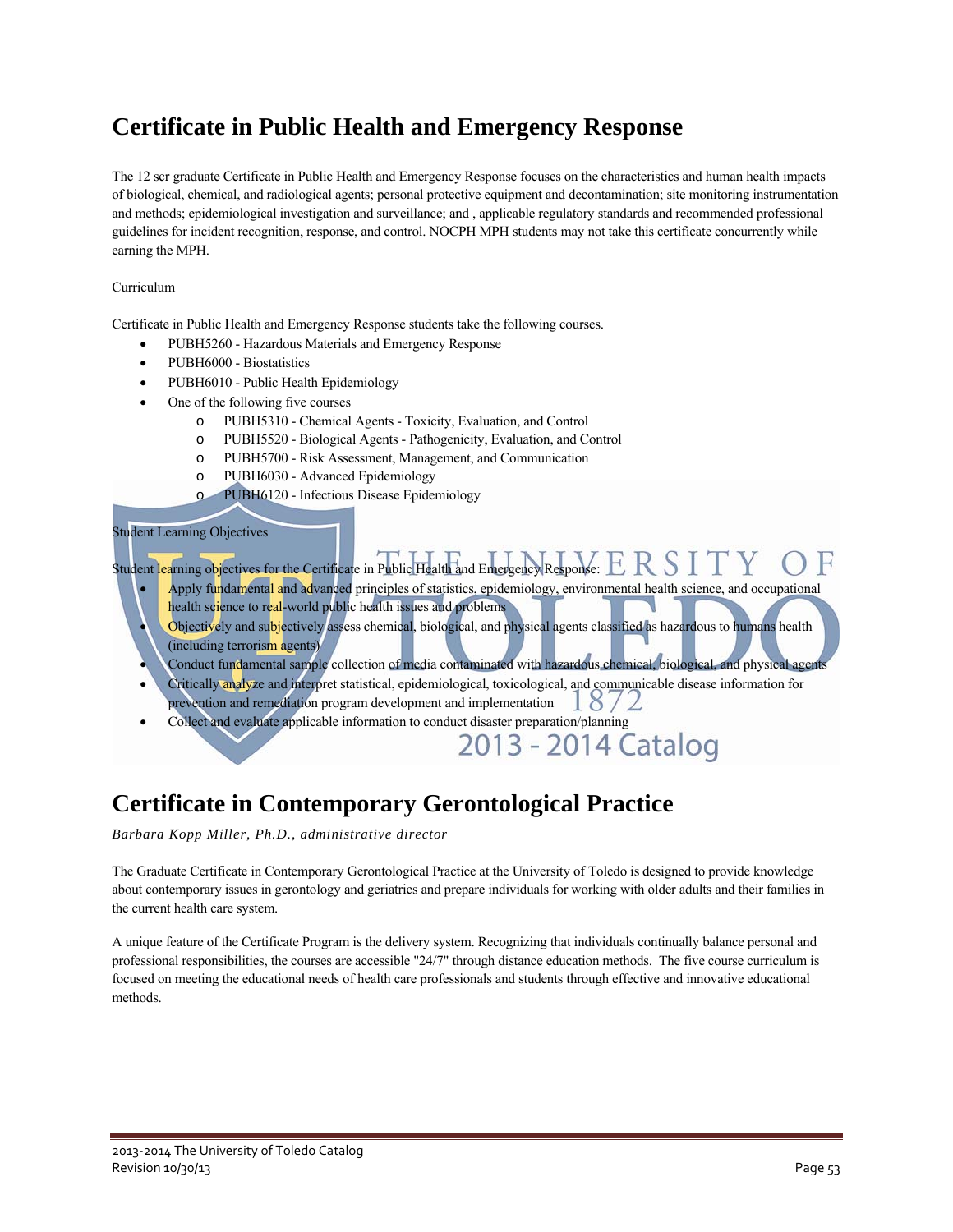Curriculum

| Semester I - Fall                   |                                                             |              |
|-------------------------------------|-------------------------------------------------------------|--------------|
| Course                              | Course Name                                                 | Credit Hours |
| <b>GERO5400</b>                     | Health and Aging                                            | 3            |
| <b>GERO5410</b>                     | Issues in Contemporary Gerontological Practice              | 3            |
| Semester II - Spring                |                                                             |              |
| Course                              | Course Name                                                 | Credit Hours |
| <b>GERO5420</b>                     | Grief and Bereavement Issues in Older Adulthood             | 3            |
| GERO5430                            | Funding and Resource Generation for Older Adult Programming | 3            |
| Semester III - Fall, Summer, Spring |                                                             |              |
| Course                              | Course Name                                                 | Credit Hours |
| <b>GERO5440</b>                     | Guided Independent Study in Gerontological Practice         |              |
|                                     | (Offered Fall, Spring and Summer)                           | 3            |

#### Admission Requirements

Students are admitted for fall or spring semesters. The application deadline is July 1 for fall admission and November 1 for spring admission. To be considered for admittance into the program, a candidate must:

- Hold a bachelor's degree from an accredited college or university with a minimum 3.0 undergraduate grade point average. Degrees in progress will be considered. Official transcripts are required;
- Submit two online letters of recommendation;
- ERS Submit a completed online application and the accompanying application

Only online applications through the College of Graduate Studies are accepted.

Students who are currently enrolled in a program at the University of Toledo may apply to the Graduate Certificate Program by submitting an online Request to Add a Graduate Certificate Form. Students will also need to complete a Plan of Study form. The student must be in good standing in her or her current degree. (The accompanying fee is waived.)

# **Certificate in Medical and Health Science Teaching and Learning**

*Constance Shriner, Ph.D., chair* 

#### **The Certificate in Medical and Health Science Teaching and Learning will not be accepting students for the 2013-2014 academic year.**

Description: The graduate certificate program Medical Health and Science Education focuses on the fundamentals of teaching and learning. It is a multi-disciplinary, longitudinal curriculum focused on the development of knowledge and skills in the areas of teaching and assessing learners in health and medical science disciplines. The program is open to students pursing the PhD degree in areas of biomedical or health sciences, MD students, and faculty members responsible for teaching courses in medicine, biomedical, and/or health sciences.

Rationale: There is a need to better prepare PhD and MD students intending to pursue careers in academe that will involve teaching as one area of responsibility. In relation, it is common for faculty members already in academe who despite a high level of competence in the medical health and science professions have limited or no formal education and training relative to teaching and assessing learners. Completion of this certificate will help address the increased need for the applicable education and training.

Delivery: \*The 13-credit graduate certificate program is offered via a combination of conventional classroom and web-based modes.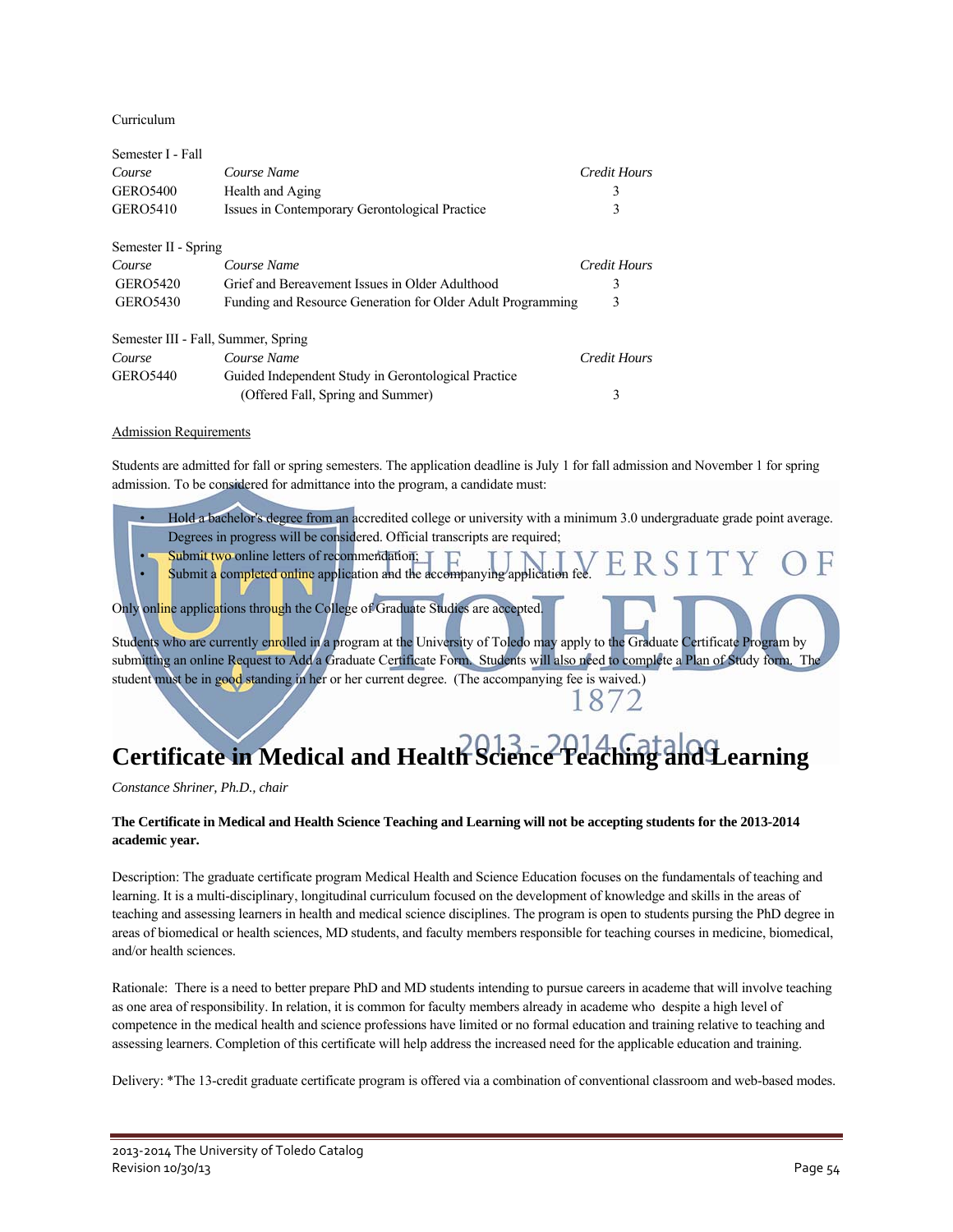Program Contact: Dr. Constance Shriner University of Toledo College of Medicine & Life Sciences (constance.shriner@utoledo.edu) Required Core Courses (10 credits)

|                                                                                                                                                                      | Credits |
|----------------------------------------------------------------------------------------------------------------------------------------------------------------------|---------|
| FACD6350 Teaching and Learning in Health and Medical Sciences (Fall '08)                                                                                             | 3       |
| FACD6250 Learning and Instructional Theories Applied to Health Science Education (Spring '09)                                                                        |         |
| FACD6700 Teaching Improvement Practicum (variable terms; prerequisite FACD 6350)                                                                                     |         |
| FACD6970 Teaching and Learning Project (variable terms; prerequisite FACD 6350 and 6250)                                                                             |         |
| Advised Elective Course (3 credits)                                                                                                                                  | 3       |
| Select one approved elective course related to:                                                                                                                      |         |
| Educational Leadership (College of Education)                                                                                                                        |         |
| Nursing Education (College of Nursing)                                                                                                                               |         |
| Educational Research in Health/Medical Science Education (College of Medicine & Life Sciences)                                                                       |         |
| <b>TOTAL</b>                                                                                                                                                         | 13      |
| <b>Admission Requirements:</b>                                                                                                                                       |         |
| Completed application form                                                                                                                                           |         |
| Official transcript of bachelor, medical, or graduate degree                                                                                                         |         |
| Application Fee (waived for MD and PhD students)                                                                                                                     |         |
| Minimum Grade Point Average 3.0/4.0                                                                                                                                  |         |
| One letter of recommendation from advisor (PhD and MD students) or department chairperson (faculty member)<br>*minimum enrollment required for program to be offered |         |
|                                                                                                                                                                      |         |

# **Certificate in Pathology for Post Second Year Medical Students**

*Amira Gohara, Ph.D., chair* 

Amira Gohara, Ph.D., chair<br>Pathology for Post-Second Year Medical Students Certificate<br>Certificate

"Pre-Clinical Pathology Fellowship"

Admission Requirements

- Successful completion of a second year medical school curriculum from an LCME accredited medical school with grades equivalent to a GPA  $\geq$  3.0.
- GRE exam not required

OF